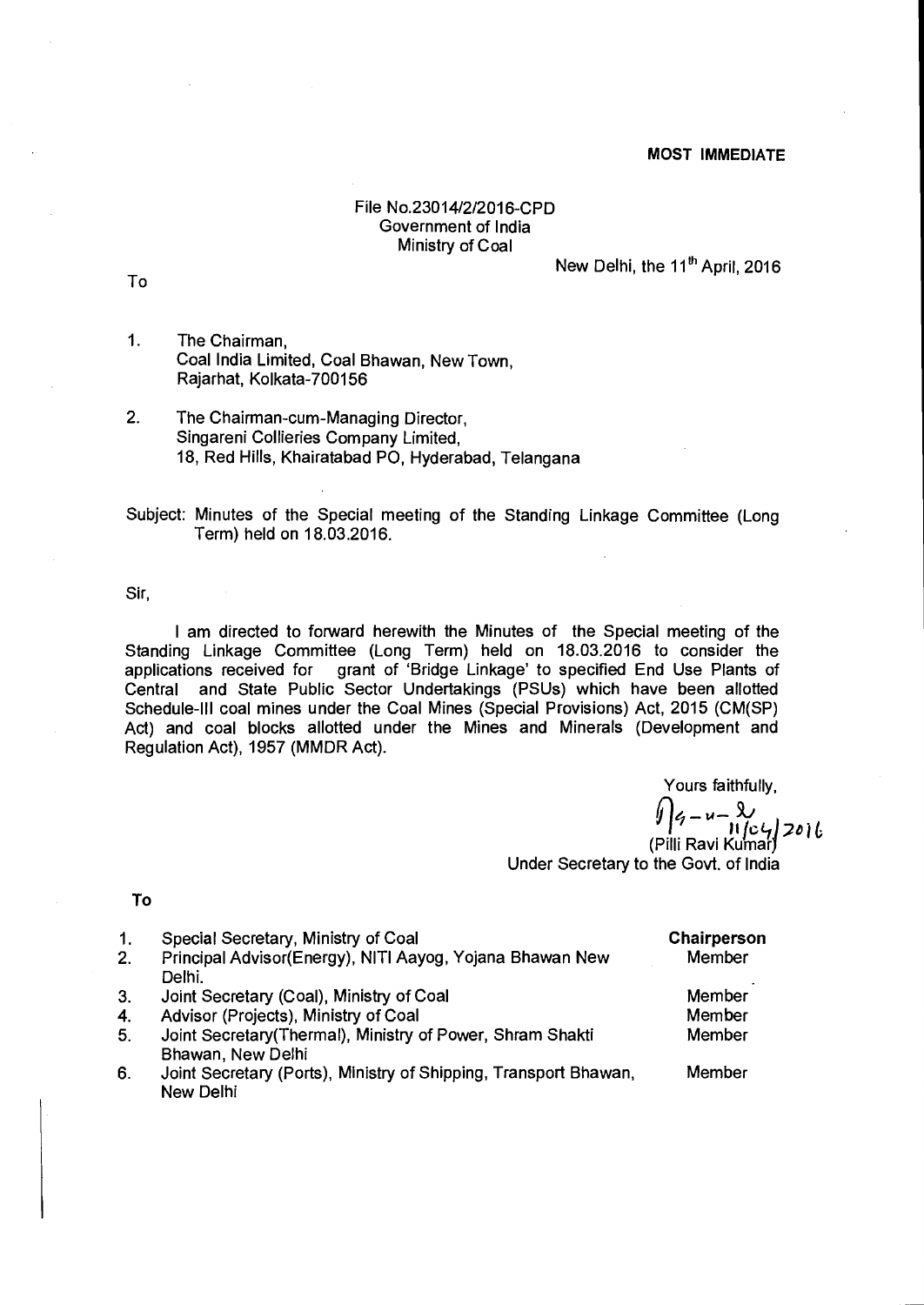| 7.  | Joint Secretary, Ministry of Steel, Udyog Bhawan, New Delhi              | Member         |
|-----|--------------------------------------------------------------------------|----------------|
| 8.  | Joint Secretary, Department of Industrial Policy & Promotion,            | <b>Member</b>  |
|     | Udyog Bhawan, New Delhi                                                  |                |
| 9.  | Executive Director, T. T. (F), Railway Board, Room No. 261, Rail         | Member         |
|     | Bhawan, New Delhi.                                                       |                |
| 10. | Chairman-cum-Managing Director, Coal India Limited.                      | Member         |
| 11. | Director(Marketing), Coal India Limited.                                 | Member         |
| 12. | CMD's BCCL, CCL, ECL, MCL, NCL, SECL & WCL                               | <b>Members</b> |
| 13. | Chairman-cum-Managing Director, Central Mine Planning &                  | Member         |
|     | Design Instt Ltd., Gondwana Place, Kanke Road, Ranchi.                   |                |
| 14. | Chairman-cum-Managing Director, SCCL, P.O. Kothagudem                    | Member         |
|     | Collieries, Distt. Khammam-507101                                        |                |
| 15. | Chairman, Central Electricity Authority, Sewa Bhawan, RK                 | Member         |
|     | Puram New Delhi                                                          |                |
| 16. | Chairman, NTPC, Scope Complex, Lodhi Road, New Delhi                     | Member         |
| 17. | Joint Secretary (CA-III Section), Ministry of Coal                       | Special        |
| 18. | Managing Director, U.P. Rajya Vidyut Utpadan Nigam Ltd., 8 <sup>th</sup> | <b>Invitee</b> |
|     | Floor Shakti Bhawan Extn., Ashok Marg, Lucknow - 226001.                 |                |
| 19. | Managing Director, Karnataka Power Corporation Ltd., 82,                 |                |
|     | Shakthi Bhavan, Race Course Road, Bengaluru-560001.                      |                |
|     |                                                                          |                |

- 20. Managing Director, Chhattisgarh State Power Generation Company Limited, 101, Vidyut Sewa Bhavan, Dangania Raipur
- 21. Managing Director, Odisha Power Generation Corporation Ltd., Zone-A, 7<sup>th</sup> Floor, Fortune Towers, Chandrasekharpur, Bhubaneswar-751023, Odisha.
- 22. Chairman cum Managing Director, Telangana State Power Generation Corporation Limited, Vidyut Soudha, Hyderabad.
- 23. CMD, Mahagenco, Prakashgad, Plot No. G-9, Bandra (East), Mumbai-400032.

## Copy **to:**

**(i)** Director(Technical), CIL **ii)** GM(S&M), CIL, Kolkata, **iii)** CGM(CP), CIL, Kolkata, **iv)** GM(S&M), CIL, Delhi.

## Copy also **to:-**

**1.** OSD to MoS (I/C) for Coal 2. PS to Minister of State (WC) for Power, Coal and NRE, 3. PSO to Secretary(Coal), 4. PPS to Special Secretary(Coal), **5.**  PPS to Joint Secretary (RKS), 6. PPS to Joint Secretary(RPG), **7.** PPS to Joint Secretary (VB) **8.** Director (CPD)

 $\int a - u - \frac{8}{\pi}$ *11 1014171)11* 

(Pilli Ravi Kumar) Under Secretary to the Govt. of India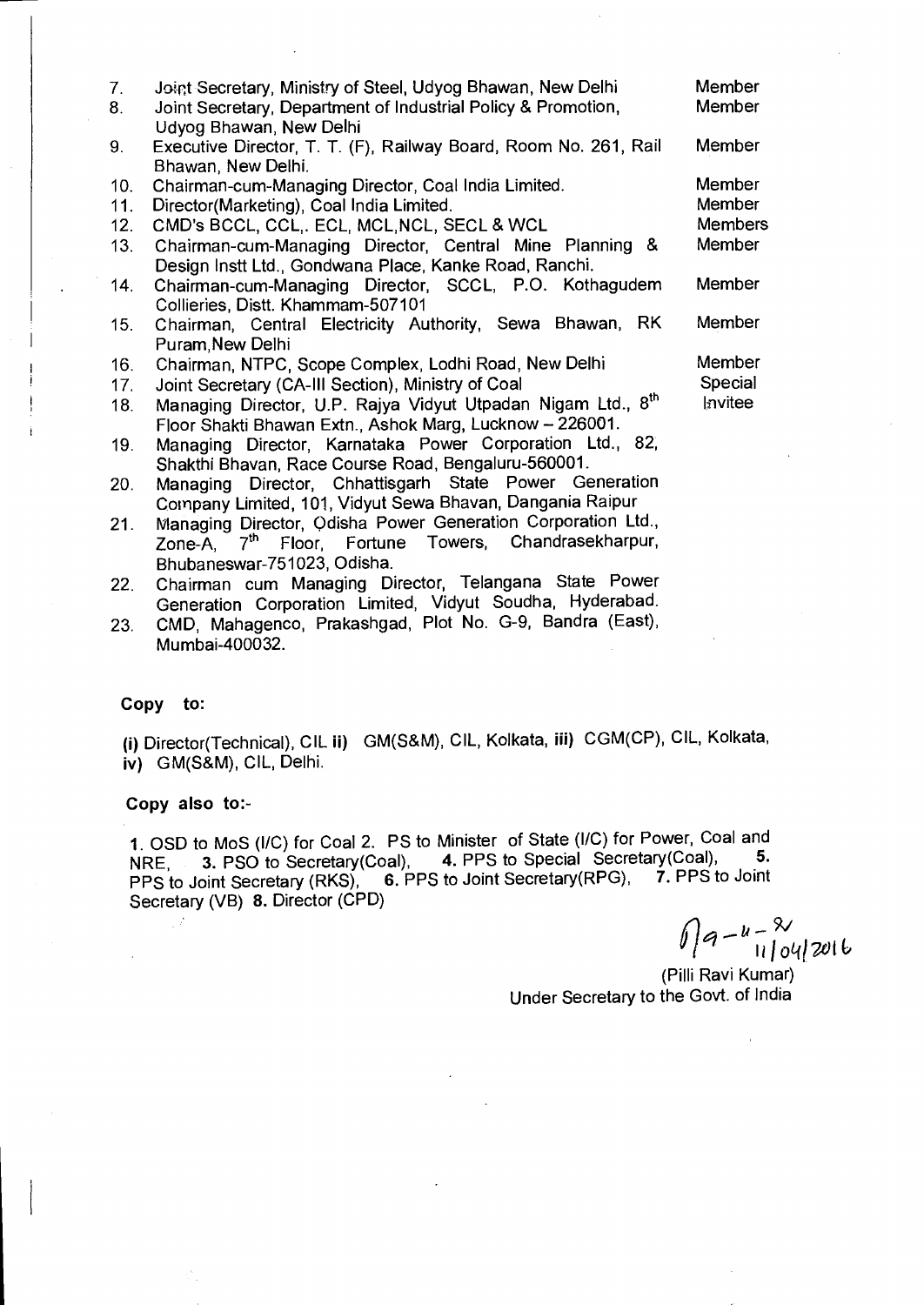No. 23014/ 2 /2016-CPD Government of India Ministry of Coal

New Delhi, Dated  $\overline{11}^{\overline{15}}$ April, 2016

Subject: Minutes of the Special meeting of the Standing Linkage Committee (Long Term) held on 18.03.2016

A meeting of SLC(LT) was held under the Chairmanship of Special Secretary(Coal) to consider the applications received for grant of 'Bridge Linkage' to specified end use plants of Central and State Public Sector Undertakings (PSUs) which have been allotted Schedule-III coal mines under the Coal Mines (Special Provisions) Act, 2015 (CM(SP) Act) and coal blocks allotted under the Mines and Minerals (Development and Regulation Act), 1957 (MMDR Act). A list of the participants is attached as Annexure. Each such application was taken up under separate agenda item listed below:

| Agenda                                                                                                                         | Brief description of the Agenda item                                                                                                                                                                                           | Summary of discussion                                                                                                                                         | Recommendations with                                                                                                                                                       |
|--------------------------------------------------------------------------------------------------------------------------------|--------------------------------------------------------------------------------------------------------------------------------------------------------------------------------------------------------------------------------|---------------------------------------------------------------------------------------------------------------------------------------------------------------|----------------------------------------------------------------------------------------------------------------------------------------------------------------------------|
|                                                                                                                                |                                                                                                                                                                                                                                |                                                                                                                                                               | reasons                                                                                                                                                                    |
| Agenda item<br><b>No. 1</b>                                                                                                    | In accordance with the policy/guidelines of<br>Bridge Linkage notified vide MoC's OM No.<br>23021/3/2015-CPD dt. 08.02.2016. NTPC<br>vide their letter No. 01/FM/SLC/2016 dt.                                                  | It was intimated that the linked<br>Banai Coal Block was allotted<br>31.03.2015.<br>Expected<br>on<br>the linked<br>from<br>production                        | the<br>оf<br>view<br>In.<br>recommendation of MoP<br>and CEA and confirmation<br>of allotment of coal block                                                                |
| <b>National Thermal</b><br><b>Power Corporation</b><br>Ltd. (NTPC)                                                             | 09.02.2016 has submitted an application for<br>grant of Bridge linkage in respect of their<br>proposed Barethi STPP (4 x 660 MW),<br>Chhatarpur,<br>Dist.<br>Barethi.<br>Village                                               | Coal Block is May 2020 and<br>commissioning<br>expected<br>schedule of the Plant is 2019-<br>20 onwards.                                                      | End Use<br>to Specified<br>Committee<br>the<br>Plant.<br>recommended grant of<br>Bridge Linkage to 4 x 660                                                                 |
| Barethi, Super<br><b>Thermal Power</b><br>Project Stage-I<br>$(4 \times 660$ MW)<br>Village Barethi.<br><b>Chhatarpur Dist</b> | Bundelkhand Region, Madhya Pradesh.<br>In the year 2010, NTPC submitted request for<br>grant of long term coal linkage in respect of<br>their proposed 4000 MW capacity STPP at<br>Chhatarpur,<br>Dist.<br>Barethi,<br>Village | It was further stated that MOC<br>signed CBDPA with NTPC on<br>26.10.2015 for this coal block.<br>GR is under preparation &<br>likely to be made available in | Super<br>Barethi.<br>MW.<br>Project<br>Thermal Power<br>Stage-I from CIL sources<br>for a period of three years<br>from the date of allotment<br>of coal mine/block as per |

 $\mathbf{l}$ 

 $0$   $9 - u - 8$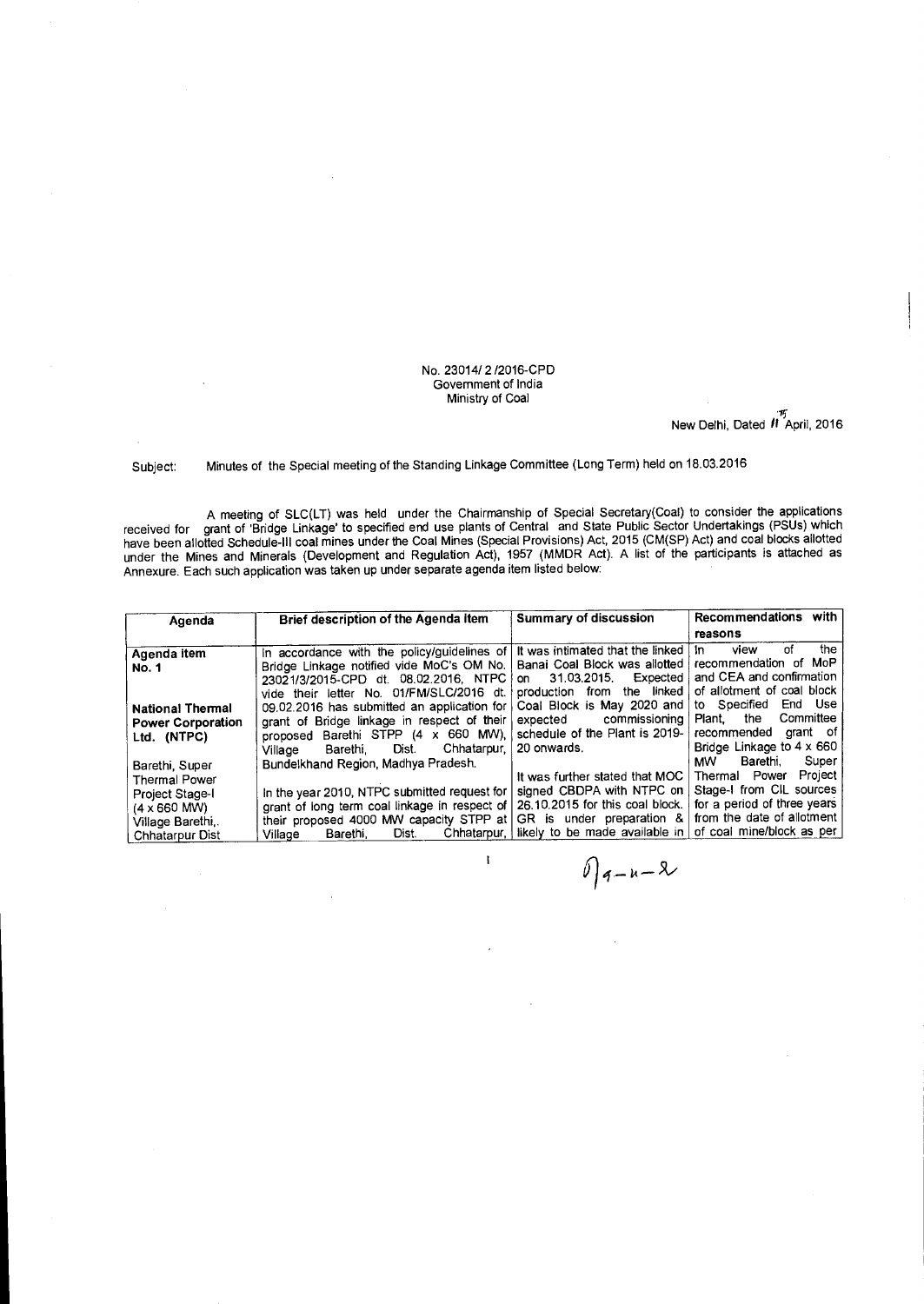|                     |                                                                                         |                                  | terms and conditions of      |
|---------------------|-----------------------------------------------------------------------------------------|----------------------------------|------------------------------|
| Bundelkhand Region, | Bundelkhand Region, MP with processing                                                  | April 2016.                      | No.23021/3/2015-<br>OM.      |
| Madhya Pradesh.     | fee.                                                                                    |                                  |                              |
|                     |                                                                                         | When asked as to how the         | CPD dated 8.2.2016. The      |
|                     | In the application for grant of Bridge Linkage                                          | Bridge Linkage will be utilized  | source may be decided by     |
|                     | NTPC stated that Banai Coal Block allotted                                              | if the Plant is commissioning in | CIL in consultation with     |
|                     | on 31.03.2015 and Coal Block Development                                                | 2020, it was submitted by        | NTPC and Railways.           |
|                     | & Production Agreement signed with MoC on                                               | NTPC that coal under Bridge      |                              |
|                     | 26.10.2015. Scheduled date of start of Coal                                             | linkage is needed from 2020,     | The Committee further        |
|                     | Production from Mine/Block as per the Coal                                              | however, sanction of Bridge      | recommended that the         |
|                     | Production  <br>Development and<br>Mines                                                | required<br>linkage<br>is<br>for | change in configuration      |
|                     | Agreement/Coal Block Development and                                                    | Environmental<br>obtaining       | from 4x1000 MW to 4x660      |
|                     | Production Agreement is 2020-21(GR under                                                | Clearance etc.                   | MW.<br>also<br>be<br>may     |
|                     | preparation by CMPDIL). Actual/expected                                                 |                                  | approved in view of          |
|                     | date of commissioning of specified End Use                                              | It was observed that as per the  | recommendation by MoP,       |
|                     | Plant is 2020-21.                                                                       | policy/guidelines,<br>'Bridge    | subject to fulfilment of all |
|                     |                                                                                         | Linkage' can be granted for a    | this.<br>requirements<br>in  |
|                     | Comments of MoP - MoP vide their OM No.                                                 | fixed period of three years      | regard.                      |
|                     | FU-6/2016-IPC dt. 07.03.2016 stated that the                                            | from the date of allotment of    |                              |
|                     | said Thermal Power Plant was listed in the                                              | coal mine/ block.                |                              |
|                     | list of TPPs that were fumished to MoC vide                                             |                                  |                              |
|                     | FU-11/2010-(Vol-VI)-IPC<br>their OM No.                                                 | The representatives of MoP       |                              |
|                     | dt.08.12.2015 which have been allocated                                                 | and CEA intimated that they      |                              |
|                     | coal block under Government Sector and                                                  | had already recommended the      |                              |
|                     | recommended for the requirement of Coal for                                             | case for grant of Bridge         |                              |
|                     | tapering linkages (Bridge Linkage). The list                                            | Linkage. They reiterated the     |                              |
|                     | was prepared and examined by CEA and the                                                | same. The representative of      |                              |
|                     | same had the approval of Secretary, Power.                                              | MoC<br>of<br>CA-III<br>section   |                              |
|                     |                                                                                         | confirmed that Banai block       |                              |
|                     |                                                                                         | was allotted to M/s NTPC         |                              |
|                     | Further, MoP stated that MoC may also                                                   | limited under MMDR Act on        |                              |
|                     | consider for bridge linkage as per guidelines<br>for all the other TPPs which have been | 31-03-2015 and Specified End     |                              |
|                     |                                                                                         | Use Plant is Barethi-I, M.P.     |                              |
|                     | allocated coal blocks under Government                                                  | with the configuration of 2640   |                              |
|                     | Sector that were recommended earlier vide                                               | MW. The date of allotment is     |                              |
|                     | Annexure B of the MoP's letter dt.                                                      |                                  |                              |
|                     | 2                                                                                       |                                  |                              |
|                     |                                                                                         | $1 _{6-u-2}$                     |                              |
|                     |                                                                                         |                                  |                              |

 $\overline{\mathcal{L}}$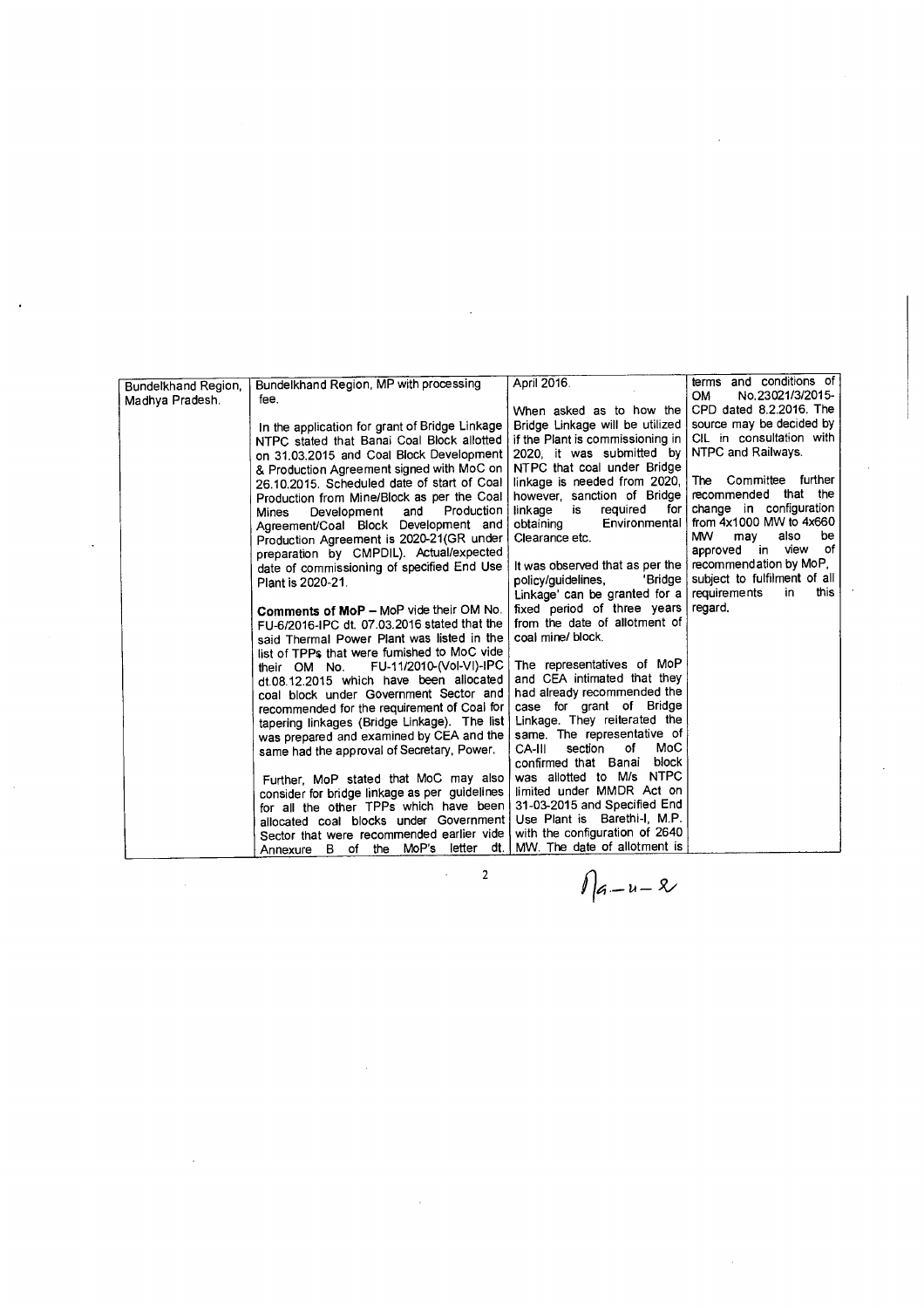|                             | 08.12.2015.                                                                | 31.03.2015. CPDPA has been            |                                  |
|-----------------------------|----------------------------------------------------------------------------|---------------------------------------|----------------------------------|
|                             |                                                                            | signed on 26-10-2015.                 |                                  |
|                             | Barethi TPP figures at S.No. 8 of the                                      |                                       |                                  |
|                             | Annexure B of the MoP's OM dt. 08.12.2015.                                 | It was also pointed out that the      |                                  |
|                             |                                                                            | original application in 2010          |                                  |
|                             | The SLC (LT) to take a view in the matter.                                 | was for a configuration of            |                                  |
|                             |                                                                            | 4x1000<br>MW.<br><b>NTPC</b>          |                                  |
|                             |                                                                            | representative stated that the        |                                  |
|                             |                                                                            | configuration<br>beina<br>now         |                                  |
|                             |                                                                            | installed is 4x660 MW in view         |                                  |
|                             |                                                                            | of technical considerations.          |                                  |
|                             |                                                                            | The representative of MoP             |                                  |
|                             |                                                                            | recommended that changed              |                                  |
|                             |                                                                            | configuration may also be             |                                  |
|                             |                                                                            | approved.                             |                                  |
|                             |                                                                            |                                       |                                  |
| Agenda item                 | In accordance with the policy/guidelines of It was intimated the linked in |                                       | αf<br>view<br>the                |
| <b>No. 2</b>                | Bridge Linkage notified vide MoC's OM No.                                  | Naini Coal Mine has been              | recommendation of MoP            |
|                             | 23021/3/2015-CPD dt. 08.02.2016, SCCL                                      | allotted on 13.08.2015                | and CEA and confirmation         |
| <b>Singareni Collieries</b> | vide their letter no HYD/PPD/5-50/16/34 dt.                                | Expected production from the          | of allotment of coal block       |
| Company Ltd.                | 09.02.2016 submitted an application for grant                              | linked<br>Coal<br><b>Block</b><br>is. | to Specified<br>End Use          |
| (SCCL)                      | of Bridge Linkage for their proposed 2 x 600                               | December, 2020 and Unit 1             | Plant,<br>the<br>Committee       |
|                             | MW capacity Super Thermal Power Project                                    | of the plant is synchronized          | recommended grant of             |
| 2x600 MW Singareni          | Stage-I Unit 1 & 2 at Pegadapalli(V),                                      | and the unit 2 is also coming         | Bridge Linkage to $2 \times 600$ |
| <b>Thermal Power Plant</b>  | Jaipur(M), Dist. Adilabad, Telangana with                                  | up shortly.                           | MW Singareni Thermal             |
| (STPP) (Stage-I) and        | processing fee.                                                            |                                       | Power Plant (STPP) from          |
| <b>1x600 MW III Unit</b>    |                                                                            | It was further stated that this is    | SCCL for a period of three       |
| (Stage II)                  | SCCL earlier in December, 2013 requested                                   | a opencast mine, GR is under          | years from the date of           |
| Pegadapalli(V)              | for grant of long term linkage for 2x600 MW                                | preparation.                          | allotment<br>οf<br>coal          |
| Village, Jaipur(M),         | TPP at Pegadapalli(V) Village, Jaipur(M),                                  |                                       | mine/block as per terms          |
| Dist. Adilabad,             | Dist. Adilabad, erstwhile State of Andhra                                  | The representatives of MoP            | and conditions of<br><b>OM</b>   |
| Telangana                   | Pradesh, now in Telangana                                                  | and CEA intimated that they           | No.23021/3/2015-CPD              |
|                             |                                                                            | had already recommended the           | dated 8.2.2016.                  |
|                             | In the application for grant of Bridge Linkage                             | case for grant of Bridge              | The<br>be<br>source<br>may       |
|                             |                                                                            |                                       |                                  |

 $\label{eq:2.1} \frac{1}{\sqrt{2}}\int_{\mathbb{R}^3}\frac{1}{\sqrt{2}}\left(\frac{1}{\sqrt{2}}\right)^2\frac{1}{\sqrt{2}}\left(\frac{1}{\sqrt{2}}\right)^2\frac{1}{\sqrt{2}}\left(\frac{1}{\sqrt{2}}\right)^2\frac{1}{\sqrt{2}}\left(\frac{1}{\sqrt{2}}\right)^2.$ 

 $\label{eq:2.1} \frac{1}{\sqrt{2\pi}}\int_{0}^{\infty}\frac{1}{\sqrt{2\pi}}\left(\frac{1}{\sqrt{2\pi}}\right)^{2\pi}d\mu\int_{0}^{\infty}\frac{1}{\sqrt{2\pi}}\int_{0}^{\infty}\frac{1}{\sqrt{2\pi}}\left(\frac{1}{\sqrt{2\pi}}\right)^{2\pi}\frac{1}{\sqrt{2\pi}}\int_{0}^{\infty}\frac{1}{\sqrt{2\pi}}\frac{1}{\sqrt{2\pi}}\frac{1}{\sqrt{2\pi}}\frac{1}{\sqrt{2\pi}}\frac{1}{\sqrt{2\pi}}\int_{0}^{\infty$ 

 $\int_{a-u}^{3}$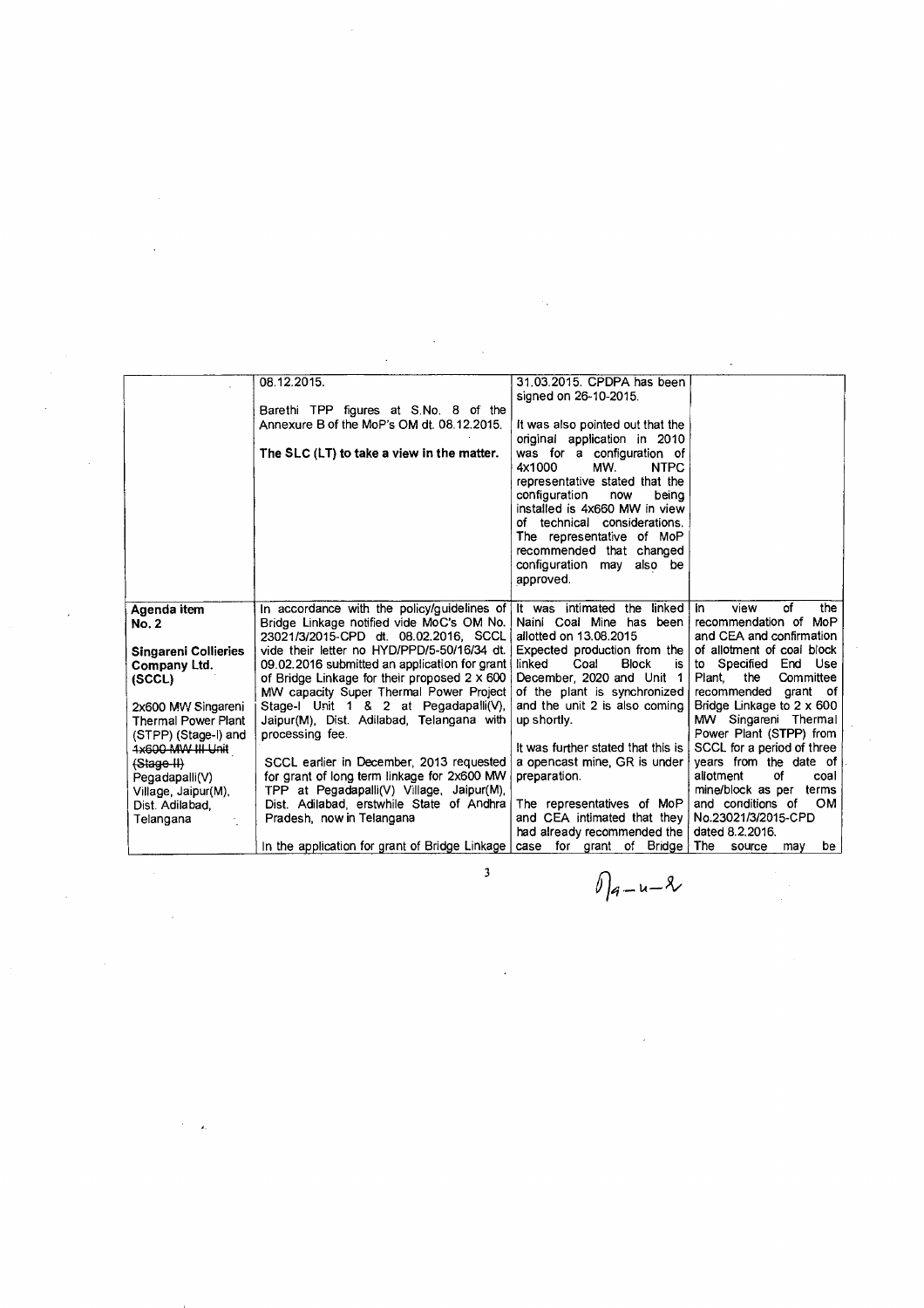| is a Schedule - III Coal Mine<br><b>Block</b><br>Agreement/Coal<br>Production<br>and allotted under Coal Mines<br>Development and Production Agreement is<br>(Special Provisions) Act, 2015<br>December, 2020. Actual/expected date of<br>to M/s Singareni Collieries<br>commissioning of specified End Use Plants -<br>Company Ltd. on 13.08.2015<br>Unit I (600 MW) - March 2016 and Unit II  <br>and Specified End Use Plant<br>(600 MW) - April 2016.<br>is Singareni Thermal Power<br>Comments of MoP - MoP vide their OM No.<br>with<br>(STPP)<br>the<br>Plant<br>FU-6/2016-IPC dt. 07.03.2016 stated that the<br>configuration of 3x600 MW.<br>said Thermal Power Plant was listed in the<br>list of TPPs that were furnished to MoC vide<br>FU-11/2010-(Vol-VI)-IPC<br>their OM No.<br>dt.08.12.2015 which have been allocated<br>coal block under Government Sector and<br>recommended for the requirement of Coal for<br>tapering linkages (Bridge Linkage). The list<br>was prepared and examined by CEA and the<br>same had the approval of Secretary, Power. |  |
|---------------------------------------------------------------------------------------------------------------------------------------------------------------------------------------------------------------------------------------------------------------------------------------------------------------------------------------------------------------------------------------------------------------------------------------------------------------------------------------------------------------------------------------------------------------------------------------------------------------------------------------------------------------------------------------------------------------------------------------------------------------------------------------------------------------------------------------------------------------------------------------------------------------------------------------------------------------------------------------------------------------------------------------------------------------------------|--|
| Further, MoP stated that MoC may also<br>consider for bridge linkage as per guidelines<br>for all the other TPPs which have been<br>allocated coal blocks under Govemment<br>Sector that were recommended earlier vide<br>Annexure B of the MoP's letter dt.<br>08.12.2015.                                                                                                                                                                                                                                                                                                                                                                                                                                                                                                                                                                                                                                                                                                                                                                                               |  |
| Singareni Thermal Power Plant (STPP) Unit I<br>& II figures at S.No. 55 of the Annexure B of<br>the MoP's OM dt. 08.12.2015.                                                                                                                                                                                                                                                                                                                                                                                                                                                                                                                                                                                                                                                                                                                                                                                                                                                                                                                                              |  |
| $0 q-u-2$<br>4                                                                                                                                                                                                                                                                                                                                                                                                                                                                                                                                                                                                                                                                                                                                                                                                                                                                                                                                                                                                                                                            |  |

 $\sim 10^{-10}$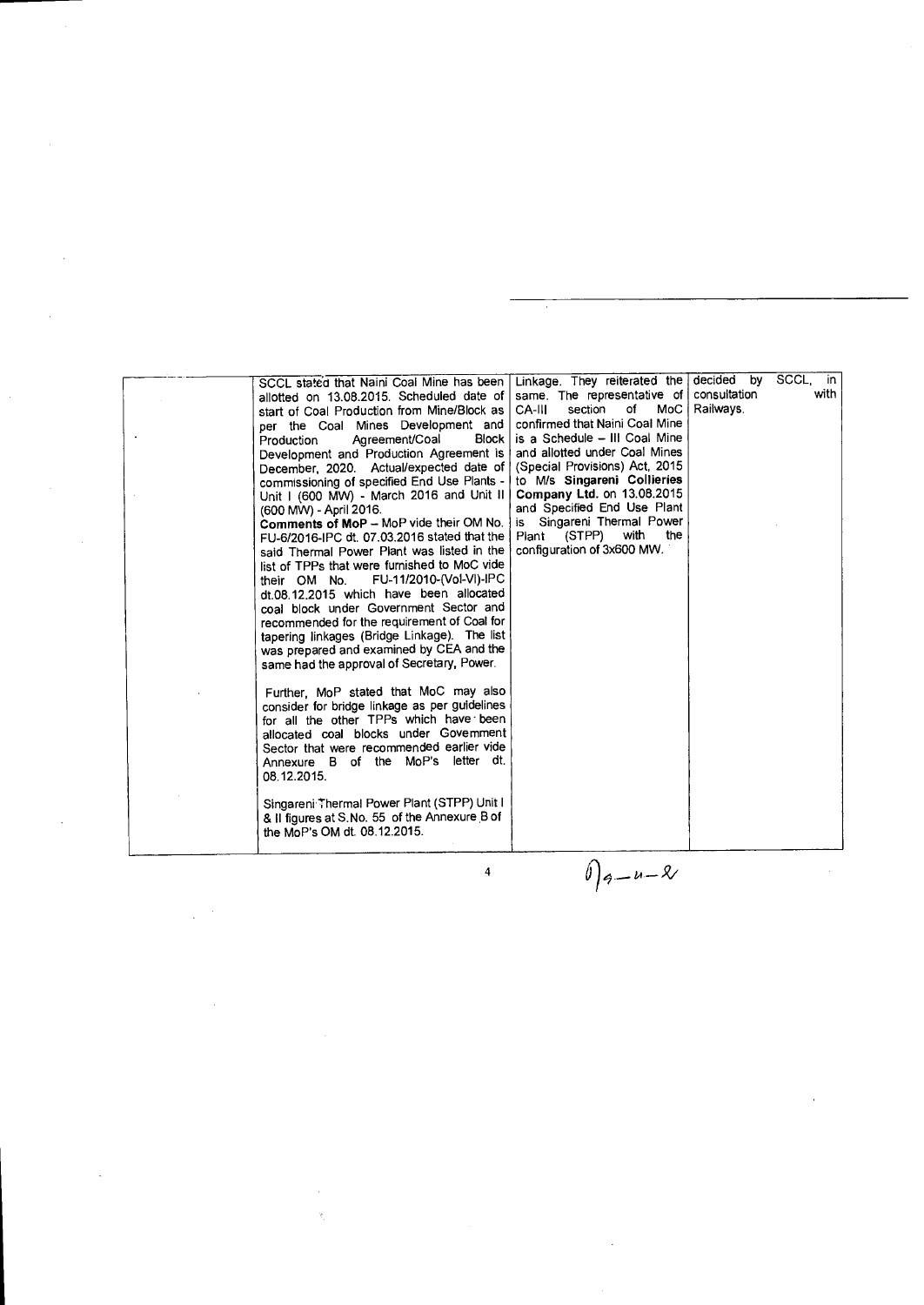| the<br>οf<br>view<br>It was intimated that the linked<br>In.<br>In accordance with the policy/guidelines of<br>recommendation of MoP<br>Kerandari Coal Block was<br>Bridge Linkage notified vide MoC's OM No.<br>and CEA and confirmation<br>allotted on 08.09.2015.<br><b>No.3</b><br>23021/3/2015-CPD dt. 08.02.2016, NTPC<br>of allotment of coal block<br>vide their letter No. 01/FM/SLC/2016 dt.<br>End Use<br>Specified<br>to<br>Expected production from the<br><b>NTPC</b><br>09.02.2016 has submitted an application for<br>Committee<br>the<br>Plant,<br>is<br><b>Block</b><br>2x660 MW<br>Coal<br>linked<br>grant of Briage linkage in respect of their<br>grant of<br>recommended<br>November, 2019 and expected<br>capacity(Stage -- II)<br>proposed expansion project of 2x660 MW<br>Bridge Linkage to 2x660<br>commissioning schedule of the<br>STPP at Tanda<br>capacity(Stage -II) STPP at Tanda, Dist.<br>MW capacity(Stage -II)<br>Plant is Unit 5 : September,<br>Dist. Ambedkar<br>Ambedkar Nagar, Uttar Pradesh.<br>STPP at Tanda from CIL<br>2018 and Unit 6 : March,<br>Nagar, Uttar<br>for a period of three years<br>Pradesh.<br>2019.<br>In the year 2010, NTPC submitted request for<br>from the date of allotment<br>grant of long term coal linkage in respect of<br>of coal mine/block as per<br>further stated that<br>It was<br>their proposed 2x660 MW capacity STPP at<br>terms and conditions of<br>Mining Plan and Mine Closure<br>Tanda, Dist. Ambedkar Nagar, Uttar Pradesh<br>No.23021/3/2015-<br>OM<br>Plan had been approved by<br>CPD dated 8.2.2016.<br>with processing fee.<br>MOC. Environment clearance<br>by<br>accorded<br>been<br>has<br>In the application for grant of Bridge Linkage<br>be<br>may<br>source<br><b>The</b><br>Stage-I Forest<br>MOEF&CC.<br>NTPC stated that Kerandari Coal Block has<br>in<br>CIL<br>b٧<br>decided<br>clearance is available.<br>been allotted on 08.09.2015. Scheduled date<br>with NTPC<br>consultation<br>of start of Coal Production from Mine/Block<br>and Railways.<br>The representatives of MoP<br>as per the Coal Mines Development and<br>and CEA intimated that they<br>Block<br>Agreement/Coal<br>Production<br>had already recommended the<br>Development and Production Agreement is<br>case for grant of Bridge<br>οf<br>date<br>Actual/expected<br>2019-20.<br>Linkage. They reiterated the<br>commissioning of specified End Use Plant is<br>same. The representative of<br>September, 2018.<br>MoC<br>of<br>section<br>CA-III<br>confirmed that Kerandari Coal<br>Comments of MoP - MoP vide their OM No.<br>Block is a Schedule - III Coal<br>FU-6/2016-IPC dt. 07.03.2016 stated that<br>under Coal<br>allotted<br>Mine<br>certain Thermal Power Plants were listed in<br>(Special Provisions)<br>Mines<br>the list of TPPs that were furnished to MoC<br>Act, 2015 to M/s NTPC on<br>vide their OM No. FU-11/2010-(Vol-VI)-IPC<br>08.09.2015 and Specified End |             |                                            |  |
|---------------------------------------------------------------------------------------------------------------------------------------------------------------------------------------------------------------------------------------------------------------------------------------------------------------------------------------------------------------------------------------------------------------------------------------------------------------------------------------------------------------------------------------------------------------------------------------------------------------------------------------------------------------------------------------------------------------------------------------------------------------------------------------------------------------------------------------------------------------------------------------------------------------------------------------------------------------------------------------------------------------------------------------------------------------------------------------------------------------------------------------------------------------------------------------------------------------------------------------------------------------------------------------------------------------------------------------------------------------------------------------------------------------------------------------------------------------------------------------------------------------------------------------------------------------------------------------------------------------------------------------------------------------------------------------------------------------------------------------------------------------------------------------------------------------------------------------------------------------------------------------------------------------------------------------------------------------------------------------------------------------------------------------------------------------------------------------------------------------------------------------------------------------------------------------------------------------------------------------------------------------------------------------------------------------------------------------------------------------------------------------------------------------------------------------------------------------------------------------------------------------------------------------------------------------------------------------------------------------------------------------------------------------------------------------------------------------------------------------------------------------------------------------------------------------------------------------------------------------------------------------------------------------------------------------------------------------------------|-------------|--------------------------------------------|--|
|                                                                                                                                                                                                                                                                                                                                                                                                                                                                                                                                                                                                                                                                                                                                                                                                                                                                                                                                                                                                                                                                                                                                                                                                                                                                                                                                                                                                                                                                                                                                                                                                                                                                                                                                                                                                                                                                                                                                                                                                                                                                                                                                                                                                                                                                                                                                                                                                                                                                                                                                                                                                                                                                                                                                                                                                                                                                                                                                                                           | Agenda item | The SLC (LT) to take a view in the matter. |  |
|                                                                                                                                                                                                                                                                                                                                                                                                                                                                                                                                                                                                                                                                                                                                                                                                                                                                                                                                                                                                                                                                                                                                                                                                                                                                                                                                                                                                                                                                                                                                                                                                                                                                                                                                                                                                                                                                                                                                                                                                                                                                                                                                                                                                                                                                                                                                                                                                                                                                                                                                                                                                                                                                                                                                                                                                                                                                                                                                                                           |             | dt.08.12.2015 which have been allocated    |  |

 $\mathcal{L}_{\mathcal{A}}$ 

 $\mathcal{L}^{\text{max}}_{\text{max}}$ 

 $\hat{\boldsymbol{\beta}}$ 

 $\langle \cdot \rangle$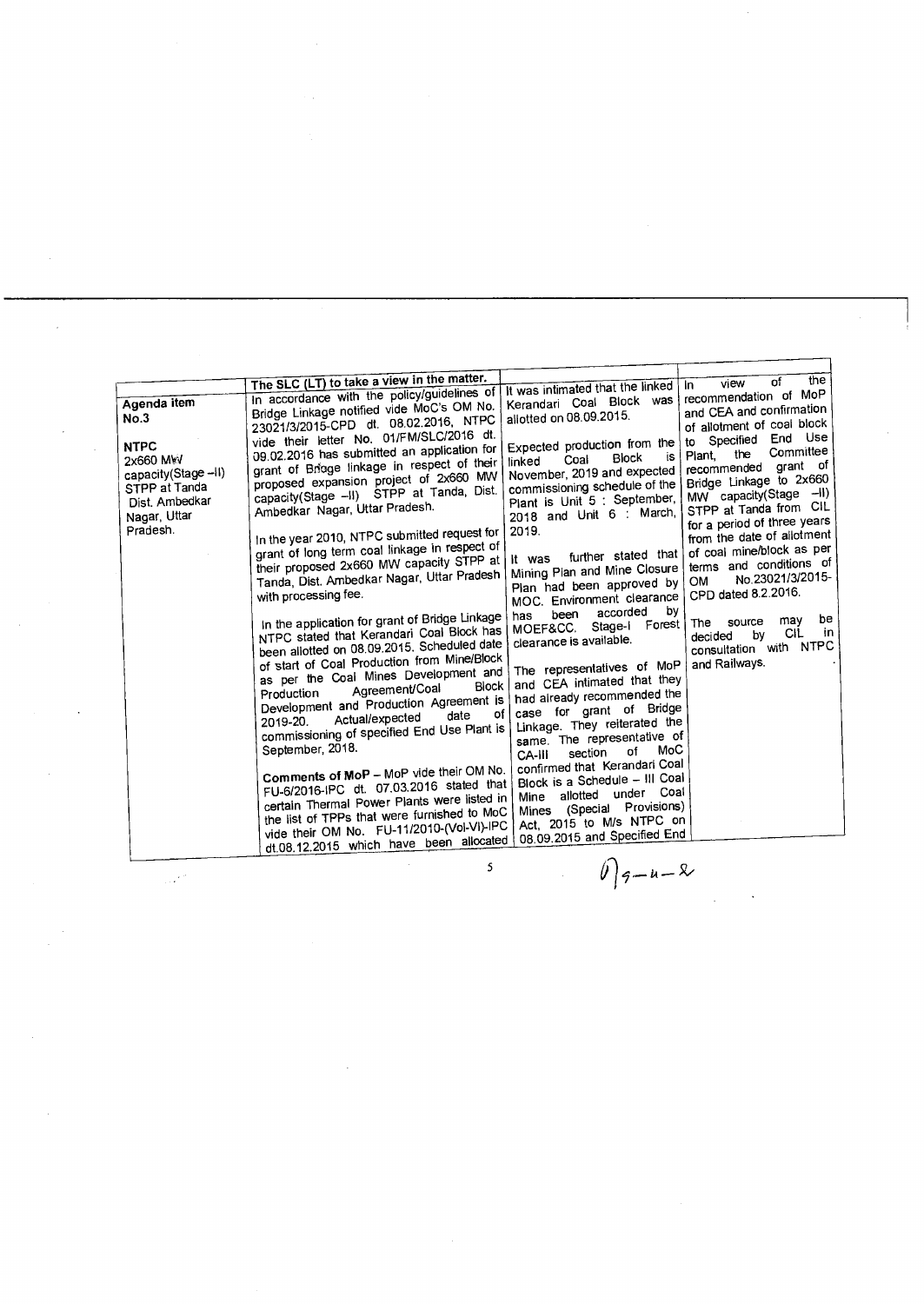$\hat{\boldsymbol{\beta}}$ 

 $\frac{1}{2}$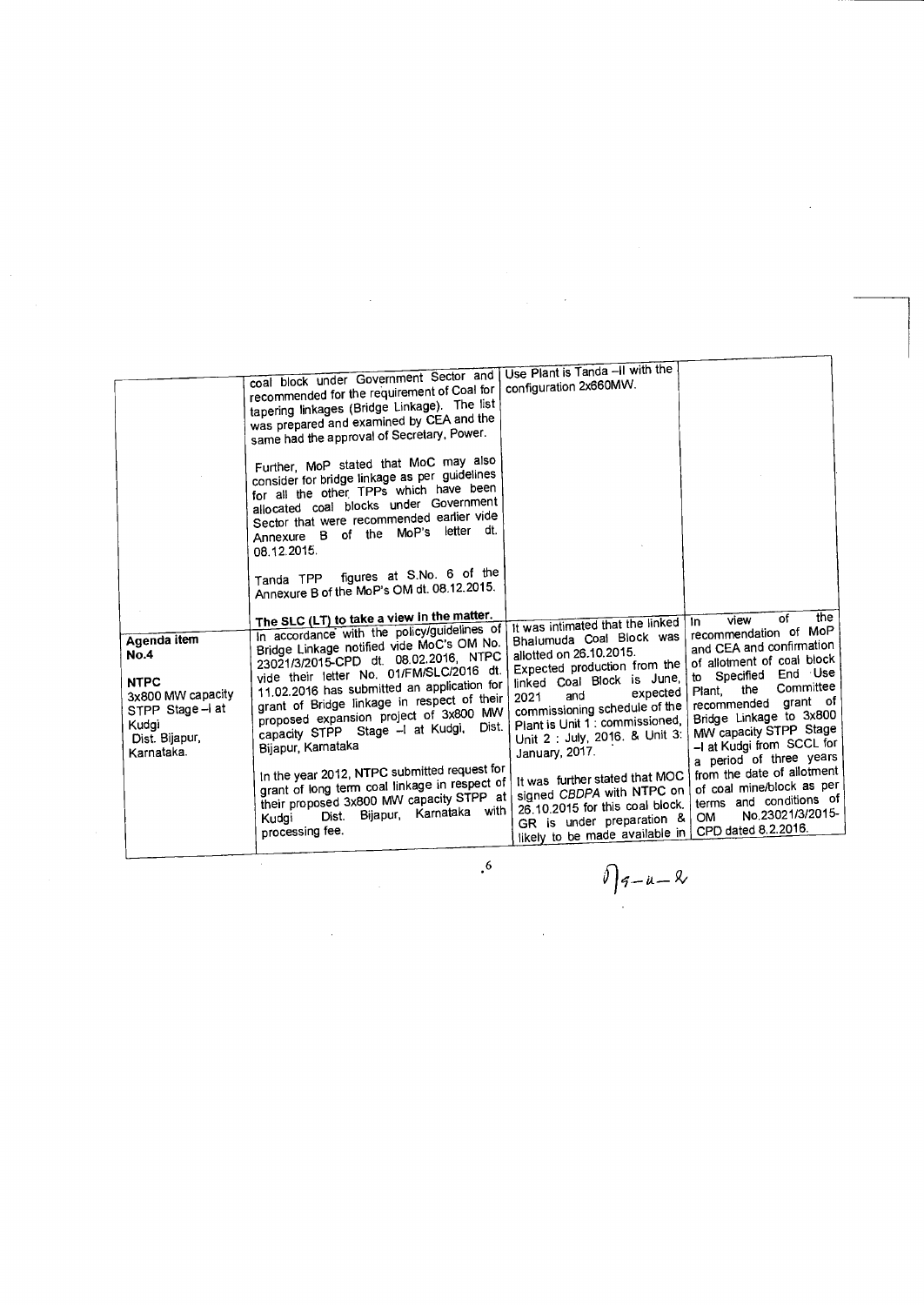$\frac{1}{2}$ 

7

 $\label{eq:2.1} \frac{1}{2} \sum_{i=1}^n \frac{1}{2} \sum_{j=1}^n \frac{1}{2} \sum_{j=1}^n \frac{1}{2} \sum_{j=1}^n \frac{1}{2} \sum_{j=1}^n \frac{1}{2} \sum_{j=1}^n \frac{1}{2} \sum_{j=1}^n \frac{1}{2} \sum_{j=1}^n \frac{1}{2} \sum_{j=1}^n \frac{1}{2} \sum_{j=1}^n \frac{1}{2} \sum_{j=1}^n \frac{1}{2} \sum_{j=1}^n \frac{1}{2} \sum_{j=1}^n \frac{$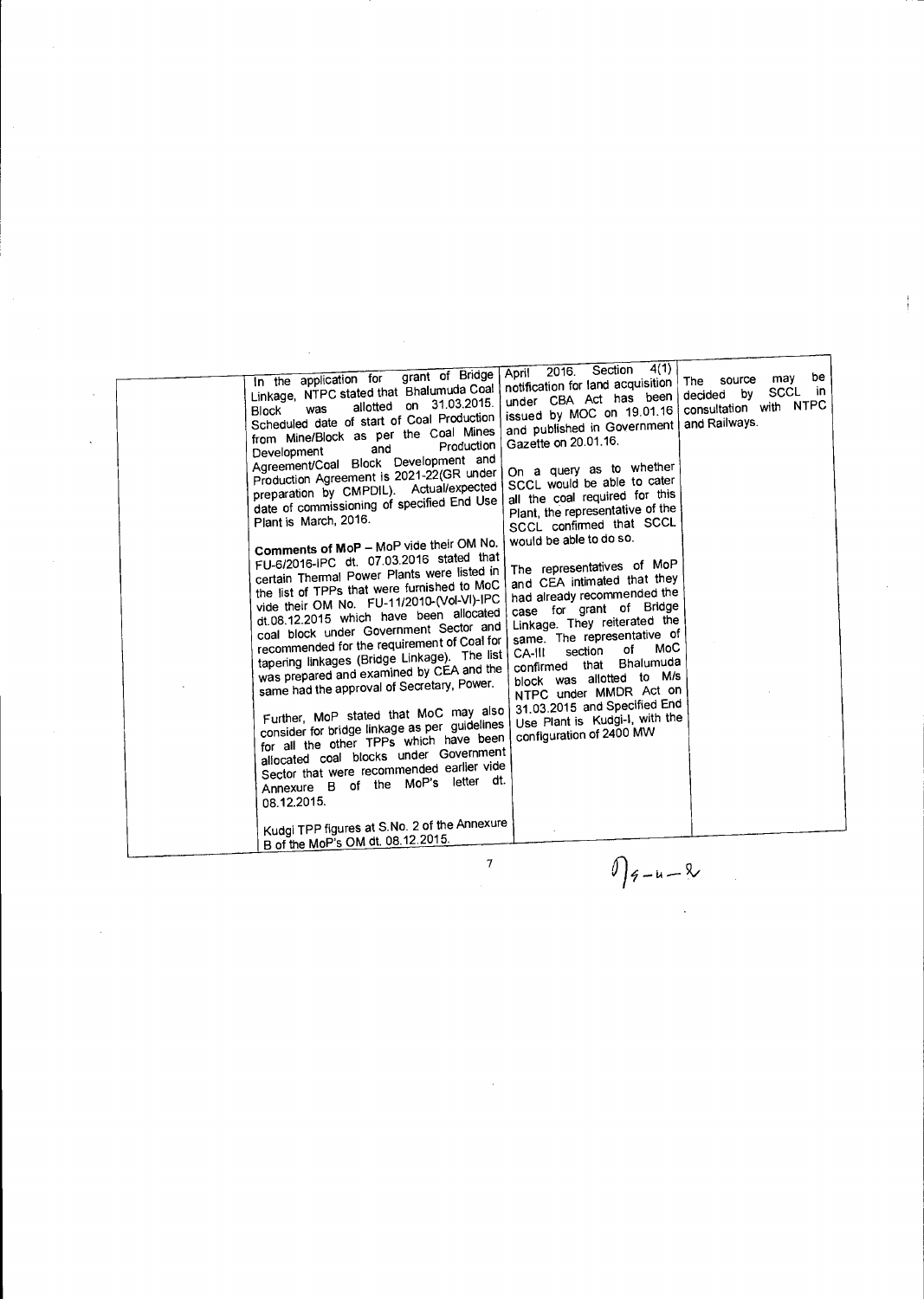| Agenda item<br><b>No.5</b><br><b>NTPC</b><br>Lara, 2 x 800 MW,<br>STPP Stage-I, Dist.<br>Raigarh, Dist.<br>Chhatisgarh/ | The SLC (LT) to take a view in the matter.<br>In accordance with the policy/guidelines of<br>Bridge Linkage notified vide MoC's OM No.<br>23021/3/2015-CPD dt. 08.02.2016, NTPC<br>vide their letter No. 01/FM/SLC/2016 dt.<br>11.02.2016 has submitted an application for<br>grant of Bridge linkage in respect of their<br>proposed Lara TPS (2 x 800 MW) at Lara,<br>Dist. Raigarh, Dist. Chhatisgarh.<br>In the year 2006, NTPC submitted request<br>for grant of long term coal linkage in respect<br>of their proposed 4000 MW capacity, at<br>Lara, Dist. Raigarh, Dist. Chhatisgarh along<br>with processing fee.<br>In the application grant of Bridge Linkage<br>NTPC stated that Talaipalli Coal Block<br>allotted on 08,09,2015. Scheduled date of<br>start of Coal Production from Mine/Block as<br>per the Coal Mines Development and<br>Block<br>Agreement/Coal<br>Production<br>Development and Production Agreement is<br>Actual/expected date of<br>FY 2019-20.<br>commissioning of specified End Use Plant is<br>December, 2016.<br>Comments of MoP - MoP vide their OM No.<br>FU-6/2016-IPC dt. 07.03.2016 stated that the<br>certain Thermal Power Plants were listed in<br>the list of TPPs that were furnished to MoC<br>vide their OM No. FU-11/2010-(Vol-VI)-IPC<br>dt.08.12.2015 which have been allocated | It was intimated that the linked<br>was<br>Talaipalli Coal Block<br>allotted on 08.09.2015.<br>Expected production from the<br>is<br>Block<br>Coal<br>linked<br>November, 2019 and expected<br>commissioning schedule of the<br>Plant is Unit 1 : December,<br>2016 & Unit 2 : June, 2017.<br>It was further stated that<br>Mining Plan and Mine Closure<br>Plan had been approved by<br>MOC. EC has been accorded<br>by MOEF. FC clearances for<br>are<br>Stage-I & II,<br>both<br>available. All notifications for<br>land acquisition under CBA<br>Act had been published. R&R<br>State<br>by<br>approved<br>plan<br>Government of Chhattisgarh.<br>mine<br>for<br>Escrow account<br>closure opened and Tripartite<br>signed<br>Escrow Agreement<br>among NTPC, Coal Controller<br>(SBI).<br>Banker<br>the<br>and<br>Establish and<br>Consent to<br>are<br>to Operate<br>Consent<br>available from Chhattisgarh<br>Energy Conservation Board.<br>NIT published for appointment | the<br>of<br>view<br>In<br>recommendation of MoP<br>and CEA and confirmation<br>of allotment of coal block<br>End Use<br>to Specified<br>Committee<br>the<br>Plant,<br>grant of<br>recommended<br>Bridge Linkage to 2 x 800<br>MW, Lara, STPP Stage-I<br>from CIL for a period of<br>three years from the date<br>coal<br>0f<br>allotment<br>оf<br>mine/block as per terms<br><b>OM</b><br>and conditions of<br>No.23021/3/2015-CPD<br>dated 8.2.2016. |
|-------------------------------------------------------------------------------------------------------------------------|--------------------------------------------------------------------------------------------------------------------------------------------------------------------------------------------------------------------------------------------------------------------------------------------------------------------------------------------------------------------------------------------------------------------------------------------------------------------------------------------------------------------------------------------------------------------------------------------------------------------------------------------------------------------------------------------------------------------------------------------------------------------------------------------------------------------------------------------------------------------------------------------------------------------------------------------------------------------------------------------------------------------------------------------------------------------------------------------------------------------------------------------------------------------------------------------------------------------------------------------------------------------------------------------------------------------------------------|-----------------------------------------------------------------------------------------------------------------------------------------------------------------------------------------------------------------------------------------------------------------------------------------------------------------------------------------------------------------------------------------------------------------------------------------------------------------------------------------------------------------------------------------------------------------------------------------------------------------------------------------------------------------------------------------------------------------------------------------------------------------------------------------------------------------------------------------------------------------------------------------------------------------------------------------------------------------------------------|--------------------------------------------------------------------------------------------------------------------------------------------------------------------------------------------------------------------------------------------------------------------------------------------------------------------------------------------------------------------------------------------------------------------------------------------------------|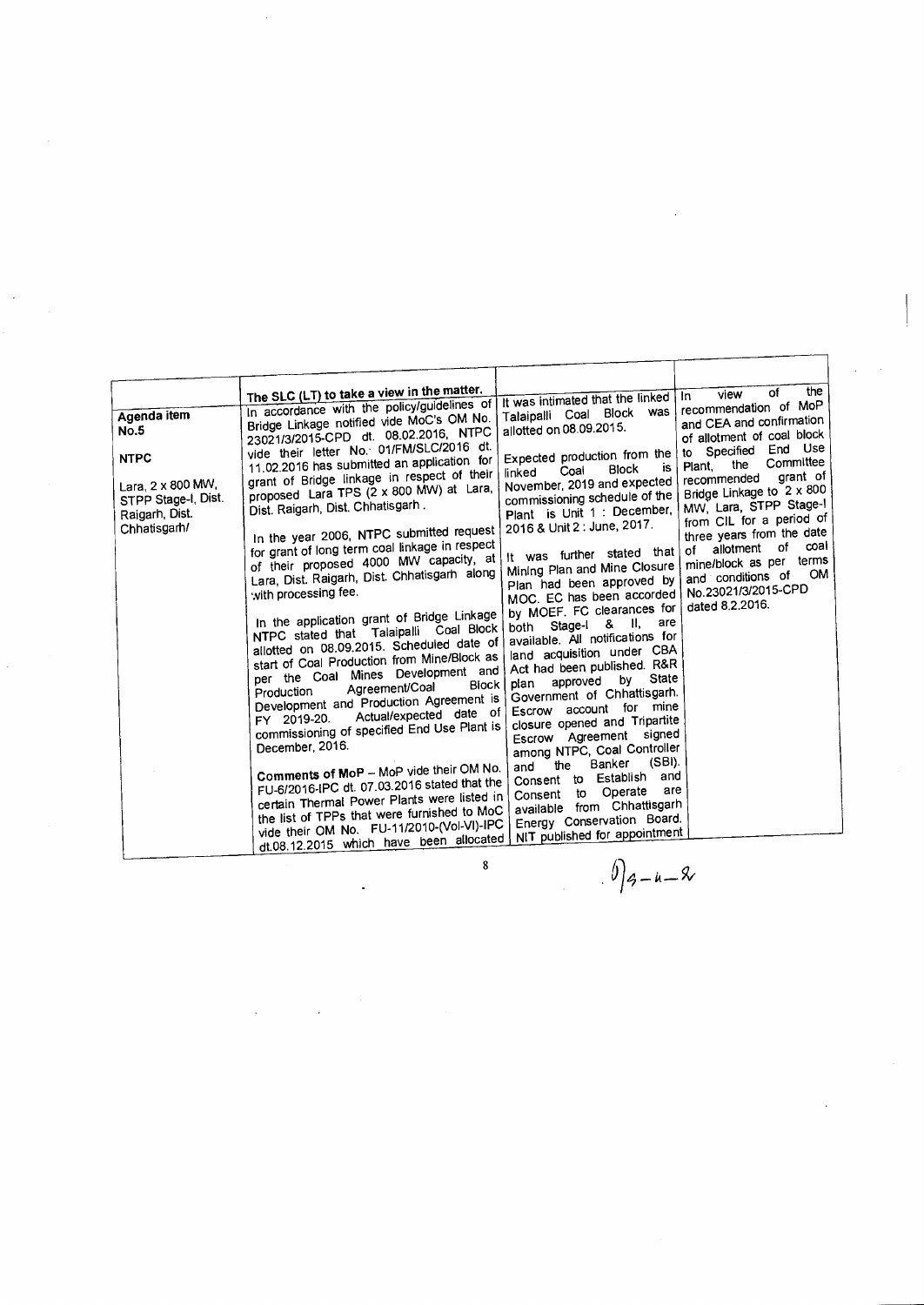|                                                                                                  | coal block under Government Sector and<br>recommended for the requirement of Coal for<br>tapering linkages (Bridge Linkage). The list<br>was prepared and examined by CEA and the<br>same had the approval of Secretary, Power.<br>Further, MoP stated that MoC may also<br>consider for bridge linkage as per guidelines<br>for all the other TPPs which have been<br>allocated coal blocks under Government<br>Sector that were recommended earlier vide<br>dt.<br>Annexure B of the MoP's letter<br>08.12.2015.<br>Lara TPP figures at S.No. 4 of the Annexure<br>B of the MoPs OM dt. 08.12.2015.<br>The SLC (LT) to take a view in the matter. | Developer-cum-<br>Mine<br>οf<br>on<br>(MDO)<br>Operator<br>31.12.2015.<br>The representatives of MoP<br>and CEA intimated that they<br>had already recommended the<br>case for grant of Bridge<br>Linkage. They reiterated the<br>same. The representative of<br>MoC<br>of<br>section<br>CA-III<br>confirmed that Talaipalli which<br>is a Schedule - III Coal block<br>had been allotted to M/s NTPC<br>under Coal Mines (Special<br>Provisions) Act, 2015 on<br>08.09.2015 and Specified End<br>Use Plant is Lara STPP, with<br>the configuration of 5X800<br>MW. |                                                                                                                                                                                                                                                                                                                                                                                                     |
|--------------------------------------------------------------------------------------------------|-----------------------------------------------------------------------------------------------------------------------------------------------------------------------------------------------------------------------------------------------------------------------------------------------------------------------------------------------------------------------------------------------------------------------------------------------------------------------------------------------------------------------------------------------------------------------------------------------------------------------------------------------------|---------------------------------------------------------------------------------------------------------------------------------------------------------------------------------------------------------------------------------------------------------------------------------------------------------------------------------------------------------------------------------------------------------------------------------------------------------------------------------------------------------------------------------------------------------------------|-----------------------------------------------------------------------------------------------------------------------------------------------------------------------------------------------------------------------------------------------------------------------------------------------------------------------------------------------------------------------------------------------------|
| Agenda item<br>No.6<br><b>NTPC</b><br>2 x 800 MW Darlipali,<br>STPP Dist.<br>Sundergarh, Odisha. | In accordance with the policy/guidelines of<br>Bridge Linkage notified vide MoC's OM No.<br>23021/3/2015-CPD dt. 08.02.2016, NTPC<br>vide their letter No. 01/FM/SLC/2016 dt.<br>an<br>submitted<br>has<br><b>NTPC</b><br>11.02.2016<br>application for grant of Bridge linkage in<br>respect of their proposed Darlipali TPS(2 x<br>800 MW) at Darlipali, Dist. Sundergarh,<br>Odisha.<br>In the year 2006, NTPC submitted request<br>for grant of long term coal linkage in respect<br>of their proposed 3200 MW capacity, Darlipali<br>STPP Dist. Sundergarh, Odisha along with<br>processing fee.<br>9                                          | It was intimated that the linked<br>Dulanga Coal Block was<br>allotted on 08.09.2015<br>Expected production from the<br>is<br><b>Block</b><br>Coal<br>linked<br>and<br>2019<br>November.<br>commissioning<br>expected<br>schedule of the Plant is Unit 1<br>: February, 2018 & Unit 2 :<br>August, 2018.<br>It was further stated that<br>Mining Plan and Mine Closure<br>Plan had been approved by<br>⌒                                                                                                                                                            | the<br>оf<br>view<br>In<br>recommendation of MoP<br>and CEA and confirmation<br>of allotment of coal block<br>to Specified End Use<br>Committee<br>the<br>Plant.<br>recommended grant of<br>2 x<br>Bridge Linkage to<br>800 MW, Darlipali, STPP<br>from CIL for a period of<br>three years from the date<br>coal<br>of<br>allotment<br>of<br>terms<br>mine/block as per<br>OM.<br>and conditions of |

 $\label{eq:2.1} \frac{d\mathbf{y}}{dt} = \frac{1}{2} \left( \frac{d\mathbf{y}}{dt} + \frac{d\mathbf{y}}{dt} \right) + \frac{d\mathbf{y}}{dt} = \frac{1}{2} \left( \frac{d\mathbf{y}}{dt} + \frac{d\mathbf{y}}{dt} \right) + \frac{d\mathbf{y}}{dt} = \frac{1}{2} \left( \frac{d\mathbf{y}}{dt} + \frac{d\mathbf{y}}{dt} \right) + \frac{d\mathbf{y}}{dt} = \frac{1}{2} \left( \frac{d\mathbf{y}}{dt} + \frac{d\mathbf{$ 

$$
\bigcap_{\mathbf{G}-\mathbf{u}=\mathbf{X}}
$$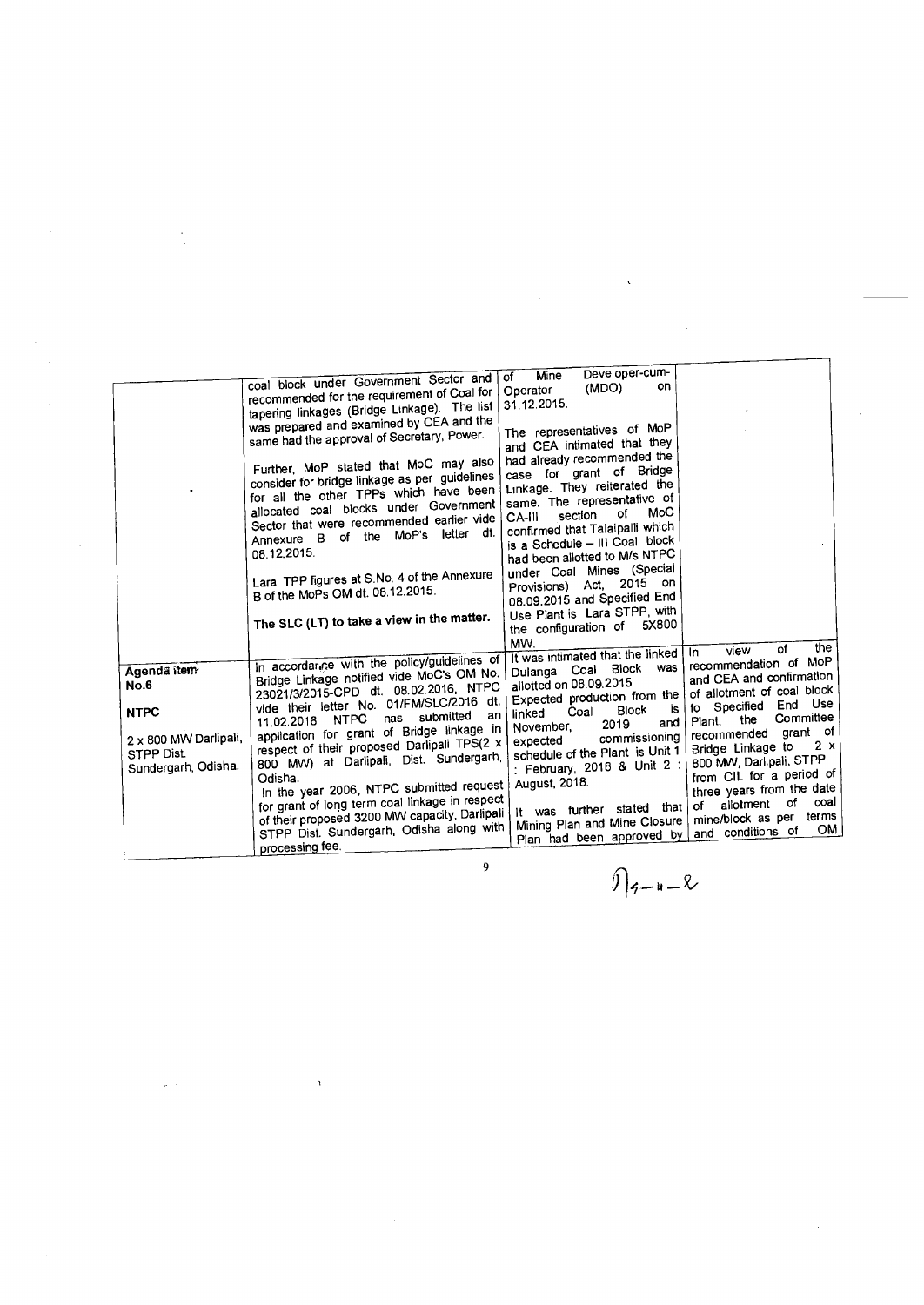| In the application for grant of Bridge Linkage<br>NTPC stated that Dulanga Coal Block was<br>allotted on 08.09.2015. Scheduled date of<br>start of Coal Production from Mine/Block as<br>per the Coal Mines Development and<br>Block<br>Agreement/Coal<br>Production<br>Development and Production Agreement is<br>of<br>date<br>Actual/expected<br>2019-20.<br>commissioning of specified End Use Plant is<br>February, 2018.<br>Comments of MoP - MoP vide their OM No.<br>FU-6/2016-IPC dt. 07.03.2016 stated that<br>certain Thermal Power Plants were listed in<br>the list of TPPs that were furnished to MoC<br>vide their OM No. FU-11/2010-(Vol-VI)-IPC<br>dt.08.12.2015 which have been allocated<br>coal block under Government Sector and<br>recommended for the requirement of Coal for<br>tapering linkages (Bridge Linkage). The list<br>was prepared and examined by CEA and the<br>same had the approval of Secretary, Power.<br>Further, MoP stated that MoC may also<br>consider for bridge linkage as per guidelines<br>for all the other TPPs which have been<br>allocated coal blocks under Government<br>Sector that were recommended earlier vide<br>Annexure B of the MoP's letter dt.<br>08.12.2015.<br>Darlipali TPP figures at S.No. 5 of the<br>Annexure B of the MoP's OM dt. 08.12.2015. | MOC. EC accorded by MOEF.<br>FC clearances for both Stage-I<br>All<br>available.<br>& II, are<br>land<br>for<br>notifications<br>acquisition under CBA Act had<br>been published. R&R plan<br>approved by Government of<br>Odisha.<br>The representatives of MoP<br>and CEA intimated that they<br>had already recommended the<br>case for grant of Bridge<br>Linkage. They reiterated the<br>same. The representative of<br>MoC<br>of<br>section<br>CA-III<br>confirmed that Dulanga which<br>is a Schedule -- III Coal block<br>was allotted to M/s NTPC<br>under Coal Mines (Special<br>Provisions) Act, 2015 on<br>08.09.2015 and Specified End<br>Use Plant is Darlipali-I, with<br>2X800<br>the configuration of<br>MW. | No.23021/3/2015-CPD<br>dated 8.2.2016. |
|-------------------------------------------------------------------------------------------------------------------------------------------------------------------------------------------------------------------------------------------------------------------------------------------------------------------------------------------------------------------------------------------------------------------------------------------------------------------------------------------------------------------------------------------------------------------------------------------------------------------------------------------------------------------------------------------------------------------------------------------------------------------------------------------------------------------------------------------------------------------------------------------------------------------------------------------------------------------------------------------------------------------------------------------------------------------------------------------------------------------------------------------------------------------------------------------------------------------------------------------------------------------------------------------------------------------------|-------------------------------------------------------------------------------------------------------------------------------------------------------------------------------------------------------------------------------------------------------------------------------------------------------------------------------------------------------------------------------------------------------------------------------------------------------------------------------------------------------------------------------------------------------------------------------------------------------------------------------------------------------------------------------------------------------------------------------|----------------------------------------|
| 10                                                                                                                                                                                                                                                                                                                                                                                                                                                                                                                                                                                                                                                                                                                                                                                                                                                                                                                                                                                                                                                                                                                                                                                                                                                                                                                      | $0 4-u-2$                                                                                                                                                                                                                                                                                                                                                                                                                                                                                                                                                                                                                                                                                                                     |                                        |

 $\Delta \phi$ 

 $\frac{1}{2}$ 

 $\hat{\mathcal{A}}$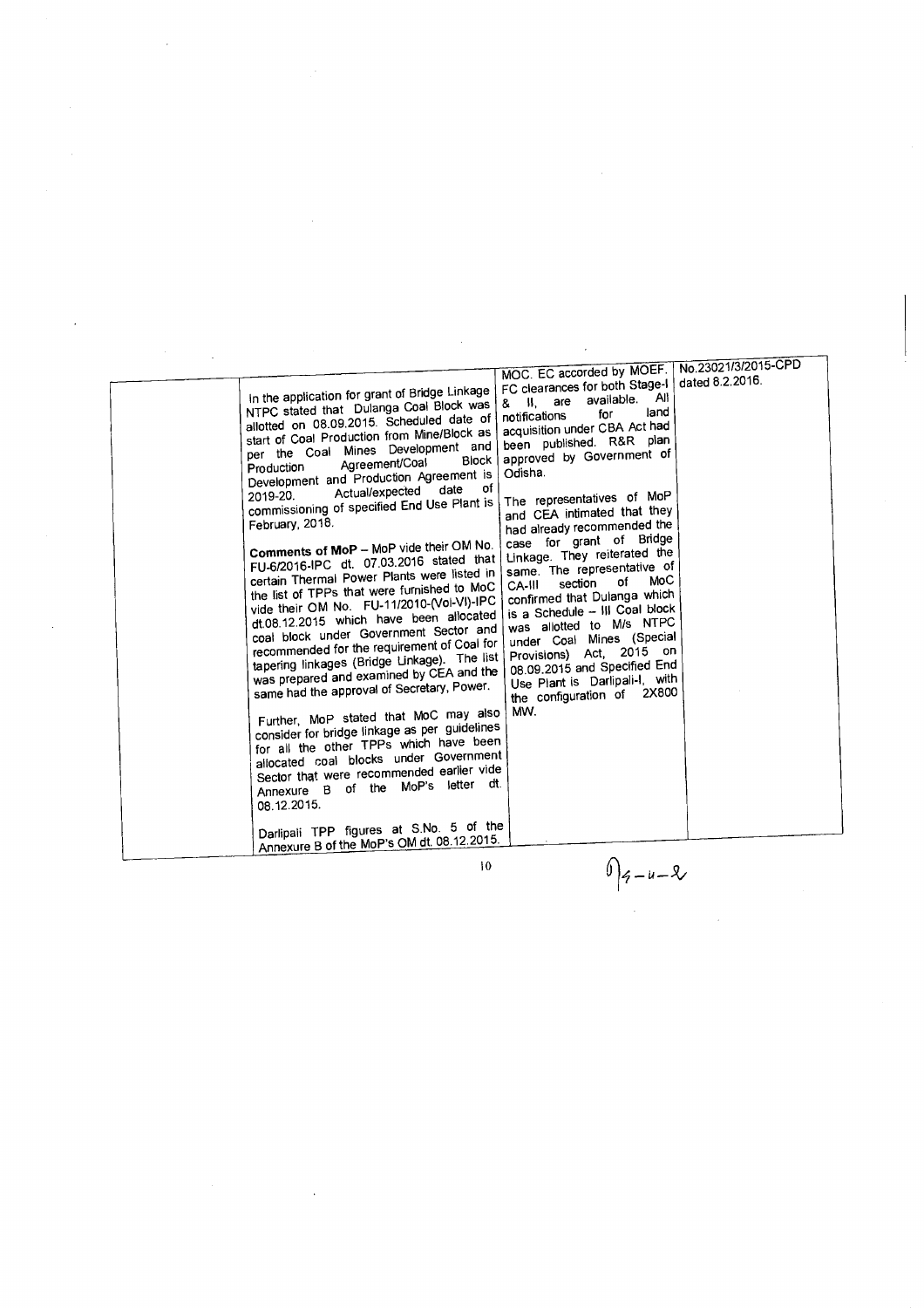| Agenda item<br>No.7<br><b>NTPC</b><br>2 x 660 MW<br>Barh STPP, Stage-II<br>Dist. Patna, Bihar. | The SLC (LT) to take a view in the matter.<br>In accordance with the policy/guidelines of<br>Bridge Linkage notified vide MoC's OM No.<br>23021/3/2015-CPD dt. 08.02.2016, NTPC<br>vide their letter No. 01/FM/SLC/2016 dt.<br>16.02.2016 has submitted an application for<br>grant of Bridge linkage in respect of their 2 x<br>660 MW capacity Super Thermal Power<br>Project Stage-II, at Barh, Dist. Patna, Bihar.<br>In the year 2013, NTPC submitted request<br>for grant of Tapering linkage for 2 x 660 MW,<br>Barh, Stage -II Dist. Patna, Bihar along with<br>processing fee.<br>In the application for grant of Bridge Linkage<br>NTPC stated that Chatti- Bariatu & Chatti-<br>Bariatu(South) Coal Block was allotted on<br>08.09.2015. Scheduled date of start of Coal<br>Production from Mine/Block as per the Coal<br>Production<br>and<br>Development<br>Mines<br>Agreement/Coal Block Development and<br>Production Agreement is 2019-20. Barh St-<br>Il Unit 4 has already been declared<br>"Commercial" on 15.11.2014 and Unit -5 has<br>been commissioned on 04.03.2015.<br>and 25.06.2015<br>NTPC on 30.05.2015<br>submitted a request for temporary transfer of<br>Barh Stage 1 unit-2&3 (2x660 MW) coal<br>linkage to Barh Stage II unit 4&5 (2x660 MW)<br>MoP  <br>till its captive block is developed.<br>recommended the same vide their OM dated | intimated that the<br>It was<br>&<br>Bariatu<br>Chatti-<br>linked<br>Bariatu(South) Coal<br>Chatti-<br>on<br>allotted<br>was<br><b>Block</b><br>08.09.2015<br>Expected production from the<br>is<br><b>Block</b><br>Coal<br>linked<br>and<br>2019<br>November,<br>commissioning<br>expected<br>schedule of the Plant is Unit 4<br>: COD declared on 15.11.2014.<br>& Unit 5 : COD declared on<br>18.02.2016.<br>It was further stated that<br>Mining Plan and Mine Closure<br>Plan had been approved by<br>MOC. EC accorded by MOEF.<br>FC clearances for both Stage-I<br>available. All<br>& II, are<br>land<br>for<br>notifications<br>acquisition under CBA Act<br>published - disbursement of<br>under<br>compensation<br>land<br>progress. R&R plan approved<br>by Government of Jharkhand.<br>Escrow account for mine<br>closure opened and Tripartite<br>Escrow Agreement signed<br>among NTPC, Coal Controller<br>and the Banker (SBI). Consent<br>to Establish received from | the<br>٥f<br>view<br>In.<br>recommendation of MoP<br>and CEA and confirmation<br>of allotment of coal block<br>to Specified End Use<br>Committee<br>the<br>Plant.<br>recommended grant of<br>Bridge Linkage to 2 x 660<br>MW Barh STPP, Stage-II<br>from CIL for a period of<br>three years from the date<br>coal<br>of<br>allotment<br>of<br>mine/block as per tems<br>and conditions of OM<br>No.23021/3/2015-CPD<br>dated 8.2.2016.<br>be<br>may<br>source<br>The<br>CIL<br>in.<br>bγ<br>decided<br>consultation with NTPC<br>and Railways.<br>With the grant of this<br>coal<br>Bridge linkage the<br>supply arrangement .on<br>MoU basis to Unit 4&5 of<br>Barh TPP shall cease<br>upon<br>immediately,<br>operationalisation of this<br>Bridge Linkage. |
|------------------------------------------------------------------------------------------------|-----------------------------------------------------------------------------------------------------------------------------------------------------------------------------------------------------------------------------------------------------------------------------------------------------------------------------------------------------------------------------------------------------------------------------------------------------------------------------------------------------------------------------------------------------------------------------------------------------------------------------------------------------------------------------------------------------------------------------------------------------------------------------------------------------------------------------------------------------------------------------------------------------------------------------------------------------------------------------------------------------------------------------------------------------------------------------------------------------------------------------------------------------------------------------------------------------------------------------------------------------------------------------------------------------------------------------------------------------------------------------|---------------------------------------------------------------------------------------------------------------------------------------------------------------------------------------------------------------------------------------------------------------------------------------------------------------------------------------------------------------------------------------------------------------------------------------------------------------------------------------------------------------------------------------------------------------------------------------------------------------------------------------------------------------------------------------------------------------------------------------------------------------------------------------------------------------------------------------------------------------------------------------------------------------------------------------------------------------------------------------|---------------------------------------------------------------------------------------------------------------------------------------------------------------------------------------------------------------------------------------------------------------------------------------------------------------------------------------------------------------------------------------------------------------------------------------------------------------------------------------------------------------------------------------------------------------------------------------------------------------------------------------------------------------------------------------------------------------------------------------------------------------|
|                                                                                                | $\overline{11}$                                                                                                                                                                                                                                                                                                                                                                                                                                                                                                                                                                                                                                                                                                                                                                                                                                                                                                                                                                                                                                                                                                                                                                                                                                                                                                                                                             | () 4-n-2                                                                                                                                                                                                                                                                                                                                                                                                                                                                                                                                                                                                                                                                                                                                                                                                                                                                                                                                                                              |                                                                                                                                                                                                                                                                                                                                                                                                                                                                                                                                                                                                                                                                                                                                                               |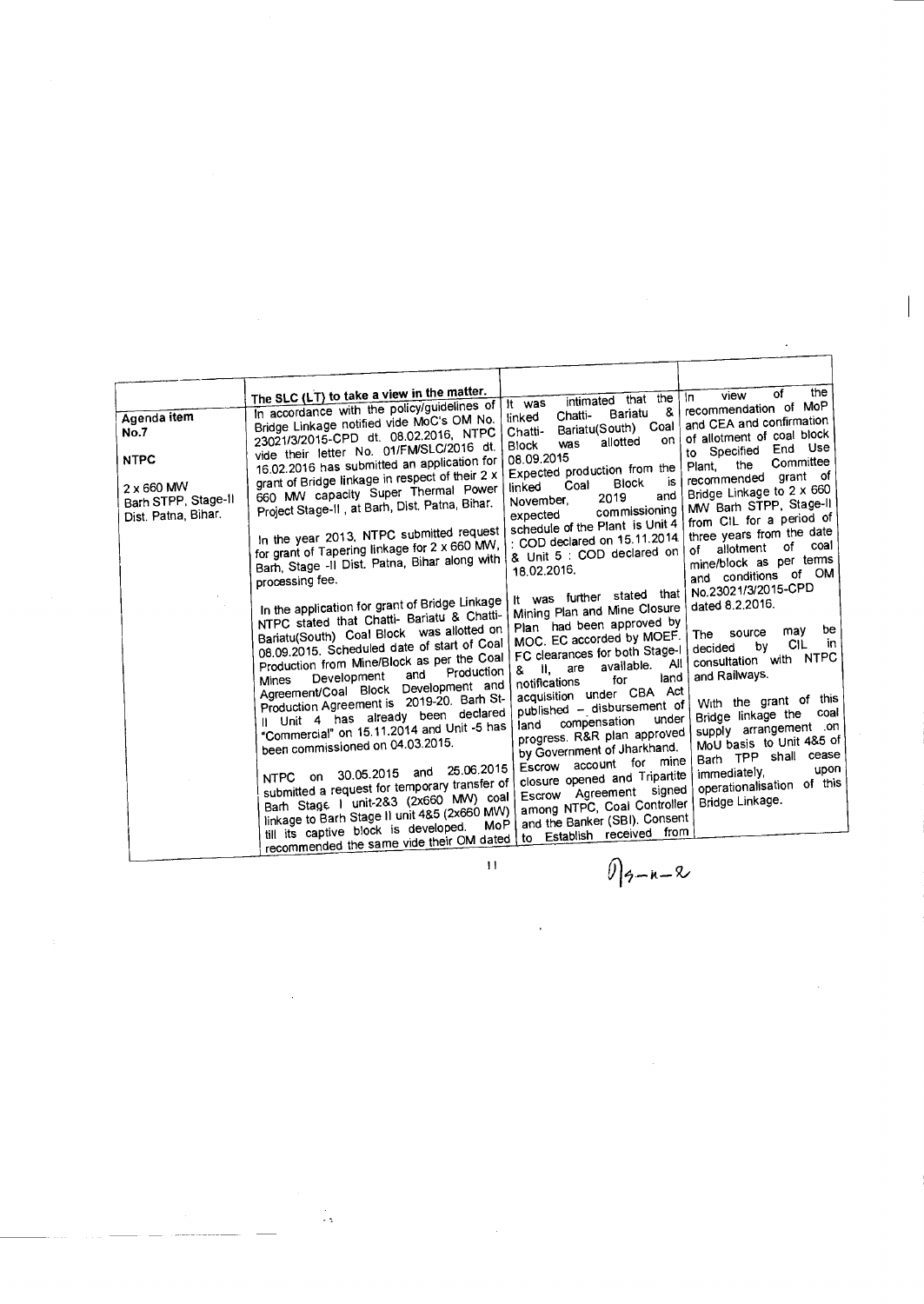| Mine<br>SPCB.<br>Jharkhand                                                                                                                                                                                                                                                                                                                                                                                                                                                                                                                                                                                                                                                                                                                                                                                                                                                                                                                                                                                                                                                                                                                                                                                                                                                                                                                                                                                                                                                                                                                                                                                                                                                                                                                                                                                                                                                                                                                                                                                                                                                                                                                                                                                                                                                                                                                        |  |
|---------------------------------------------------------------------------------------------------------------------------------------------------------------------------------------------------------------------------------------------------------------------------------------------------------------------------------------------------------------------------------------------------------------------------------------------------------------------------------------------------------------------------------------------------------------------------------------------------------------------------------------------------------------------------------------------------------------------------------------------------------------------------------------------------------------------------------------------------------------------------------------------------------------------------------------------------------------------------------------------------------------------------------------------------------------------------------------------------------------------------------------------------------------------------------------------------------------------------------------------------------------------------------------------------------------------------------------------------------------------------------------------------------------------------------------------------------------------------------------------------------------------------------------------------------------------------------------------------------------------------------------------------------------------------------------------------------------------------------------------------------------------------------------------------------------------------------------------------------------------------------------------------------------------------------------------------------------------------------------------------------------------------------------------------------------------------------------------------------------------------------------------------------------------------------------------------------------------------------------------------------------------------------------------------------------------------------------------------|--|
| 11.08.2015. It has been decided that grant of<br>opening permission received<br>temporary linkage may be considered for unit<br>from DGMS, Dhanbad. NIT<br>However, till a final decision on<br>4&5.<br>published for appointment of<br>tapering linkage is taken in the Ministry,<br>Mine Developer-cum-Operator<br>supply of coal on MoU basis on notified<br>(MDO) on 05.03.2016.<br>prices may be made to unit 4&5 as a special<br>case. Accordingly, vide MoC's letter No.<br>The representatives of MoP<br>47011/26/1999-CPD dated 11.09.2015, CIL<br>and CEA intimated that Barh<br>was requested that unit 4&5 of Barh TPP<br>Unit 4 & 5 did not figure in<br>shall get supplies upon finalization of the<br>their OM dated 08.12.2015 in<br>tapering linkage policy for coal block<br>view of MoC's letter dated<br>allocattees under Government dispensation<br>11.09.2015. However, since a<br>Till then, coal on MoU basis on<br>route.<br>coal block had been allotted to<br>notified prices shall be supplied to unit 4&5<br>Unit 4 & 5 and NTPC had<br>as a special case. The MoU arrangement<br>applied for Bridge Linkage, the<br>shall cease immediately upon grant of<br>case for grant of Bridge<br>Tapering/Bridge linkage to unit 4&5.<br>Linkage was recommended.<br>The representative of CA-III<br>Comments of MoP - MoP vide their OM No.<br>section of MoC confirmed that<br>FU-6/2016-iPC dt. 07.03.2016 stated that<br>Chatti-<br>Chatti- Bariatu &<br>certain Thermal Power Plants were listed in<br>are<br>which<br>Bariatu(South)<br>the list of TPPs that were furnished to MoC<br>blocks<br>Schedule - III Coal<br>vide their OM No. FU-11/2010-(Vol-VI)-IPC<br>were allotted to M/s NTPC<br>dt.08.12.2015 which have been allocated<br>under Coal Mines (Special<br>coal block under Government Sector and<br>Provisions) Act, 2015 on<br>recommended for the requirement of Coal for<br>08.09.2015 and Specified End<br>tapering linkages (Bridge Linkage). The list<br>Use Plant is Barh -II, with the<br>was prepared and examined by CEA and the<br>configuration of 2X660 MW.<br>same had the approval of Secretary, Power.<br>Further, MoP stated that MoC may also<br>consider for bridge linkage as per guidelines<br>for all the other TPPs which have been<br>allocated coal blocks under Government |  |
| $\bigcap_{n=1}^{\infty}$<br>12                                                                                                                                                                                                                                                                                                                                                                                                                                                                                                                                                                                                                                                                                                                                                                                                                                                                                                                                                                                                                                                                                                                                                                                                                                                                                                                                                                                                                                                                                                                                                                                                                                                                                                                                                                                                                                                                                                                                                                                                                                                                                                                                                                                                                                                                                                                    |  |

 $\overline{1}$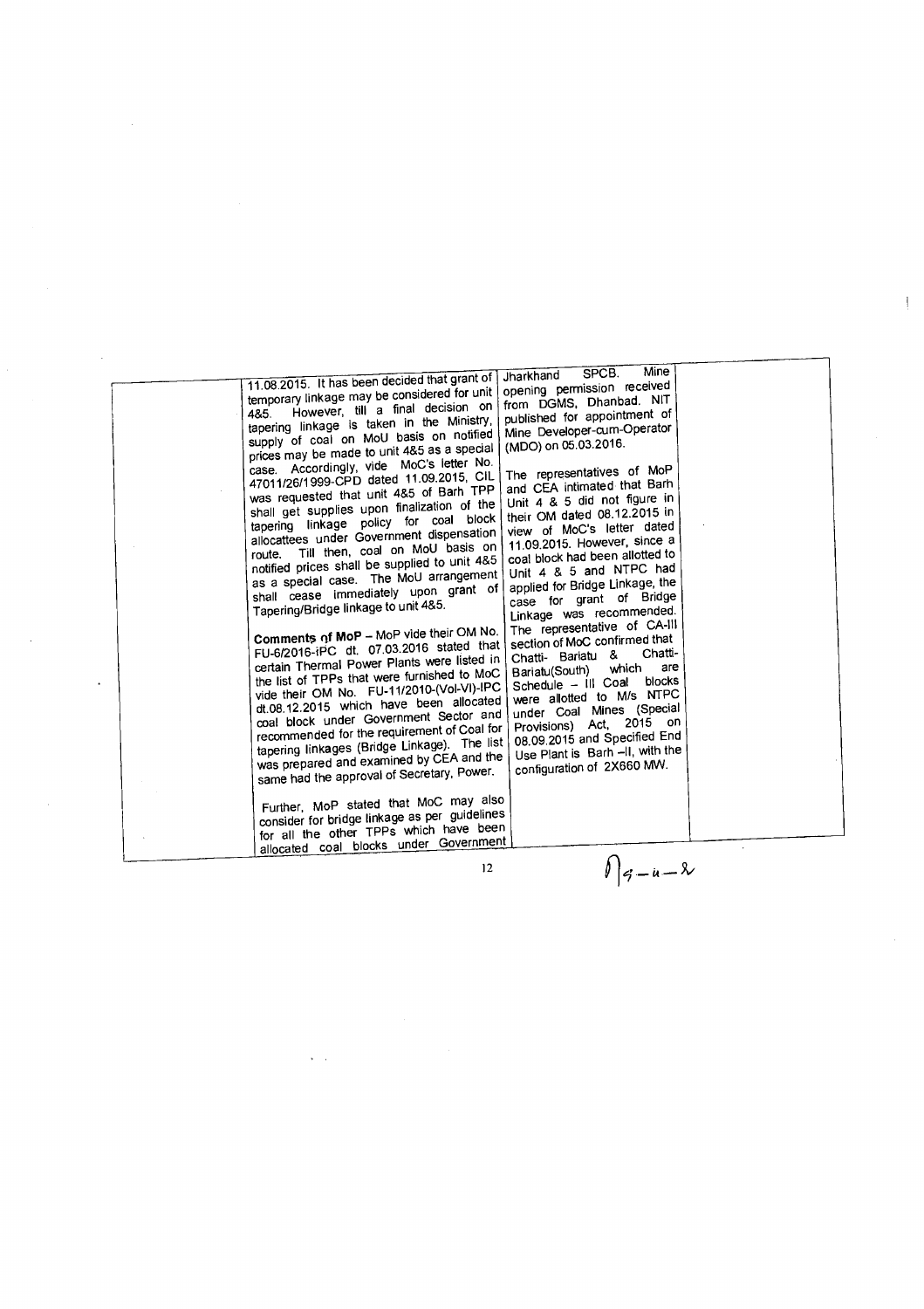| letter dt.<br>Annexure B of the MoP's<br>08.12.2015.<br>Barh (Unit 4 &5) does not figure in MoP's OM<br>dated 08.12.2015.<br>The SLC (LT) to take a view in the matter.<br>In view of the cancellation<br>It was intimated that the linked<br>In accordance with the policy/guidelines of<br>of LoA and forefeiture of<br>Coal<br>Agenda item No.8<br>Saharpur-Jamarpani<br>Bridge Linkage notified vide MoC's OM No.<br>non-<br>to<br>due<br>BG<br>on l<br>allotted<br>was<br><b>Block</b><br>08.02.2016.<br>of<br>dt.<br>23021/3/2015-CPD<br>achievement<br>Expected<br>Uttar Pradesh Rajya<br>13.08.2015.<br>309<br>No.<br>milestones, the Committee<br>letter<br>UPRVUNL vide their<br>linked<br>production from the<br>Vidyut Utpadan<br>dated 12.02.2016<br>the<br>recommended that<br>UNL/CE(NCB)/Obra C<br>Coal Block is June, 2020-21<br>Nigam Limited.<br>has submitted an application for grant of<br>may<br><b>UPRVUNL</b><br>M/s<br>and expected commissioning<br>(UPRVUNL)<br>Bridge linkage in respect of their 2 x 660 MW<br>with<br>afresh<br>apply<br>of the Plant is in September,<br>capacity Obra C Thermal Power Project<br>applicable processing fee.<br>$2 \times 660$ MW Obra C,<br>2020.<br>being setup in Uttar Pradesh under State<br>TPP, Obra, Dist.<br>Sector.<br>When asked as to how the<br>Sonebhadra, Uttar<br>Bridge Linkage will be utilized<br>Pradesh<br>In the year 2007, UPRVUNL submitted<br>if the Plant is commissioning in<br>request for grant of Long Term linkage for 2<br>2020, it was submitted by<br>x 500 MW, Obra C, TPP, Obra, Dist.<br>UPRVUNL that coal under<br>Sonebhadra, Uttar Pradesh with processing<br>Bridge linkage is needed from<br>fee.<br>2020, however, sanction of<br>Bridge linkage is required for<br>In the application for grant of Bridge Linkage<br>Environmental<br>obtaining<br>UPRVUNL stated that Saharpur-Jamarpani<br>Clearance etc.<br>Coal Block was allotted on 13.08.2015.<br>Scheduled date of start of Coal Production<br>of<br>representative<br>The<br>from Mine/Block as per the Coal Mines<br>UPRVUNL further stated that<br>Production  <br>and<br>Development<br>block was not fully<br>the<br>Agreement/Coal Block Development and<br>explored.<br>66 Months from<br>Production Agreement is |                                                                                         |  |
|----------------------------------------------------------------------------------------------------------------------------------------------------------------------------------------------------------------------------------------------------------------------------------------------------------------------------------------------------------------------------------------------------------------------------------------------------------------------------------------------------------------------------------------------------------------------------------------------------------------------------------------------------------------------------------------------------------------------------------------------------------------------------------------------------------------------------------------------------------------------------------------------------------------------------------------------------------------------------------------------------------------------------------------------------------------------------------------------------------------------------------------------------------------------------------------------------------------------------------------------------------------------------------------------------------------------------------------------------------------------------------------------------------------------------------------------------------------------------------------------------------------------------------------------------------------------------------------------------------------------------------------------------------------------------------------------------------------------------------------------------------------------------------------------------------------------------------------------------------------------------------------------------------------------------------------------------------------------------------------------------------------------------------------------------------------------------------------------------------------------------------------------------------------------------------------------------------------------------------------------------------------------------------------------|-----------------------------------------------------------------------------------------|--|
|                                                                                                                                                                                                                                                                                                                                                                                                                                                                                                                                                                                                                                                                                                                                                                                                                                                                                                                                                                                                                                                                                                                                                                                                                                                                                                                                                                                                                                                                                                                                                                                                                                                                                                                                                                                                                                                                                                                                                                                                                                                                                                                                                                                                                                                                                              | Sector that were recommended earlier vide<br>date of allotment of RE Saharpur-Jamarpani |  |

 $0)$   $9 - u - 8$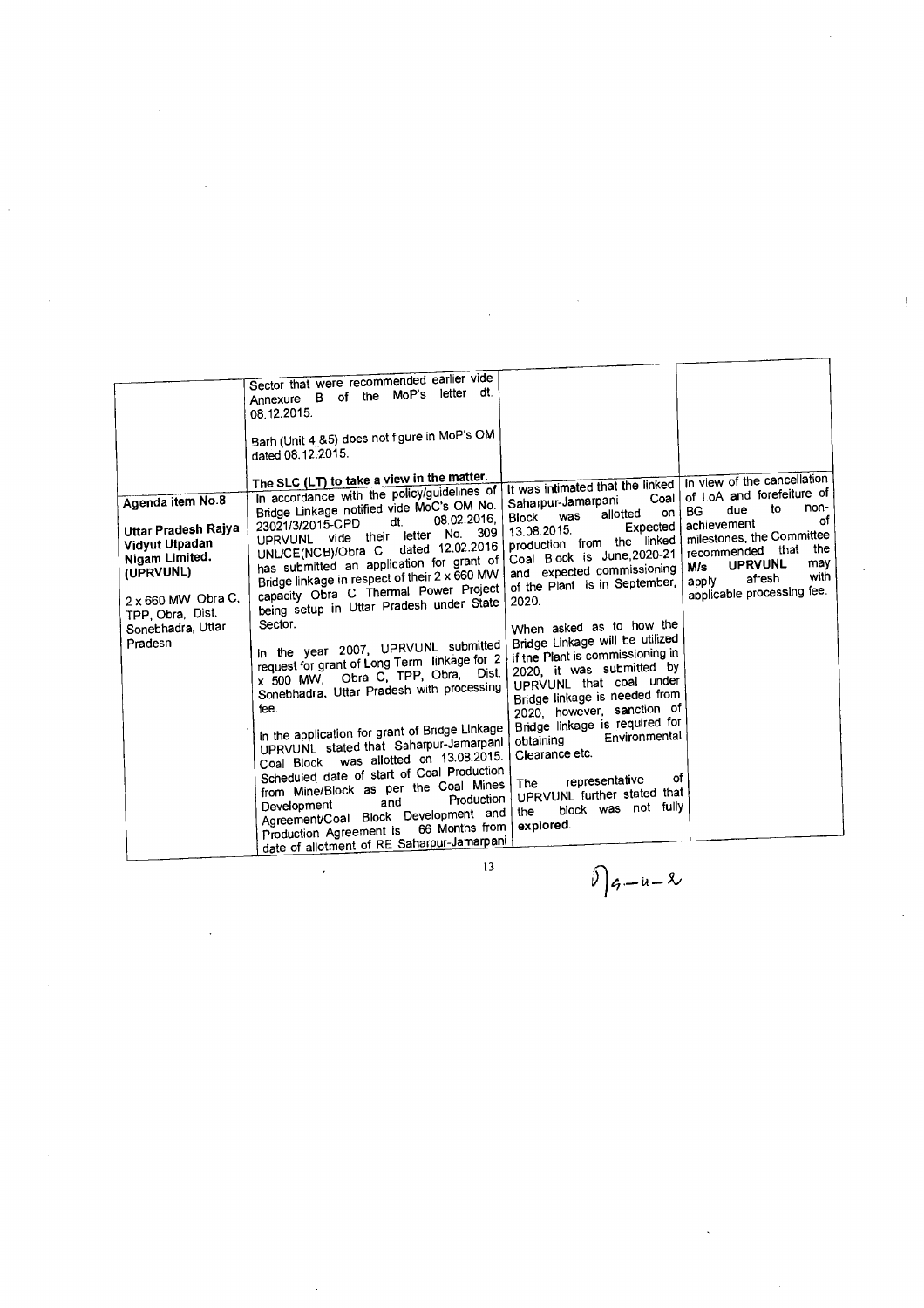|                                       | Actual/expected date of<br>Coal Block.<br>commissioning of specified End Use Plant is<br>September, 2020.<br>Comments of MoP - MoP vide their OM No.<br>FU-6/2016-IPC dt. 07.03.2016 stated that the<br>said Thermal Power Plant was listed in the<br>list of TPPs that were furnished to MoC vide<br>FU-11/2010-(Vol-VI)-IPC<br>their OM No.<br>dt.08.12.2015 which have been allocated<br>coal block under Government Sector and<br>recommended for the requirement of Coal for<br>tapering linkages (Bridge Linkage). The list<br>was prepared and examined by CEA and the<br>same had the approval of Secretary, Power.<br>Further, MoP stated that MoC may also<br>consider for bridge linkage as per guidelines<br>for all the other TPPs which have been<br>allocated coal blocks under Government<br>Sector that were recommended earlier vide<br>Annexure B of the MoP's letter dt.<br>08.12.2015.<br>Obra C TPP figures at S.No. 35 of the<br>Annexure B of the MoP's OM dt. 08.12.2015. | The representative of CIL<br>was<br>intimated that LoA<br>issued for one unit of 500 MW<br>(1st Phase ) on normative<br>basis on 01.10.2008. The LoA<br>was cancelled due to non-<br>achievement of milestones &<br>CG was forfeited. The matter<br>was sub judice.<br>The representatives of MoP<br>and CEA intimated that they<br>had already recommended<br>the case for grant of Bridge<br>Linkage. They reiterated the<br>same. The representative of<br>MoC<br>of<br>section<br>CA-III<br>Saharpur-<br>that<br>confirmed<br>Jamarpani Coal Block which<br>is a Schedule - III Coal block<br>was allotted to M/s UPRVUNL<br>under Coal Mines (Special<br>2015 on<br>Act.<br>Provisions)<br>13.08.2015 and one of the<br>Specified End Use Plants is<br>Obra C, TPP, with the<br>configuration of 2X660 MW. |                                                                                                               |
|---------------------------------------|----------------------------------------------------------------------------------------------------------------------------------------------------------------------------------------------------------------------------------------------------------------------------------------------------------------------------------------------------------------------------------------------------------------------------------------------------------------------------------------------------------------------------------------------------------------------------------------------------------------------------------------------------------------------------------------------------------------------------------------------------------------------------------------------------------------------------------------------------------------------------------------------------------------------------------------------------------------------------------------------------|-----------------------------------------------------------------------------------------------------------------------------------------------------------------------------------------------------------------------------------------------------------------------------------------------------------------------------------------------------------------------------------------------------------------------------------------------------------------------------------------------------------------------------------------------------------------------------------------------------------------------------------------------------------------------------------------------------------------------------------------------------------------------------------------------------------------|---------------------------------------------------------------------------------------------------------------|
|                                       | The SLC (LT) to take a view in the matter.                                                                                                                                                                                                                                                                                                                                                                                                                                                                                                                                                                                                                                                                                                                                                                                                                                                                                                                                                         |                                                                                                                                                                                                                                                                                                                                                                                                                                                                                                                                                                                                                                                                                                                                                                                                                 | the<br>of<br>view                                                                                             |
| Agenda item<br>No.9<br><b>UPRVUNL</b> | In accordance with the policy/guidelines of<br>Bridge Linkage notified vide MoC's OM No.<br>08.02.2016,<br>dt.<br>23021/3/2015-CPD<br>letter No. 308<br>UPRVUNL vide their<br>UNL/CE(NCB)/Panki Extn_dated 12.02.2016                                                                                                                                                                                                                                                                                                                                                                                                                                                                                                                                                                                                                                                                                                                                                                              | It was intimated that the linked In<br>Coal I<br>Saharpur-Jamarpani<br>on !<br>allotted<br>was<br><b>Block</b><br>13.08.2015.                                                                                                                                                                                                                                                                                                                                                                                                                                                                                                                                                                                                                                                                                   | recommendation of MoP<br>and CEA and confirmation<br>of allotment of coal block<br>Use<br>End<br>to Specified |
|                                       | 14                                                                                                                                                                                                                                                                                                                                                                                                                                                                                                                                                                                                                                                                                                                                                                                                                                                                                                                                                                                                 | $\oint_{a}$ $\frac{1}{2}$ $\frac{1}{2}$ $\frac{1}{2}$                                                                                                                                                                                                                                                                                                                                                                                                                                                                                                                                                                                                                                                                                                                                                           |                                                                                                               |

 $\mathcal{L}^{\text{max}}_{\text{max}}$  ,  $\mathcal{L}^{\text{max}}_{\text{max}}$ 

 $\frac{1}{2}$ 

 $\int_{9-u-x}$ 

 $\label{eq:2.1} \frac{1}{\sqrt{2}}\int_{0}^{\infty}\frac{1}{\sqrt{2}}\left(\frac{1}{\sqrt{2}}\right)^{2}d\mu_{\rm{eff}}\,.$ 

 $\frac{1}{4}$ 

 $\label{eq:2.1} \frac{1}{\sqrt{2\pi}}\sum_{i=1}^n\frac{1}{\sqrt{2\pi}}\sum_{i=1}^n\frac{1}{\sqrt{2\pi}}\sum_{i=1}^n\frac{1}{\sqrt{2\pi}}\sum_{i=1}^n\frac{1}{\sqrt{2\pi}}\sum_{i=1}^n\frac{1}{\sqrt{2\pi}}\sum_{i=1}^n\frac{1}{\sqrt{2\pi}}\sum_{i=1}^n\frac{1}{\sqrt{2\pi}}\sum_{i=1}^n\frac{1}{\sqrt{2\pi}}\sum_{i=1}^n\frac{1}{\sqrt{2\pi}}\sum_{i=1}^n\$ 

 $\label{eq:2.1} \frac{1}{\sqrt{2}}\int_{\mathbb{R}^3}\frac{1}{\sqrt{2}}\left(\frac{1}{\sqrt{2}}\right)^2\frac{1}{\sqrt{2}}\left(\frac{1}{\sqrt{2}}\right)^2\frac{1}{\sqrt{2}}\left(\frac{1}{\sqrt{2}}\right)^2\frac{1}{\sqrt{2}}\left(\frac{1}{\sqrt{2}}\right)^2.$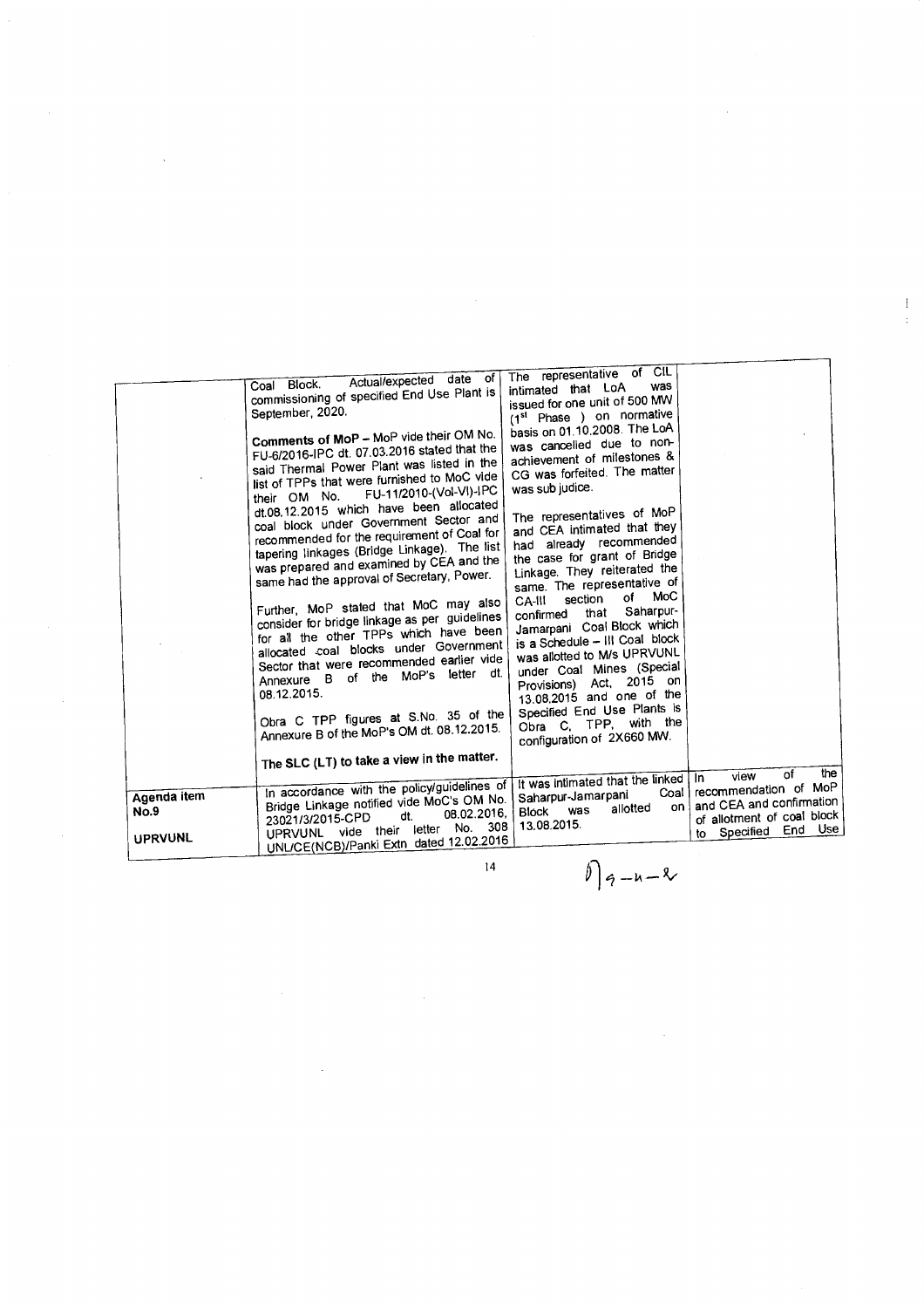| 1 x 660 MW Panki  | has submitted an application for grant of      | Expected production from the     | Committee<br>Plant.<br>the        |
|-------------------|------------------------------------------------|----------------------------------|-----------------------------------|
| TPP Dist. Kanpur, | Bridge linkage in respect of their 1 x 660 MW  | linked Coal Block is June,       | recommended<br>arant of           |
| Uttar Pradesh     | Panki Extn. Thermal Power Project being        | expected<br>2020-21<br>and       | Bridge Linkage to 1 x 660         |
|                   | setup in Uttar Pradesh under State Sector.     | commissioning of the Plant is    | MW Panki TPP from CIL             |
|                   |                                                | in March, 2020.                  | for a period of three years       |
|                   | In the year 2009, UPRVUNL submitted            |                                  | from the date of allotment        |
|                   | request for grant of Long Term linkage for     | The representatives of MoP       | of coal mine/block as per         |
|                   | 1 x 250 MW, Panki Extn. Thermal Power          | and CEA intimated that they      | terms and conditions of           |
|                   | Project being setup in Uttar Pradesh under     | had already recommended the      | No.23021/3/2015-<br><b>OM</b>     |
|                   | State Sector with processing fee.              | case for grant of Bridge         | CPD dated 8.2.2016.               |
|                   |                                                | Linkage. They reiterated the     |                                   |
|                   | In the application for grant of Bridge Linkage | same. The representative of      | be<br>The source<br>may           |
|                   | UPRVUNL stated that Saharpur-Jamarpani         | section<br>of<br>MoC<br>CA-III   | <b>CIL</b><br>decided<br>by<br>in |
|                   | was allotted on 13.08.2015.<br>Coal Block      | confirmed<br>Saharpur-<br>that   | with<br>consultation              |
|                   | Scheduled date of start of Coal Production     | Jamarpani Coal Block which       | UPRVUNL and Railways.             |
|                   | from Mine/Block as per the Coal Mines          | is a Schedule - III Coal block   |                                   |
|                   | Production<br>Development<br>and               | was allotted to M/s UPRVUNL      | The committee further             |
|                   | Agreement/Coal Block Development and           | under Coal Mines (Special        | recommended that the              |
|                   |                                                | Act, 2015 on<br>Provisions)      | change in configuration           |
|                   | Production Agreement is 66 Months from         | 13,08,2015 and Specified End     | from 1x250 MW to 1x660            |
|                   | date of allotment of RE Saharpur-Jamarpani     | Use Plant is Panki Extn. TPP.    | мw<br>also<br>be<br>may           |
|                   | Actual/expected date of<br>Coal Block.         |                                  | approved in view of               |
|                   | commissioning of specified End Use Plant is    | with the configuration of        | recommendation by MoP,            |
|                   | March, 2020.                                   | 1X660 MW.                        | subject to fulfilment of all      |
|                   |                                                |                                  | this<br>in                        |
|                   | Comments of MoP - MoP vide their OM No.        | It was also pointed out that the | requirements                      |
|                   | FU-6/2016-IPC dt. 07.03.2016 stated that the   | original application in 2009     | regard.                           |
|                   | said Thermal Power Plant was listed in the     | was for a configuration of       |                                   |
|                   | list of TPPs that were furnished to MoC vide   | MW.<br><b>UPRVUNL</b><br>1x250   |                                   |
|                   | FU-11/2010-(Vol-VI)-IPC<br>their OM No.        | representative stated that the   |                                   |
|                   | dt.08.12.2015 which have been allocated        | being<br>configuration<br>now    |                                   |
|                   | coal block under Government Sector and         | installed is 1x660 MW in view    |                                   |
|                   | recommended for the requirement of Coal for    | of technical considerations.     |                                   |
|                   | tapering linkages (Bridge Linkage). The list   | The representative of MoP        |                                   |
|                   | was prepared and examined by CEA and the       | recommended that changed         |                                   |
|                   |                                                |                                  |                                   |

 $\int |q-u-x|$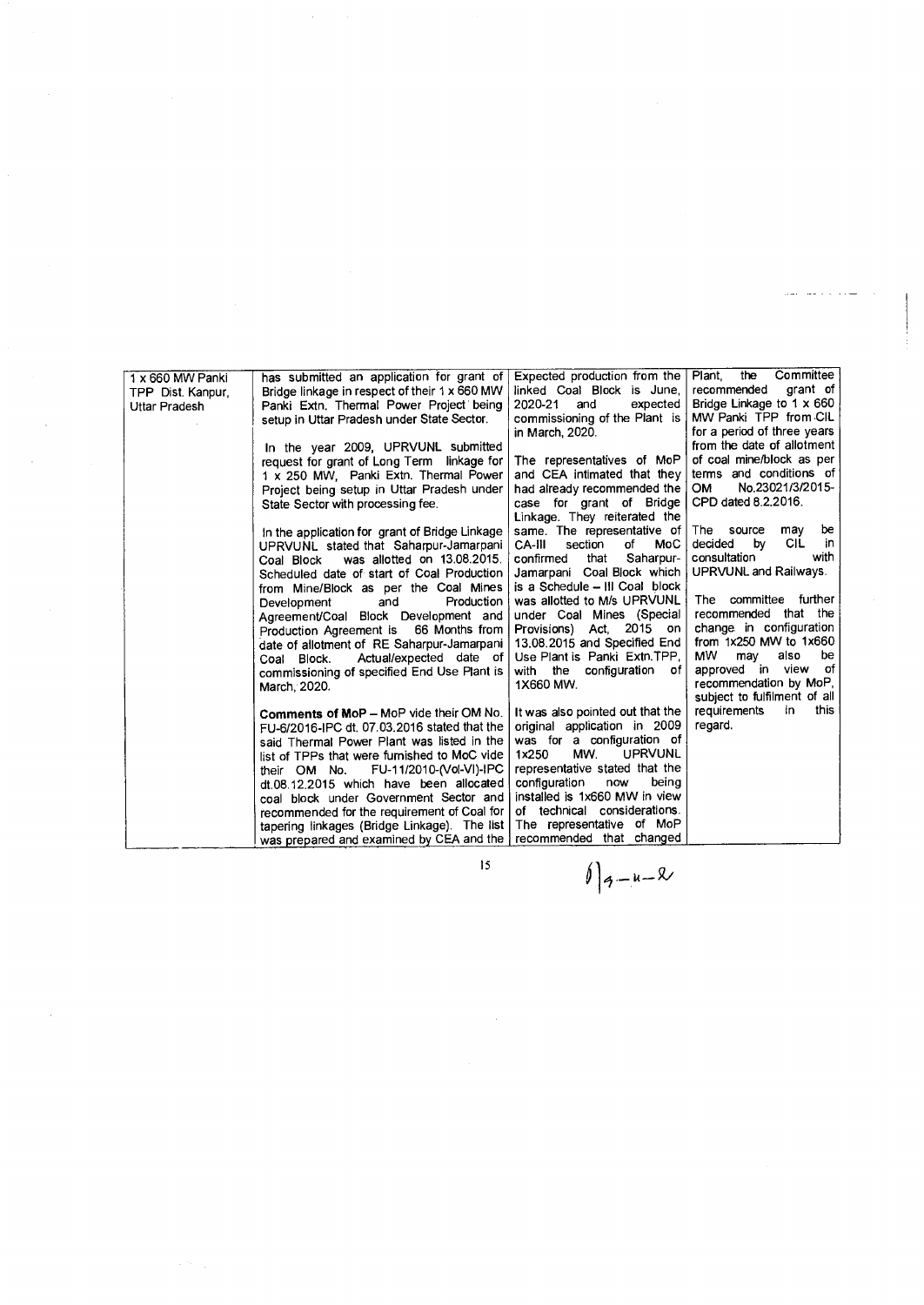|                                                                                                            | same had the approval of Secretary, Power.<br>Further, MoP stated that MoC may also<br>consider for bridge linkage as per guidelines<br>for all the other TPPs which have been<br>allocated coal blocks under Government<br>Sector that were recommended earlier vide<br>Annexure B of the MoP's letter dt.<br>08.12.2015.<br>Panki TPP figures at S.No. 37 of the<br>Annexure B of the MoP's OM dt. 08.12.2015.                                                                                                                                                                                                                                                                                                                                                                                                                                         | be<br>also<br>may<br>configuration<br>approved.                                                                                                                                                                                                                                                                                                                                                                                                                                                                                                                     |                                                                                                                                                                                                                                                                                                                                                                                                                                                                                                                                      |
|------------------------------------------------------------------------------------------------------------|----------------------------------------------------------------------------------------------------------------------------------------------------------------------------------------------------------------------------------------------------------------------------------------------------------------------------------------------------------------------------------------------------------------------------------------------------------------------------------------------------------------------------------------------------------------------------------------------------------------------------------------------------------------------------------------------------------------------------------------------------------------------------------------------------------------------------------------------------------|---------------------------------------------------------------------------------------------------------------------------------------------------------------------------------------------------------------------------------------------------------------------------------------------------------------------------------------------------------------------------------------------------------------------------------------------------------------------------------------------------------------------------------------------------------------------|--------------------------------------------------------------------------------------------------------------------------------------------------------------------------------------------------------------------------------------------------------------------------------------------------------------------------------------------------------------------------------------------------------------------------------------------------------------------------------------------------------------------------------------|
| Agenda item<br><b>No.10</b><br>(UPRVUNL)<br>2 x 660 MW<br>Jawaharpur TPP,<br>Dist. Etah. Uttar<br>Pradesh/ | The SLC (LT) to take a view in the matter.<br>In accordance with the policy/guidelines of<br>Bridge Linkage notified vide MoC's OM No.<br>08.02.2016,<br>dt.<br>23021/3/2015-CPD<br>307<br>No.<br>UPRVUNL vide their letter<br>dated<br>UNL/CE(NCB)/Jawaharpur<br>12.02.2016 has submitted an application for<br>grant of Bridge linkage in respect of their 2 x<br>Jawaharpur Thermal Power<br>660 MW<br>Project, Dist. Etah, Uttar Pradesh being<br>setup in Uttar Pradesh under State Sector.<br>In the year 2009, UPRVUNL submitted<br>request for grant of Long Term linkage for<br>2 x 660 MW Jawaharpur Thermal Power<br>Project being setup in Uttar Pradesh under<br>State Sector with processing fee.<br>In the application for grant of Bridge Linkage<br>UPRVUNL stated that Saharpur-Jamarpani<br>was allotted on 13.08.2015.<br>Coal Block | it was intimated that the linked<br>Coal<br>Saharpur-Jamarpani<br>on<br>allotted<br>was<br>Block<br>13.08.2015.<br>Expected production from the<br>linked Coal Block is June,<br>expected<br>and<br>2020-21<br>commissioning schedule of the<br>Plant is in April, 2020.<br>The representatives of MoP<br>and CEA intimated that they<br>had already recommended<br>the case for grant of Bridge<br>Linkage. They reiterated the<br>same. The representative of<br>MoC  <br>οf<br>section<br>CA-III<br>Saharpur-<br>that<br>confirmed<br>Jamarpani Coal Block which | the<br>οf<br>view<br>In.<br>recommendation of MoP<br>and CEA and confirmation<br>of allotment of coal block<br>End Use<br>Specified<br>to.<br>Committee<br>the<br>Plant.<br>grant of<br>recommended<br>Bridge Linkage to 2 x 660<br>MW Jawaharpur TPP from<br>CIL for a period of three<br>years from the date of<br>coal<br>of<br>allotment<br>mine/block as per terms<br>and conditions of OM<br>No.23021/3/2015-CPD<br>dated 8.2.2016.<br>be<br>may<br>source<br>The<br><b>CIL</b><br>in<br>b٧<br>decided<br>with<br>consultation |

 $\hat{\mathcal{A}}$ 

 $\hat{\boldsymbol{\beta}}$ 

 $\frac{1}{2}$  .

 $\bar{\beta}$ 

16

-u-X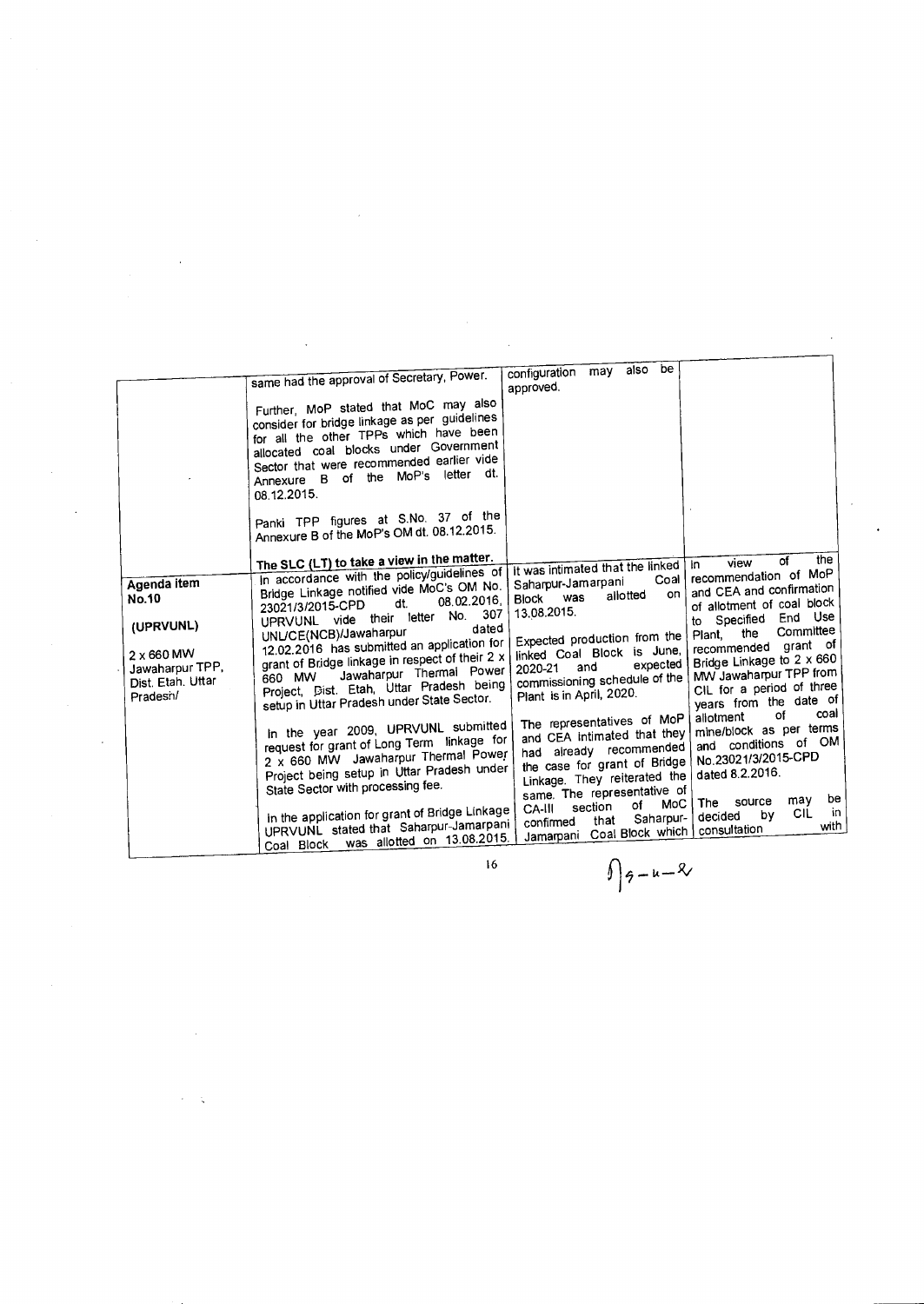|                                                                                                                                                                                                                                                                                                                                                                                                                                                                                                             | is a Schedule - III Coal block   UPRVUNL and Railways.                                                                                                                                                     |  |
|-------------------------------------------------------------------------------------------------------------------------------------------------------------------------------------------------------------------------------------------------------------------------------------------------------------------------------------------------------------------------------------------------------------------------------------------------------------------------------------------------------------|------------------------------------------------------------------------------------------------------------------------------------------------------------------------------------------------------------|--|
| Scheduled date of start of Coal Production<br>from Mine/Block as per the Coal Mines<br>Production<br>and<br>Development<br>Agreement/Coal Block Development and<br>66 Months from<br>Production Agreement <sup>*</sup> is<br>date of allotment of RE Saharpur-Jamarpani<br>Actual/expected date of<br>Coal Block.<br>commissioning of specified End Use Plant is<br>April 2020.                                                                                                                             | was allotted to M/s UPRVUNL<br>under Coal Mines (Special<br>Provisions) Act, 2015 on<br>13.08.2015 and one of the<br>Specified End Use Plants is<br>Jawaharpur TPP, with the<br>configuration of 2X660 MW. |  |
| Comments of MoP - MoP vide their OM No.<br>FU-6/2016-IPC dt. 07.03.2016 stated that the<br>said Thermal Power Plant was listed in the<br>list of TPPs that were furnished to MoC vide<br>their OM No. FU-11/2010-(Vol-VI)-IPC<br>dt.08.12.2015 which have been allocated<br>coal block under Government Sector and<br>recommended for the requirement of Coal for<br>tapering linkages (Bridge Linkage). The list<br>was prepared and examined by CEA and the<br>same had the approval of Secretary, Power. |                                                                                                                                                                                                            |  |
| Further, MoP stated that MoC may also<br>consider for bridge linkage as per guidelines<br>for all the other TPPs which have been<br>allocated coal blocks under Government<br>Sector that were recommended earlier vide<br>Annexure B of the MoP's letter dt.<br>08.12.2015.                                                                                                                                                                                                                                |                                                                                                                                                                                                            |  |
| Jawaharpur TPP figures at S.No. 36 of the<br>Annexure B of the MoP's OM dt. 08.12.2015.<br>The SLC (LT) to take a view in the matter.                                                                                                                                                                                                                                                                                                                                                                       |                                                                                                                                                                                                            |  |
| 17                                                                                                                                                                                                                                                                                                                                                                                                                                                                                                          | $\ell$  q-u- $\ell$                                                                                                                                                                                        |  |

 $\sqrt{9-4-8}$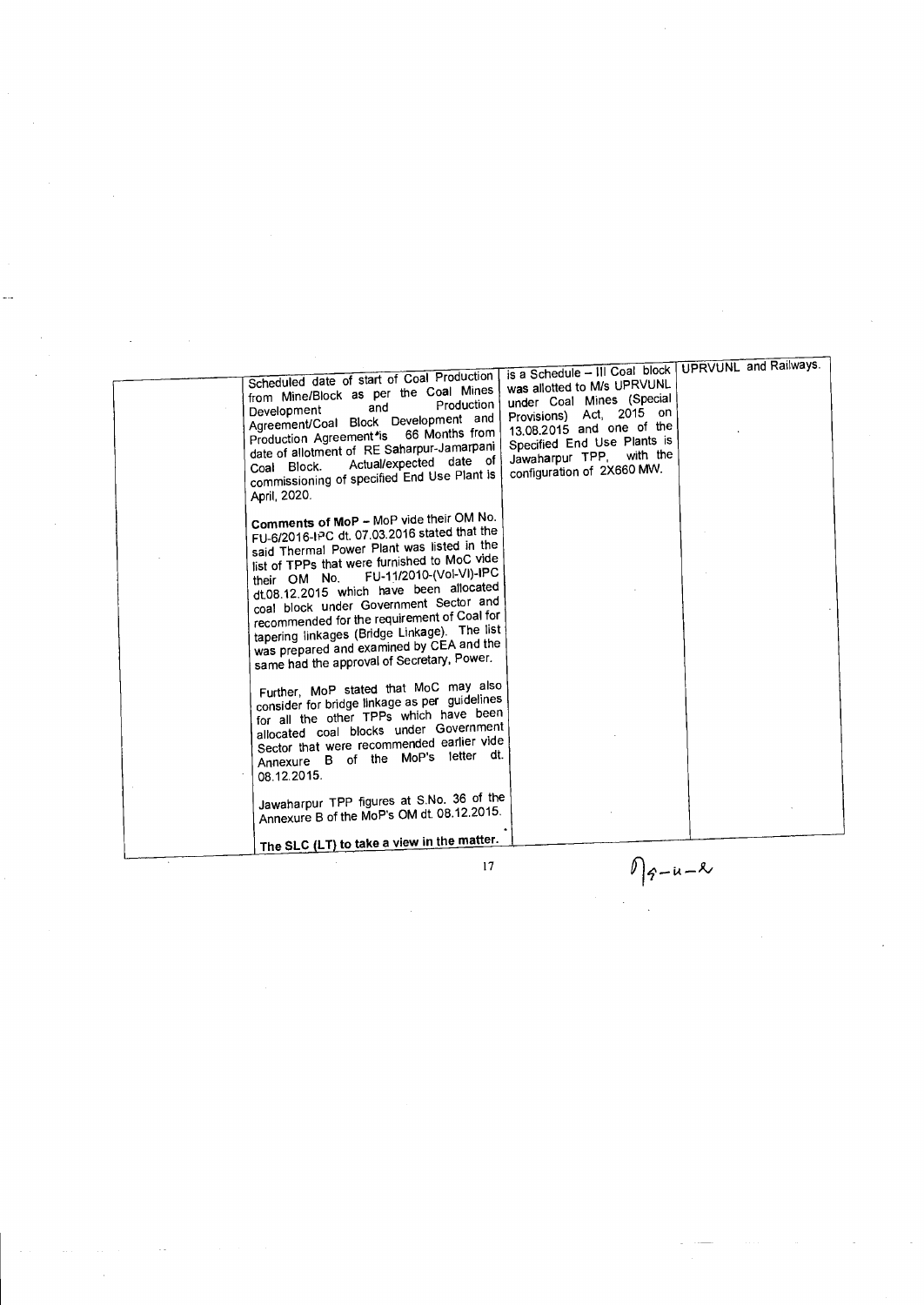| It was intimated that the linked<br>In accordance with the policy/guidelines of<br>Agenda item<br>Saharpur-Jamarpani<br>Bridge Linkage notified vide MoC's OM No.<br>No.11<br>was<br><b>Block</b><br>08.02.2016.<br>dt.<br>23021/3/2015-CPD<br>13.08.2015.<br>No. 306<br>UPRVUNL vide their letter<br><b>UPRVUNL</b><br>dated<br>Harduaganj<br>UNL/CE(NCB)/<br>Expected production from the<br>12.02.2016 has submitted an application for<br>linked Coal Block is June,<br>1 x 660 MW<br>grant of Bridge linkage in respect of their 1 x<br>Harduaganj Extn.<br>and<br>2020-21<br>660 MW Harduaganj Extn., Thermal Power<br>commissioning schedule of the<br>TPP at Kasimpur,<br>Project, Dist. Etah, Uttar Pradesh being<br>Plant is in September, 2019.<br>Dist. Aligarh, Uttar<br>setup in Uttar Pradesh under State Sector.<br>Pradesh.<br>The representatives of MoP<br>In the year 2009, UPRVUNL submitted<br>and CEA intimated that they<br>request for grant of Long Term linkage for<br>had already recommended<br>1 x 660 MW Harduaganj Thermal Power<br>the case for grant of Bridge<br>Project being setup in Uttar Pradesh under<br>Linkage. They reiterated the<br>State Sector with processing fee.<br>same. The representative of<br>section<br>CA-III<br>In the application for grant of Bridge Linkage<br>that<br>confirmed<br>UPRVUNL stated that Saharpur-Jamarpani<br>Jamarpani Coal Block which<br>was allotted on 13.08.2015.<br>Coal Block<br>'is a Schedule – III Coal block<br>Scheduled date of start of Coal Production<br>was allotted to M/s UPRVUNL<br>from Mine/Block as per the Coal Mines<br>under Coal Mines (Special<br>Production<br>and<br>Development<br>Provisions) Act, 2015 on<br>Agreement/Coal Block Development and<br>13.08.2015 and one of the<br>66 Months from<br>Production Agreement is<br>Specified End Use Plants is<br>date of allotment of RE Saharpur-Jamarpani<br>Harduaganj Extn-II TPP, with<br>Actual/expected date of<br>Coal Block.<br>the configuration of 1X660<br>commissioning of specified End Use Plant is<br>MW.<br>September, 2019.<br>Comments of MoP - MoP vide their OM No.<br>FU-6/2016-IPC dt. 07.03.2016 stated that the |                                                              | the<br>of<br>view<br>In                                                                                                                                                                                                                                                                                                                                                                                                                                                                                              |
|-------------------------------------------------------------------------------------------------------------------------------------------------------------------------------------------------------------------------------------------------------------------------------------------------------------------------------------------------------------------------------------------------------------------------------------------------------------------------------------------------------------------------------------------------------------------------------------------------------------------------------------------------------------------------------------------------------------------------------------------------------------------------------------------------------------------------------------------------------------------------------------------------------------------------------------------------------------------------------------------------------------------------------------------------------------------------------------------------------------------------------------------------------------------------------------------------------------------------------------------------------------------------------------------------------------------------------------------------------------------------------------------------------------------------------------------------------------------------------------------------------------------------------------------------------------------------------------------------------------------------------------------------------------------------------------------------------------------------------------------------------------------------------------------------------------------------------------------------------------------------------------------------------------------------------------------------------------------------------------------------------------------------------------------------------------------------------------------------------------------------------------------------------------------------------------------------------|--------------------------------------------------------------|----------------------------------------------------------------------------------------------------------------------------------------------------------------------------------------------------------------------------------------------------------------------------------------------------------------------------------------------------------------------------------------------------------------------------------------------------------------------------------------------------------------------|
| said Thermal Power Plant was listed in the<br>list of TPPs that were furnished to MoC vide                                                                                                                                                                                                                                                                                                                                                                                                                                                                                                                                                                                                                                                                                                                                                                                                                                                                                                                                                                                                                                                                                                                                                                                                                                                                                                                                                                                                                                                                                                                                                                                                                                                                                                                                                                                                                                                                                                                                                                                                                                                                                                            | Coal I<br>on.<br>allotted<br>expected<br>of MoC<br>Saharpur- | recommendation of MoP<br>and CEA and confirmation<br>of allotment of coal block<br>End Use<br>Specified<br>to<br>Committee<br>the<br>Plant.<br>recommended grant of<br>Bridge Linkage to 1 x 660<br>MW Harduaganj Extn from<br>CIL for a period of three<br>years from the date of<br>coal<br>of<br>allotment<br>mine/block as per terms<br>and conditions of OM<br>No.23021/3/2015-CPD<br>dated 8.2.2016.<br>be<br>may<br>The source<br>İП<br>CIL<br>by<br>decided<br>with<br>consultation<br>UPRVUNL and Railways. |
| 8                                                                                                                                                                                                                                                                                                                                                                                                                                                                                                                                                                                                                                                                                                                                                                                                                                                                                                                                                                                                                                                                                                                                                                                                                                                                                                                                                                                                                                                                                                                                                                                                                                                                                                                                                                                                                                                                                                                                                                                                                                                                                                                                                                                                     | $1/3 - 4 - 8$                                                |                                                                                                                                                                                                                                                                                                                                                                                                                                                                                                                      |

 $\frac{1}{2}$ 

 $\sim$ 

 $\sim 10^7$ 

 $\mathcal{A}$ 

 $\frac{1}{\sqrt{2}}$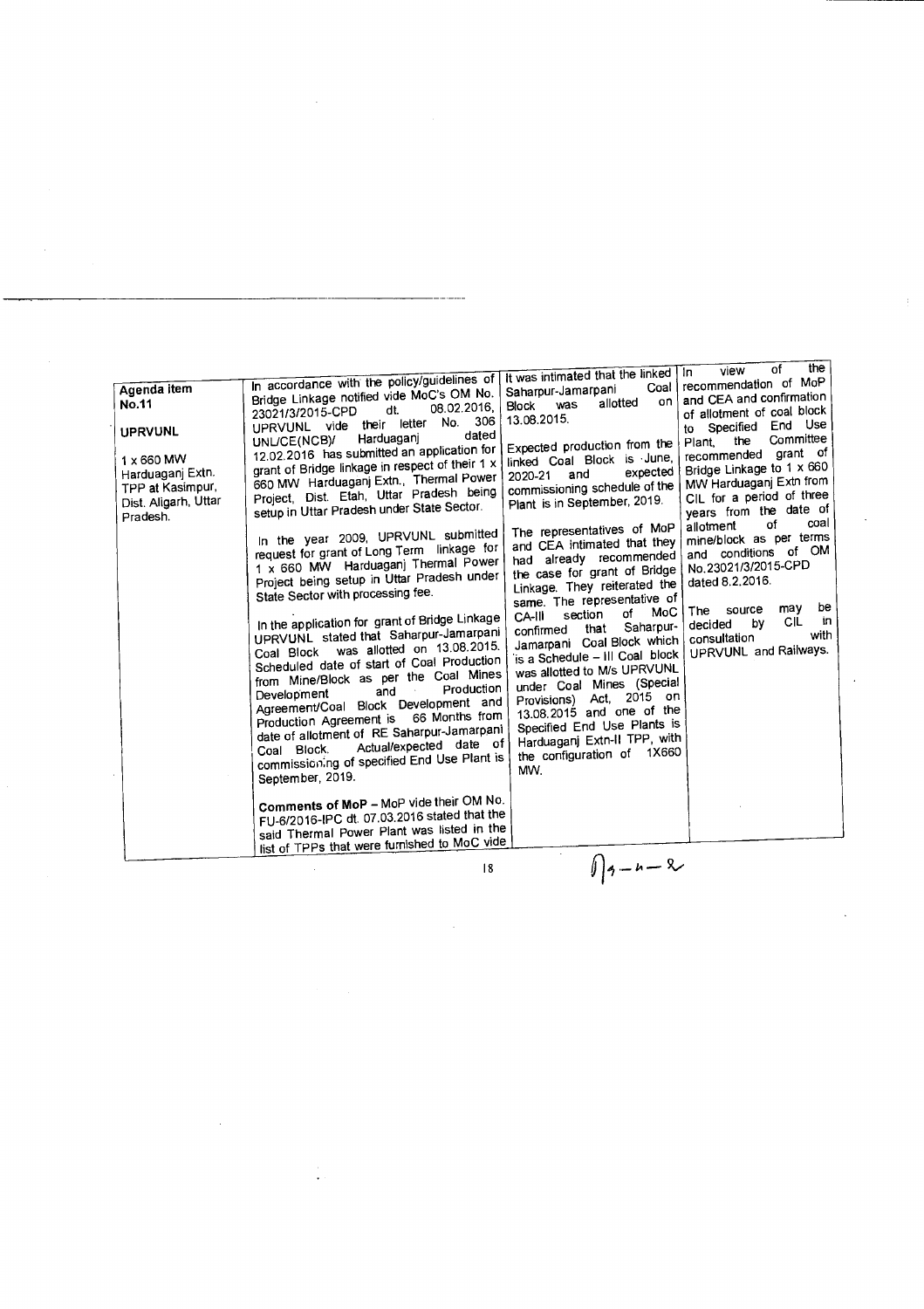|                                                            | FU-11/2010-(Vol-VI)-IPC<br>their OM No.<br>dt.08.12.2015 which have been allocated<br>coal block under Government Sector and<br>recommended for the requirement of Coal for<br>tapering linkages (Bridge Linkage). The list<br>was prepared and examined by CEA and the<br>same had the approval of Secretary, Power. |                                                                                                                                                           |                                                                                                               |
|------------------------------------------------------------|-----------------------------------------------------------------------------------------------------------------------------------------------------------------------------------------------------------------------------------------------------------------------------------------------------------------------|-----------------------------------------------------------------------------------------------------------------------------------------------------------|---------------------------------------------------------------------------------------------------------------|
|                                                            | Further, MoP stated that MoC may also<br>consider for bridge linkage as per guidelines<br>for all the other TPPs which have been<br>allocated coal blocks under Government<br>Sector that were recommended earlier vide<br>MoP's letter dt.<br>of the<br>Annexure B<br>08.12.2015.                                    |                                                                                                                                                           |                                                                                                               |
|                                                            | Harduaganj Extn. TPP figures at S.No. 33 of<br>the Annexure B of the MoP's OM dt.<br>08.12.2015.                                                                                                                                                                                                                      |                                                                                                                                                           |                                                                                                               |
|                                                            | The SLC (LT) to take a view in the matter.                                                                                                                                                                                                                                                                            | It was intimated that the linked                                                                                                                          | the<br>of<br>view<br>In.                                                                                      |
| Agenda item<br><b>No.12</b>                                | In accordance with the policy/guidelines of<br>Bridge Linkage notified vide MoC's OM No.<br>23021/3/2015-CPD dt. 08.02.2016, OPGCL<br>dated<br>vide their letter No. OPGC/491                                                                                                                                         | Manoharpur and Dip side<br>Manoharpur Coal Blocks were<br>31.08.2015<br>to:<br>on<br>allotted                                                             | recommendation of MoP<br>and CEA and confirmation<br>of allotment of coal block<br>End Use<br>to Specified    |
| Odisha<br>Power<br>Generation<br>Corporation<br><b>Ltd</b> | 18.02.2016 has submitted an application for<br>grant of Bridge linkage in respect of their 2 x<br>Thermal Power Station<br><b>IB</b><br>660 MW<br>Expansion Project Unit 3 & 4, at Banharpali,                                                                                                                        | Power<br>and<br>Coal<br>Odisha<br>J٧<br>(OCPL),<br>a<br>Limited<br>Company wherein OPGC held<br>51% of shares & OHPC held<br>of the shares. Within<br>49% | Committee<br>the<br>Plant,<br>grant of<br>recommended<br>Bridge Linkage to 2 x 660<br>MW, IB TPP from CIL for |
| (OPGCL)                                                    | Dist. Jharsuguda, Odisha.                                                                                                                                                                                                                                                                                             | OPGCL, 49 % of equity is held                                                                                                                             | a period of three years<br>from the date of allotment                                                         |
| 2 x 660 MW, IB TPP<br>Banharpali, Dist.                    | In the year 2009, OPGCL submitted request<br>for grant of Long Term linkage for 2 x 600<br>Thermal Power Station Expansion  <br>MW IB                                                                                                                                                                                 | by a pvt. Company.<br>Expected production from the                                                                                                        | of coal mine/block as per<br>terms and conditions of                                                          |
| Jharsuguda, Odisha/                                        |                                                                                                                                                                                                                                                                                                                       |                                                                                                                                                           |                                                                                                               |

 $09 - u - 8$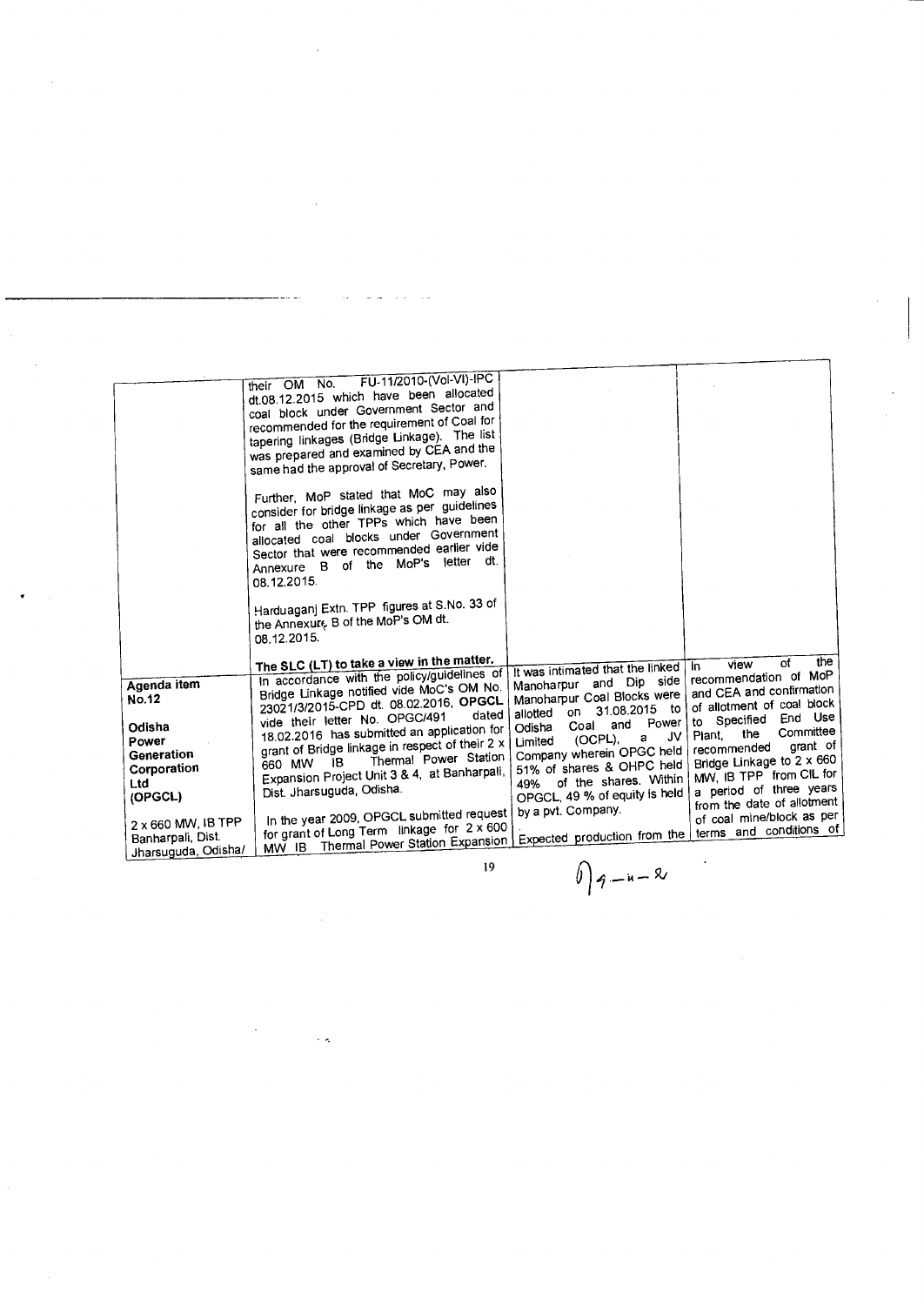| $2 \times 660$ MW | Project Unit 3 & 4, at Banharpali, Dist.<br>Jharsuguda, Odisha with processing fee.<br>Later the capacity was enhanced to 2x660<br><b>MW</b>                                                                                                                                                                                                                                                                                                                                                                                                                                                                                                                                                                                                                                                                                                                                                                                                                                                                                                                                                                                                                                       | linked Coal Block is March,<br>expected<br>and<br>2019<br>commissioning schedule of the<br>Plant Unit 3: November, 2017<br>& Unit 4 : March, 2018                                                                                                                                                                                                                                                                                                                                                                                                                                                                                                                                                                                                                                              | No.23021/3/2015-<br><b>OM</b><br>CPD dated 8.2.2016.<br>be<br>may<br>source<br>The<br><b>CIL</b><br>in<br>by<br>decided<br>consultation with OPGCL                                                                                                                                  |
|-------------------|------------------------------------------------------------------------------------------------------------------------------------------------------------------------------------------------------------------------------------------------------------------------------------------------------------------------------------------------------------------------------------------------------------------------------------------------------------------------------------------------------------------------------------------------------------------------------------------------------------------------------------------------------------------------------------------------------------------------------------------------------------------------------------------------------------------------------------------------------------------------------------------------------------------------------------------------------------------------------------------------------------------------------------------------------------------------------------------------------------------------------------------------------------------------------------|------------------------------------------------------------------------------------------------------------------------------------------------------------------------------------------------------------------------------------------------------------------------------------------------------------------------------------------------------------------------------------------------------------------------------------------------------------------------------------------------------------------------------------------------------------------------------------------------------------------------------------------------------------------------------------------------------------------------------------------------------------------------------------------------|-------------------------------------------------------------------------------------------------------------------------------------------------------------------------------------------------------------------------------------------------------------------------------------|
|                   | In the application for grant of Bridge Linkage<br>stated that Manoharpur and Dip<br>OPGCL<br>side Manoharpur Coal Block was allotted<br>on 31.08.2015. Scheduled date of start of<br>Coal Production from Mine/Block as per the<br>Coal Mines Development and Production<br>Agreement/Coal Block Development and<br>01.03.2019.<br>Production Agreement is<br>Actual/expected date of commissioning of<br>specified End Use Plant is 3rd Quarter of<br>2017-18.<br>In this case, coal block has been allocated in<br>favour of Orissa Coal and Power Ltd. which<br>is a JV company of OPGCL and OHPC.<br>However, Bridge Linkage has been applied<br>for by OPGCL.<br>Comments of MoP - MoP vide their OM No.<br>FU-6/2016-IPC dt. 07.03.2016 stated that<br>certain Thermal Power Plants were listed in<br>the list of TPPs that were furnished to MoC<br>vide their CM No. FU-11/2010-(Vol-VI)-IPC<br>dt.08.12.2015 which have been allocated<br>coal block under Government Sector and<br>recommended for the requirement of Coal for<br>tapering linkages (Bridge Linkage). The list<br>was prepared and examined by CEA and the<br>same had the approval of Secretary, Power. | It was further stated that the<br>blocks were allotted to OCPL<br>for coal supply exclusively to<br>OPGCL Expansion Power<br>(specified EUP of<br>Project<br>allotted coal block). Further,<br>land is in physical possession,<br>EC has been received and FC<br>is in place.<br>The representatives of MoP<br>and CEA intimated that they<br>had already recommended the<br>case for grant of Bridge<br>Linkage. They reiterated the<br>same. MoP and CEA also<br>changed<br>recommended that<br>also be<br>configuration may<br>approved.<br>The representative of CA-III<br>section of MoC confirmed that<br>side<br>Manoharpur and Dip<br>which were<br>Manoharpur<br>Schedule - III Coal blocks<br>were allotted to M/s Odisha<br>Coal & Power Limited under<br>(Special<br>Mines<br>Coal | and Railways.<br>The Committee further<br>recommended that the<br>change in configuration<br>from 2x600 MW to 2x660<br>be<br>also<br>may<br><b>MW</b><br>view of<br>approved in<br>recommendation by MoP.<br>subject to fulfilment of all<br>this<br>in.<br>requirements<br>regard. |
|                   |                                                                                                                                                                                                                                                                                                                                                                                                                                                                                                                                                                                                                                                                                                                                                                                                                                                                                                                                                                                                                                                                                                                                                                                    |                                                                                                                                                                                                                                                                                                                                                                                                                                                                                                                                                                                                                                                                                                                                                                                                |                                                                                                                                                                                                                                                                                     |

20  $\int_{0}^{2} 9 - u - x^2 dx$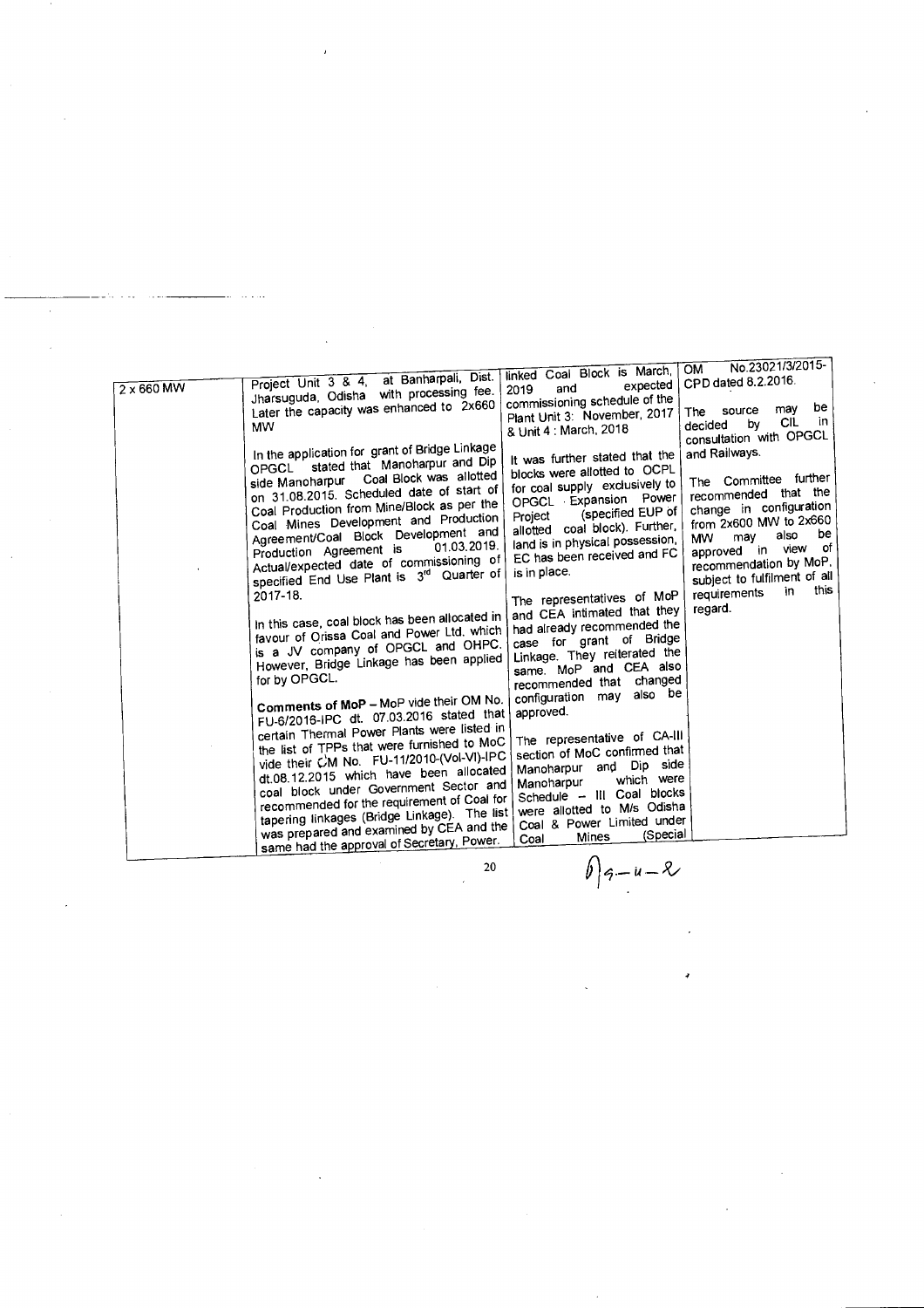|                                                                                                                                                                                                                         | Further, MoP stated that MoC may also<br>consider for bridge linkage as per guidelines<br>for all the other TPPs which have been<br>allocated coal blocks under Government<br>Sector that were recommended earlier vide<br>Annexure B of the MoP's letter dt.<br>08.12.2015.<br>IB TPP figures at S.No. 31 of the Annexure B<br>of the MoP's OM dt. 08.12.2015.                                                                                                                                                                                                                                                                                                                                                                                                                                                                                                                                                                                            | 2015 and<br>Provisions) Act,<br>Specified End Use Plant is<br>Expansion Power<br><b>OPGCL</b><br>Project (unit 3, 4, 5 & 6)<br>with the configuration of<br>4X660 MW.                                                                                                                                                                                                                                                                                                                                                                                                          |           |  |
|-------------------------------------------------------------------------------------------------------------------------------------------------------------------------------------------------------------------------|------------------------------------------------------------------------------------------------------------------------------------------------------------------------------------------------------------------------------------------------------------------------------------------------------------------------------------------------------------------------------------------------------------------------------------------------------------------------------------------------------------------------------------------------------------------------------------------------------------------------------------------------------------------------------------------------------------------------------------------------------------------------------------------------------------------------------------------------------------------------------------------------------------------------------------------------------------|--------------------------------------------------------------------------------------------------------------------------------------------------------------------------------------------------------------------------------------------------------------------------------------------------------------------------------------------------------------------------------------------------------------------------------------------------------------------------------------------------------------------------------------------------------------------------------|-----------|--|
| Agenda item<br>No. 13<br><b>Singareni Collieries</b><br>Company Ltd.<br>(SCCL)<br>1x600 MW Singareni<br>Thermal Power Plant<br>(STPP) (Unit-3)<br>Pegadapalli(V)<br>Village, Jaipur(M),<br>Dist. Adilabad,<br>Telangana | The SLC (LT) to take a view in the matter.<br>In accordance with the policy/guidelines of<br>Bridge Linkage notified vide MoC's OM No.<br>23021/3/2015-CPD dt. 08.02.2016, SCCL<br>vide their letter no HYD/PPD/5-50/16/37 dt.<br>22.02.2016 submitted an application for grant<br>of Bridge Linkage for their 1 x 600 MW 3rd<br>Project at<br>Power<br>Thermal<br>Unit<br>Pegadapalli(V), Jaipur(M), Dist. Adilabad,<br>Telangana with processing fee.<br>In the application for grant of Bridge Linkage<br>SCCL stated that Naini Coal Mine was<br>allotted on 13.08.2015. Scheduled date of<br>start of Coal Production from Mine/Block as<br>per the Coal Mines Development and<br>Block  <br>Agreement/Coal<br>Production<br>Development and Production Agreement is<br>December, 2020. Actual/expected date of<br>commissioning of specified End Use Plant<br>has not been provided. Expected date of<br>start of coal production is December, 2020. | The representative of MoP<br>intimated that MoP has not<br>recommended the case for<br>grant of Bridge Linkage. SCCL<br>had yet to submit proposal for<br>enhancement of capacity from<br>600 MW to 800 MW.<br>The representative of CA-III<br>section of MoC confirmed that<br>which is a<br>Naini Coal Mine<br>Schedule - III Coal block was<br>allotted to M/s SCCL on<br>13.08.2015.under Coal Mines<br>(Special Provisions) Act, 2015<br>and Specified End Use Plant<br>Singareni Thermal Power<br>is<br>Plant with the configuration of<br>3X600 MW.<br>C.<br>$\sqrt{2}$ | Deferred. |  |

21  $\theta$  |q.

 $\mathcal{L}_{\text{max}}$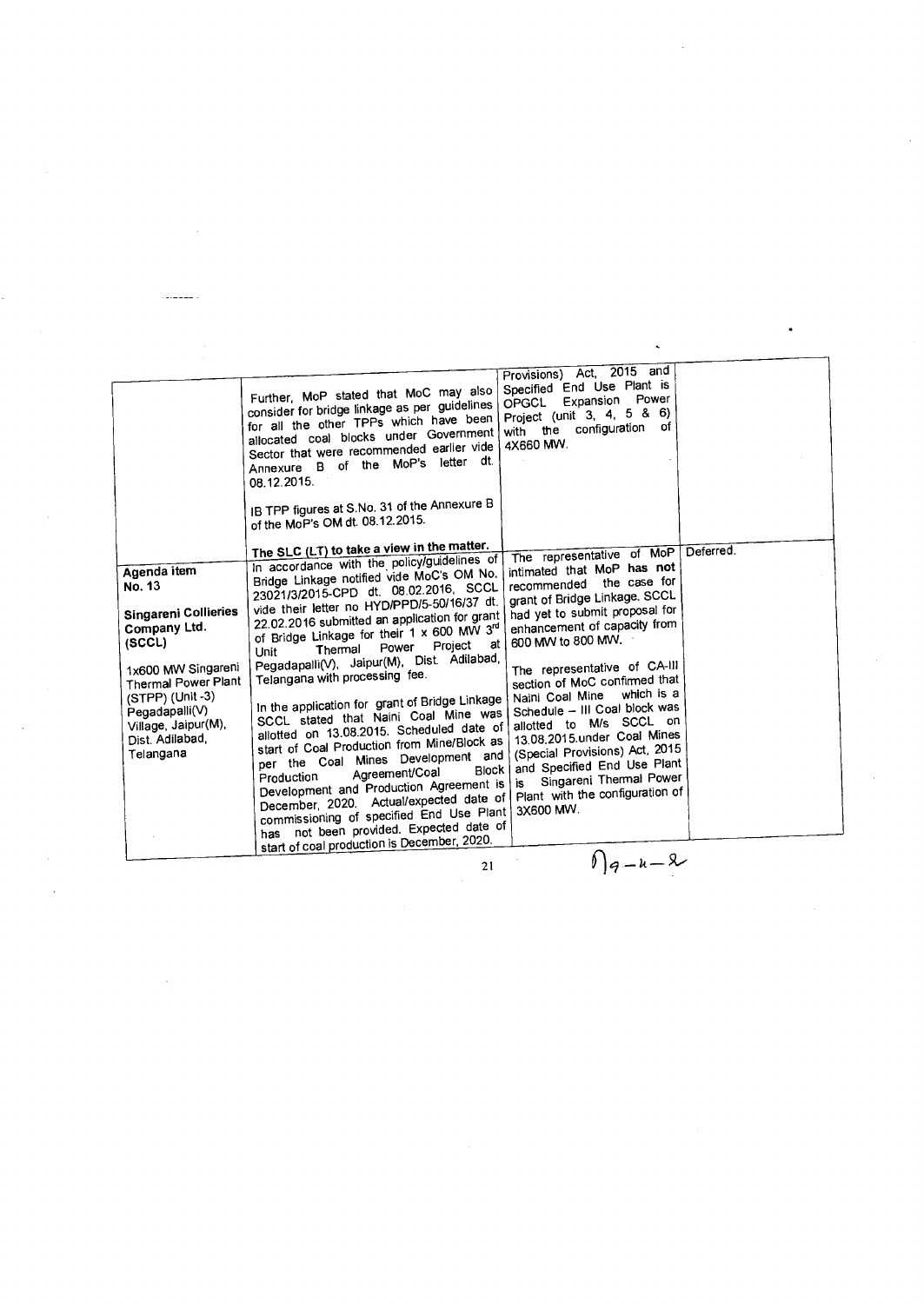|                                        | Comments of MoP - MoP vide their OM No.<br>FU-6/2016-IPC dt. 07.03.2016 stated that the<br>list of TPPs were furnished to MoC vide their<br>FU-11/2010-(Vol-VI)-IPC<br>No.<br>OM.<br>dt.08.12.2015 which have been allocated<br>coal block under Government Sector and<br>recommended for the requirement of Coal for<br>tapering linkages (Bridge Linkage). The list<br>was prepared and examined by CEA and the<br>same had the approval of Secretary, Power. |                                                                                                         |                                                                                 |
|----------------------------------------|-----------------------------------------------------------------------------------------------------------------------------------------------------------------------------------------------------------------------------------------------------------------------------------------------------------------------------------------------------------------------------------------------------------------------------------------------------------------|---------------------------------------------------------------------------------------------------------|---------------------------------------------------------------------------------|
|                                        | Further, MoP stated that MoC may also<br>consider for bridge linkage as per guidelines<br>for all the other TPPs which have been<br>allocated coal blocks under Government<br>Sector that were recommended earlier vide<br>dt.<br>Annexure B of the MoP's letter<br>08.12.2015.                                                                                                                                                                                 |                                                                                                         |                                                                                 |
|                                        | 1x600 MW Singareni Thermal Power Plant<br>(STPP) Unit 3 does not figure in the list<br>of TPPs of MoP's OM dt. 08.12.2015.<br>The SLC (LT) to take a view in the matter.                                                                                                                                                                                                                                                                                        |                                                                                                         | the<br>of                                                                       |
|                                        | In accordance with the policy/guidelines of                                                                                                                                                                                                                                                                                                                                                                                                                     | It was intimated that the linked                                                                        | view<br>In.<br>recommendation of MoP                                            |
| Agenda item<br><b>No.14</b>            | Bridge Linkage notified vide MoC's OM No.<br>23021/3/2015-CPD dt. 08.02.2016, NTPC                                                                                                                                                                                                                                                                                                                                                                              | Coal Block<br>Kudanali - Luburi<br>jointly<br>to<br>allotted<br>was<br><b>NTPC</b><br>on<br>JKSPDCL and | and CEA and confirmation<br>of allotment of coal block                          |
| <b>NTPC</b>                            | vide their letter No. 01/FM/SLC/2016 dt.<br>19.02.2016 has submitted an application for                                                                                                                                                                                                                                                                                                                                                                         | 31.03.2015.                                                                                             | Specified End Use<br>to<br>Committee<br>the<br>Plant.                           |
| 2 x 660 MW<br>Bilhaur STPP.<br>Kanpur. | grant of Bridge linkage in respect of their 2 x<br>660 MW capacity Super Thermal Power<br>Project Stage-II, at Bilhaur, Kanpur.                                                                                                                                                                                                                                                                                                                                 | Expected production from the<br>linked Coal Block is August,<br>expected<br>and<br>2022                 | grant of<br>recommended<br>Bridge Linkage to 2 x 660<br>from<br>MW Bilhaur STPP |
|                                        | 22                                                                                                                                                                                                                                                                                                                                                                                                                                                              | $  a - u - x  $                                                                                         |                                                                                 |

 $\iint_{9-u-x}$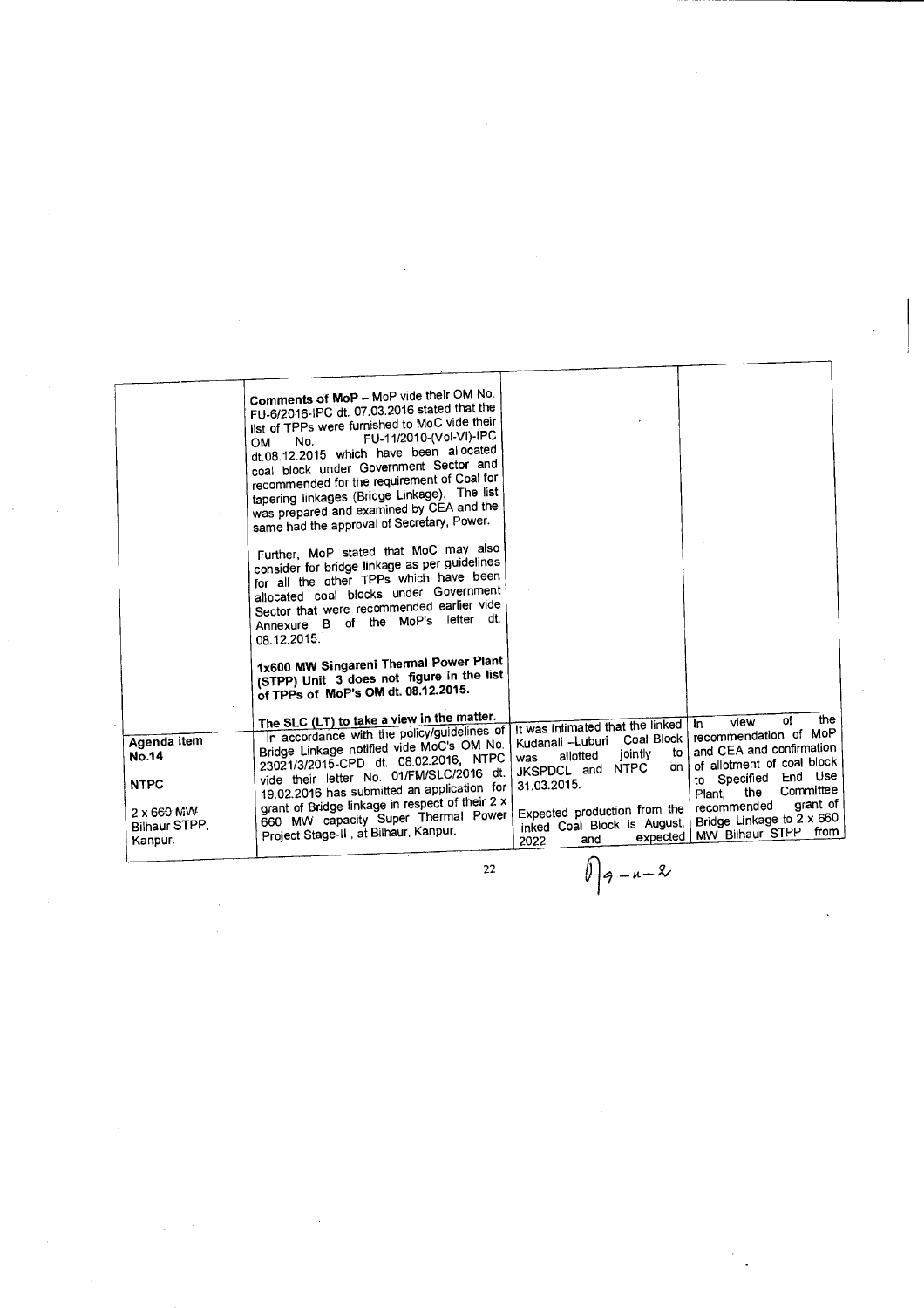| In the year 2011, NTPC submitted request<br>for grant of Tapering linkage for 2 x 660<br>along with<br>MW, Bilhaur STPP, Kanpur<br>processing fee.                                                                                                                                                                                                                                                                                                                                                                                                  | commissioning schedule of the<br>Plant is 2019-20.<br>When asked as to how the<br>Bridge Linkage will be utilized                                                                                                                                                                                                                                                                                                                                                       | CIL for a period of three<br>years from the date of<br>coal<br>of<br>allotment<br>mine/block as per terms<br>and conditions of OM                  |
|-----------------------------------------------------------------------------------------------------------------------------------------------------------------------------------------------------------------------------------------------------------------------------------------------------------------------------------------------------------------------------------------------------------------------------------------------------------------------------------------------------------------------------------------------------|-------------------------------------------------------------------------------------------------------------------------------------------------------------------------------------------------------------------------------------------------------------------------------------------------------------------------------------------------------------------------------------------------------------------------------------------------------------------------|----------------------------------------------------------------------------------------------------------------------------------------------------|
| In the application for grant of Bridge Linkage<br>Coal<br>NTPC stated that Kudanali -Luburi<br>Block was allotted jointly to JKSPDCL and<br><b>Block</b><br>on 31.03.2015. Coal<br><b>NTPC</b><br>Development and Production Agreement will<br>be signed with MoC by the JV Company<br>incorporated.<br>not yet<br>is.<br>which<br>Actual/expected date of commissioning of                                                                                                                                                                         | if the Plant is commissioning in<br>2020, it was submitted by<br>NTPC that coal under Bridge<br>linkage is needed from 2020,<br>however, sanction of Bridge<br>for<br>required<br>is<br>linkage<br>Environmental<br>obtaining<br>Clearance etc.                                                                                                                                                                                                                         | No.23021/3/2015-CPD<br>dated 8.2.2016.<br>be<br>may<br>The source<br><b>CIL</b><br>in.<br>by<br>decided<br>consultation with NTPC<br>and Railways. |
| specified End Use Plants - 2020-21.<br>Comments of MoP - MoP vide their OM No.<br>FU-6/2016-IPC dt. 07.03.2016 stated that<br>certain Thermal Power Plants were listed in<br>the list of TPPs that were furnished to MoC<br>vide their OM No. FU-11/2010-(Vol-VI)-IPC<br>dt.08.12.2015 which have been allocated<br>coal block under Government Sector and<br>recommended for the requirement of Coal for<br>tapering linkages (Bridge Linkage). The list<br>was prepared and examined by CEA and the<br>same had the approval of Secretary, Power. | It was further intimated that<br>regionally<br>is.<br>block<br>this<br>has<br><b>NTPC</b><br>explored.<br>requested CMPDIL to take up<br>and<br>exploration<br>detailed<br>Geological<br>of<br>preparation<br>Report (GR). CMPDIL has<br>asked for Section 4 notification<br>for land acquisition and forest<br>permission before taking up<br>exploration. JV Company is<br>under incorporation between<br>J&KSPDCL.<br>and<br><b>NTPC</b><br>Agreement signed between |                                                                                                                                                    |
| Further, MoP stated that MoC may also<br>consider for bridge linkage as per guidelines<br>for all the other TPPs which have been<br>allocated coal blocks under Government<br>Sector that were recommended earlier vide<br>Annexure B of the MoP's letter dt.<br>08.12.2015.                                                                                                                                                                                                                                                                        | NTPC and J&KSPDCL on<br>15.06.2015<br>The representatives of MoP<br>and CEA intimated that they<br>had already recommended the                                                                                                                                                                                                                                                                                                                                          |                                                                                                                                                    |

23  $\bigcup$  | 4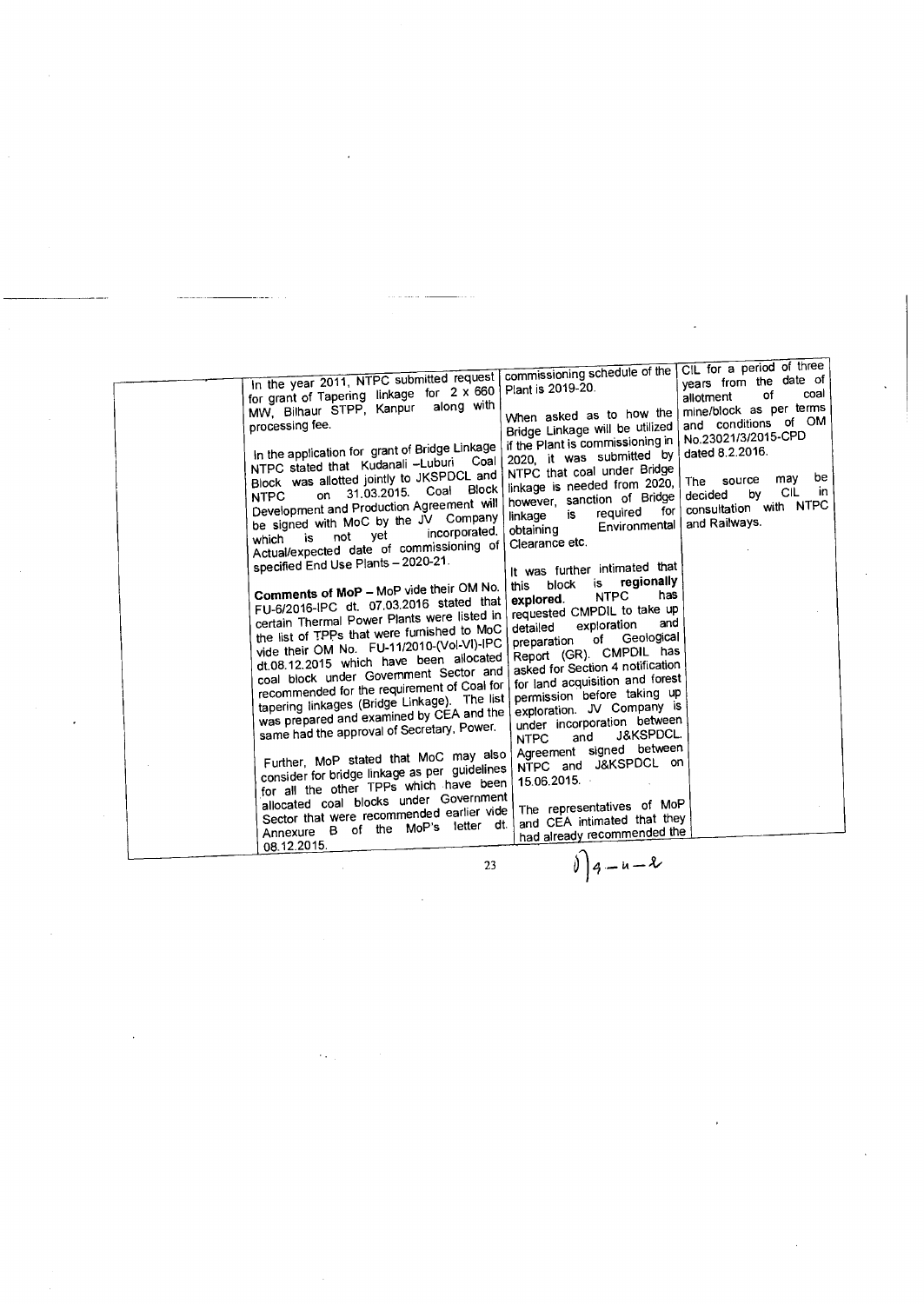| Luburi<br>M/s NTPC limited and M/s<br>JKSPDCL under MMDR Act<br>on 31-03-2015 and Specified<br>End Use Plant is Bilhaur TPS<br>with the configuration of 1320<br>MW.<br>the<br>of<br>view<br>Representative of KPCL was<br>In.<br>In accordance with the policy/guidelines of<br>recommendation of MoP<br>Agenda item<br>not present.<br>Bridge Linkage notified vide MoC's OM No.<br>and CEA and confirmation<br>No.15<br>23021/3/2015-CPD dt. 08.02.2016, KPCL<br>of allotment of coal block<br>The representatives of MoP<br>Karnataka Power<br>vide their letter No. A1 M1 B3/BTPS U-<br>Specified End Use<br>to<br>and CEA intimated that they<br>Corporation<br>has submitted an<br>Committee<br>3/2024 dt. 29.02.2016<br>the<br>Plant.<br>had already recommended the<br>Limited.<br>application for grant of Bridge linkage in<br>recommended grant of<br>case for grant of Bridge<br>respect of their Bellary Unit-III TPP(1 x 700<br>Bridge Linkage to 1 x 700<br>Linkage. They reiterated the<br>(KPCL)<br>MW) at Kudithini Bellary District, Karnataka.<br>MW, Unit -3 Bellary TPP<br>same. MoP and CEA also<br>from SCCL for a period of<br>changed<br>1 x 700 MW, Unit -3<br>recommended that<br>In the year 2007, KPCL submitted request<br>three years from the date<br>also be<br>Bellary TPP Bellary<br>configuration may<br>for grant of long term coal linkage in respect<br>coal<br>of<br>allotment<br>of<br>District, Karnataka.<br>approved.<br>of their 1x500 MW, Bellary TPP along with<br>mine/block as per terms<br>for<br>Later requested<br>and conditions of OM<br>processing fee.<br>The representative of CA-III<br>enhancement of the capacity from 1x500 MW<br>No.23021/3/2015-CPD<br>Section of MoC informed that<br>to 1x700 MW along with processing fee.<br>dated 8.2.2016.<br>Deocha Pachami Dewanganj<br>- Harinsingha Coal Block was<br>In the application for grant of Bridge Linkage<br>be<br>may<br>source<br>The<br>under<br>in-principle<br>allotted<br>Deocha Pachami<br>SCCL in<br>stated that<br>b٧<br>decided<br><b>KPCL</b><br>MMDR Act on on 06-09-2013.<br>Dewanganj - Harinsingha Coal Block was<br>consultation with KPCL<br>Allocation is under review at<br>allotted on 06.09.2013. Scheduled date of<br>and Railways.<br>present.<br>start of Coal Production from Mine/Block as<br>per the Coal Mines Development and<br>$  q-u-2  $<br>24 | case for grant of Bridge<br>Linkage. They reiterated the<br>figures at S.No. 11 of the<br>Bilhaur TPP<br>same. The representative of<br>Annexure B of the MoP's OM dt. 08.12.2015.<br>MoC<br>of<br>section<br>CA-III<br>confirmed that Kudanali -<br>The SLC (LT) to take a view in the matter.<br>block was allotted to |
|-------------------------------------------------------------------------------------------------------------------------------------------------------------------------------------------------------------------------------------------------------------------------------------------------------------------------------------------------------------------------------------------------------------------------------------------------------------------------------------------------------------------------------------------------------------------------------------------------------------------------------------------------------------------------------------------------------------------------------------------------------------------------------------------------------------------------------------------------------------------------------------------------------------------------------------------------------------------------------------------------------------------------------------------------------------------------------------------------------------------------------------------------------------------------------------------------------------------------------------------------------------------------------------------------------------------------------------------------------------------------------------------------------------------------------------------------------------------------------------------------------------------------------------------------------------------------------------------------------------------------------------------------------------------------------------------------------------------------------------------------------------------------------------------------------------------------------------------------------------------------------------------------------------------------------------------------------------------------------------------------------------------------------------------------------------------------------------------------------------------------------------------------------------------------------------------------------------------------------------------------------------------------------------------------------------------------------------------------------------------------------------------------------|--------------------------------------------------------------------------------------------------------------------------------------------------------------------------------------------------------------------------------------------------------------------------------------------------------------------------|
|-------------------------------------------------------------------------------------------------------------------------------------------------------------------------------------------------------------------------------------------------------------------------------------------------------------------------------------------------------------------------------------------------------------------------------------------------------------------------------------------------------------------------------------------------------------------------------------------------------------------------------------------------------------------------------------------------------------------------------------------------------------------------------------------------------------------------------------------------------------------------------------------------------------------------------------------------------------------------------------------------------------------------------------------------------------------------------------------------------------------------------------------------------------------------------------------------------------------------------------------------------------------------------------------------------------------------------------------------------------------------------------------------------------------------------------------------------------------------------------------------------------------------------------------------------------------------------------------------------------------------------------------------------------------------------------------------------------------------------------------------------------------------------------------------------------------------------------------------------------------------------------------------------------------------------------------------------------------------------------------------------------------------------------------------------------------------------------------------------------------------------------------------------------------------------------------------------------------------------------------------------------------------------------------------------------------------------------------------------------------------------------------------------|--------------------------------------------------------------------------------------------------------------------------------------------------------------------------------------------------------------------------------------------------------------------------------------------------------------------------|

 $\hat{\mathcal{A}}$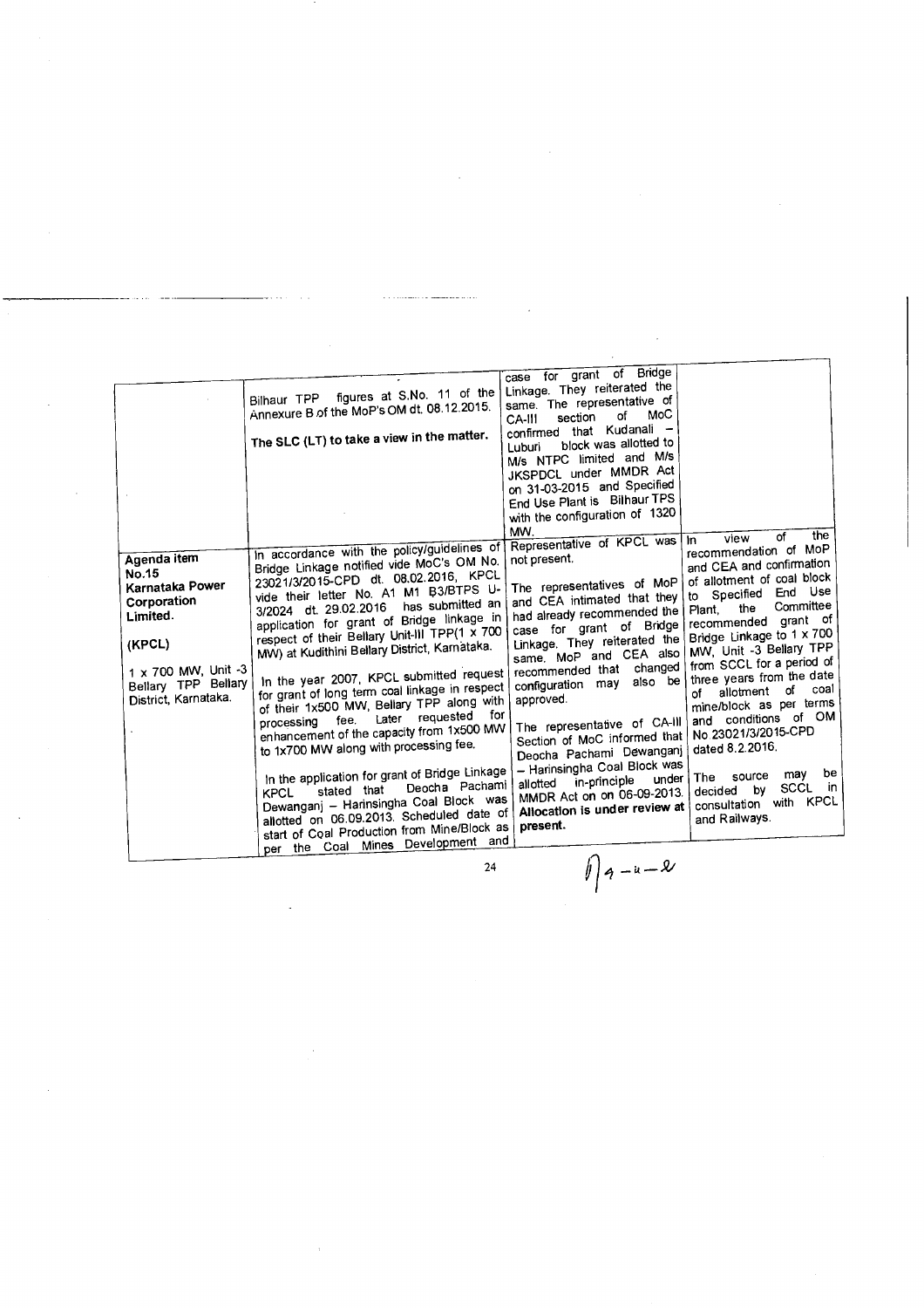|                                       | Block<br>Agreement/Coal<br>Production<br>Development and Production Agreement is<br>January, 2021. Actual/expected date of<br>commissioning of specified End Use Plant is<br>March, 2016.<br>Comments of MoP - MoP vide their OM No.<br>FU-6/2016-IPC dt. 07.03.2016 stated that<br>certain Thermal Power Plants were listed in<br>the list of TPPs that were furnished to MoC<br>vide their OM No. FU-11/2010-(Vol-VI)-IPC<br>dt.08.12.2015 which have been allocated<br>coal block under Government Sector and<br>recommended for the requirement of Coal for<br>tapering linkages (Bridge Linkage). The list<br>was prepared and examined by CEA and the<br>same had the approval of Secretary, Power.<br>Further, MoP stated that MoC may also<br>consider for bridge linkage as per guidelines<br>for all the other TPPs which have been<br>allocated coal blocks under Government<br>Sector that were recommended earlier vide<br>Annexure B of the MoP's letter dt.<br>08.12.2015.<br>Bellary TPP figures at S.No. 18 of the<br>Annexure B of the MoP's OM dt. 08.12.2015.<br>The SLC (LT) to take a view in the matter. |                                                                                                                                   | The Committee further<br>recommended that the<br>change in configuration<br>from 1x500 MW to 1x700<br>be<br>also<br>may<br><b>MW</b><br>of<br>approved in view<br>recommendation by MoP,<br>subject to fulfilment of all<br>this<br>in<br>requirements<br>regard.<br>the<br><b>of</b><br>view<br>In. |
|---------------------------------------|---------------------------------------------------------------------------------------------------------------------------------------------------------------------------------------------------------------------------------------------------------------------------------------------------------------------------------------------------------------------------------------------------------------------------------------------------------------------------------------------------------------------------------------------------------------------------------------------------------------------------------------------------------------------------------------------------------------------------------------------------------------------------------------------------------------------------------------------------------------------------------------------------------------------------------------------------------------------------------------------------------------------------------------------------------------------------------------------------------------------------------|-----------------------------------------------------------------------------------------------------------------------------------|------------------------------------------------------------------------------------------------------------------------------------------------------------------------------------------------------------------------------------------------------------------------------------------------------|
| Agenda item<br><b>No.16</b><br>(KPCL) | In accordance with the policy/guidelines of<br>Bridge Linkage notified vide MoC's OM No.<br>23021/3/2015-CPD dt. 08.02.2016, KPCL<br>vide their letter No. A1 M1 B3/YTPS/2023 dt.                                                                                                                                                                                                                                                                                                                                                                                                                                                                                                                                                                                                                                                                                                                                                                                                                                                                                                                                               | The representative of KPCL<br>was not present.<br>The representatives of MoP<br>and CEA intimated that they<br>$\curvearrowright$ | recommendation of MoP<br>and CEA and confirmation<br>of allotment of coal block                                                                                                                                                                                                                      |

 $\sim$   $\sim$ 

 $\mathcal{L}^{\text{max}}_{\text{max}}$  and  $\mathcal{L}^{\text{max}}_{\text{max}}$ 

 $\mathcal{L}^{\text{max}}_{\text{max}}$ 

 $\mathcal{L}^{\text{max}}_{\text{max}}$  . The  $\mathcal{L}^{\text{max}}_{\text{max}}$ 

25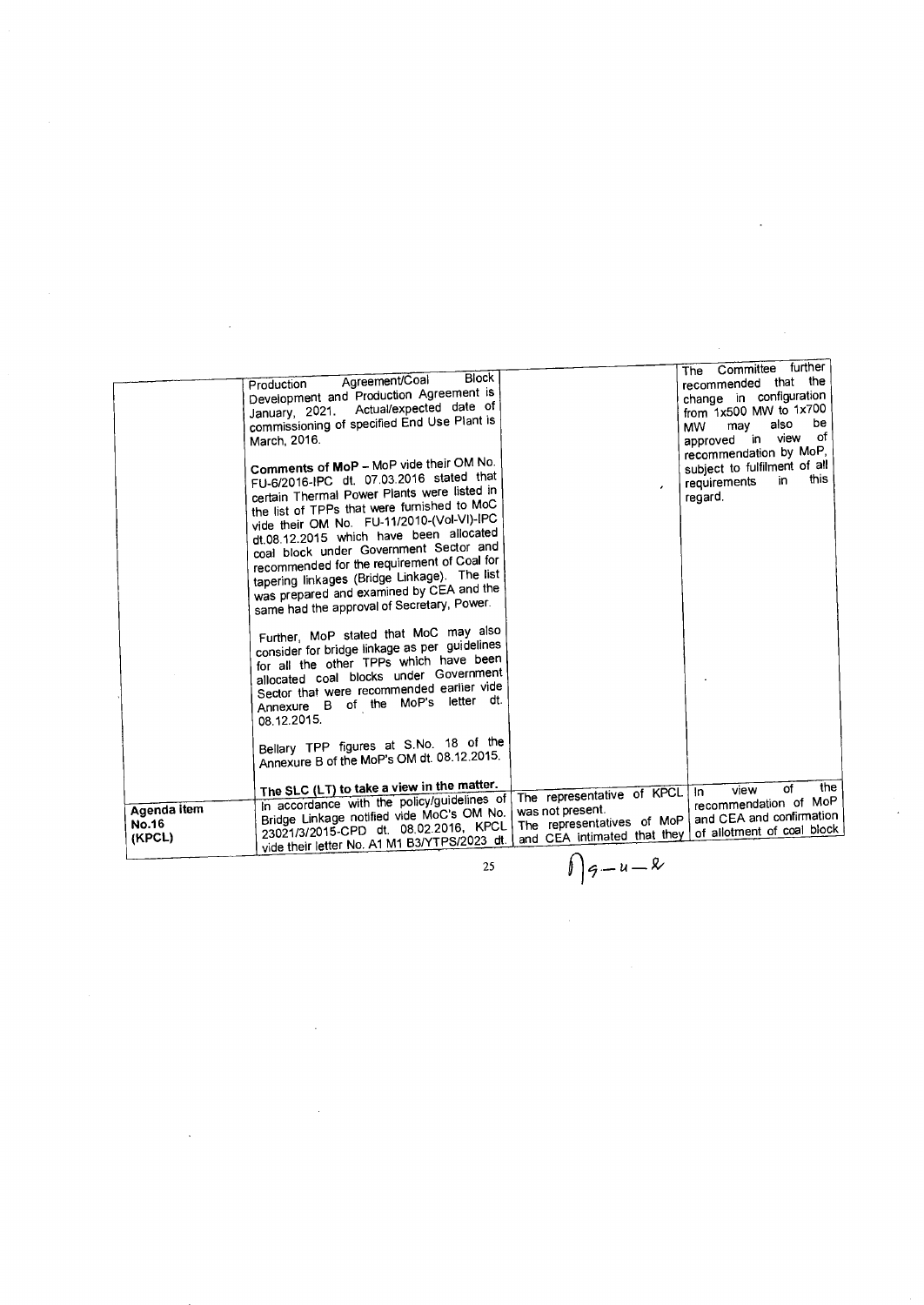| 2 x 800 MW, Unit -1& 29.02.2016<br><b>TPP</b><br>2 Yermarus<br>District,<br>Raichur<br>Karnataka. | has submitted an application<br>for grant of Bridge linkage in respect of their<br>Yermarus TPP Unit 1 & 2 (2 x 800 MW) at<br>Chicksugur, Raichur District, Karnataka.<br>In the year 2007, KPCL submitted request<br>for grant of long term coal linkage in respect<br>of their 2x500 MW, Yermarus TPP along<br>with processing fee. Later requested for<br>enhancement of the capacity from 2x500 MW<br>to 2x800 MW along with processing fee.<br>In the application for grant of Bridge Linkage<br>Deocha Pachami<br>stated that<br><b>KPCL</b><br>Dewanganj - Harinsingha Coal Block was<br>allotted on 06.09.2013. Schedule date of start<br>of Coal Production from Mine/Block as per<br>the Coal Mines Development and Production<br>Agreement/Coal Block Development and<br>January, 2021.<br>Production Agreement is<br>Actual/expected date of commissioning of<br>specified End Use Plant - YTPS Unit --<br>March, 2016 & YTPS Unit-II May, 2016.<br>Comments of MoP - MoP vide their OM No.<br>FU-6/2016-IPC dt. 07.03.2016 stated that<br>certain Thermal Power Plants were listed in<br>the list of TPPs that were furnished to MoC<br>vide their OM No. FU-11/2010-(Vol-VI)-IPC<br>dt.08.12.2015 which have been allocated<br>coal block under Government Sector and<br>recommended for the requirement of Coal for<br>tapering linkages (Bridge Linkage). The list<br>was prepared and examined by CEA and the | had already recommended the<br>case for grant of Bridge<br>Linkage. They reiterated the<br>same. MoP and CEA also<br>changed<br>recommended that<br>configuration may also be<br>approved.<br>The representative of CA-III<br>Section of MoC informed that<br>Deocha Pachami Dewanganj<br>- Harinsingha Coal Block was<br>under<br>in-principle<br>allotted<br>MMDR Act on on 06-09-2013.<br>Allocation is under review at<br>present. | to Specified End Use<br>Committee<br>the<br>Plant.<br>recommended grant of<br>Bridge Linkage to 2 x 800<br>MW, Unit -1& 2 Yermarus<br>TPP from SCCL for a<br>period of three years from<br>the date of allotment of<br>coal mine/block as per<br>terms and conditions of<br>No.23021/3/2015-<br><b>OM</b><br>CPD dated 8.2.2016.<br>be<br>may<br>source<br>The<br>SCCL in<br>by<br>decided<br>consultation with KPCL<br>and Railways.<br>The Committee further<br>recommended that the<br>change in configuration<br>from 2x500 MW to 2x800<br>be<br>also<br>may<br><b>MW</b><br>of<br>approved in view<br>recommendation by MoP.<br>subject to fulfilment of all<br>this<br>in.<br>requirements<br>regard. |
|---------------------------------------------------------------------------------------------------|--------------------------------------------------------------------------------------------------------------------------------------------------------------------------------------------------------------------------------------------------------------------------------------------------------------------------------------------------------------------------------------------------------------------------------------------------------------------------------------------------------------------------------------------------------------------------------------------------------------------------------------------------------------------------------------------------------------------------------------------------------------------------------------------------------------------------------------------------------------------------------------------------------------------------------------------------------------------------------------------------------------------------------------------------------------------------------------------------------------------------------------------------------------------------------------------------------------------------------------------------------------------------------------------------------------------------------------------------------------------------------------------------------------------------------|----------------------------------------------------------------------------------------------------------------------------------------------------------------------------------------------------------------------------------------------------------------------------------------------------------------------------------------------------------------------------------------------------------------------------------------|-------------------------------------------------------------------------------------------------------------------------------------------------------------------------------------------------------------------------------------------------------------------------------------------------------------------------------------------------------------------------------------------------------------------------------------------------------------------------------------------------------------------------------------------------------------------------------------------------------------------------------------------------------------------------------------------------------------|
|                                                                                                   | 26                                                                                                                                                                                                                                                                                                                                                                                                                                                                                                                                                                                                                                                                                                                                                                                                                                                                                                                                                                                                                                                                                                                                                                                                                                                                                                                                                                                                                             | $(y)$ g - n - 2                                                                                                                                                                                                                                                                                                                                                                                                                        |                                                                                                                                                                                                                                                                                                                                                                                                                                                                                                                                                                                                                                                                                                             |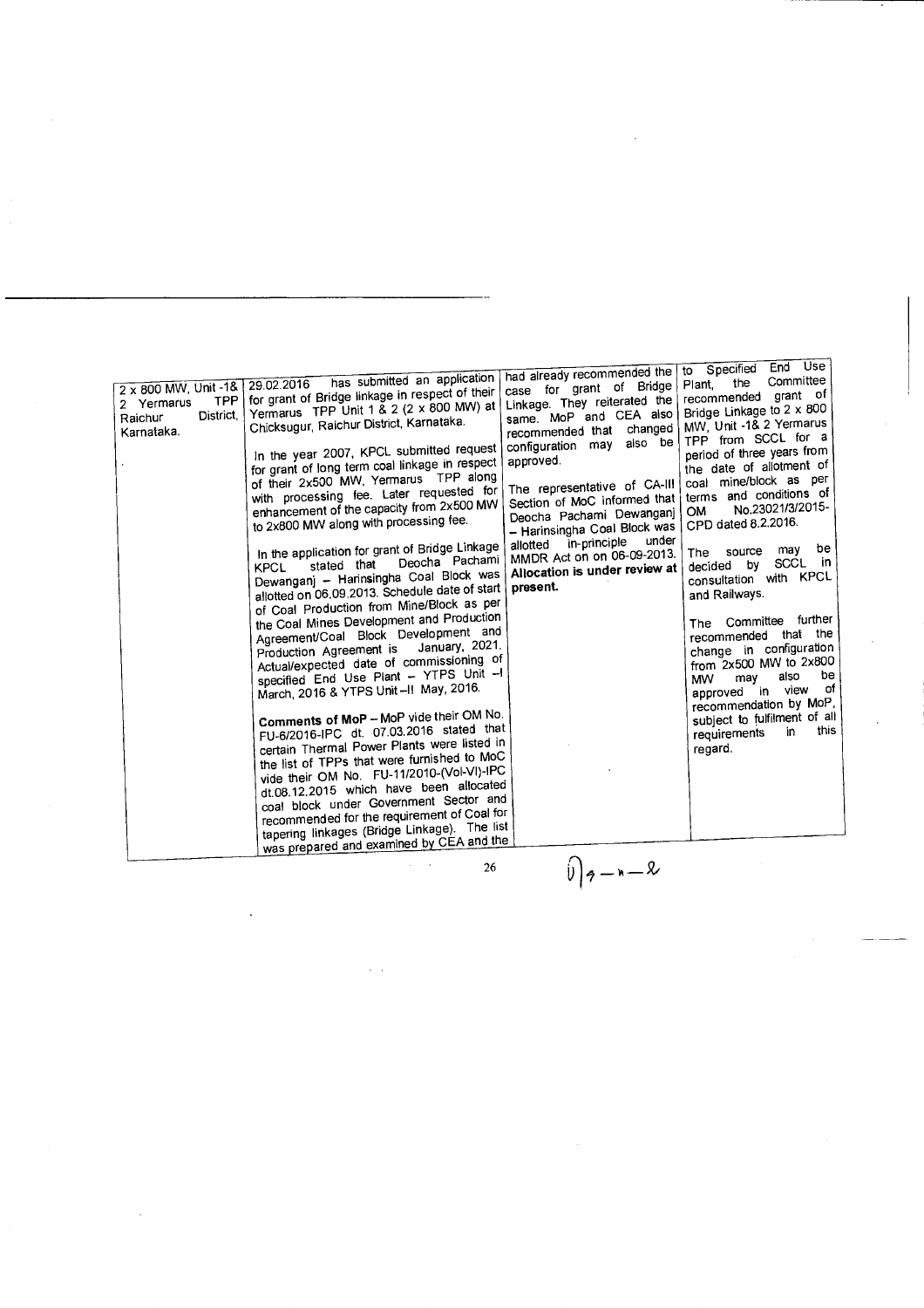| Agenda item<br><b>No.17</b><br>(CSPGCL)<br>MW Marwa<br>2x500<br>& 2 in<br>TPP Unit 1<br>Janjgir<br>$\qquad \qquad$<br><b>Distt</b><br>Champa,<br>Chhattisgarh. | same had the approval of Secretary, Power.<br>Further, MoP stated that MoC may also<br>consider for bridge linkage as per guidelines<br>for all the other TPPs which have been<br>allocated coal blocks under Government<br>Sector that were recommended earlier vide<br>letter dt.<br>Annexure B of the MoP's<br>08.12.2015.<br>Yermarus TPP figures at S.No. 19 of the<br>Annexure B of the MoP's OM dt. 08.12.2015.<br>The SLC (LT) to take a view in the matter.<br>In accordance with the policy/guidelines of<br>Bridge Linkage notified vide MoC's OM No.<br>23021/3/2015-CPD dt. 08.02.2016, CSPGCL<br>vide their letter No. 03-05/MR-BTG -50/3150<br>dt. 01.03.2016 has submitted an application<br>for grant of Bridge linkage in respect of their<br>2x500 Marwa TPP in Distt Janjgir - Champa,<br>Chhattisgarh.,<br>submitted<br>In the year 2007, CSPGCL<br>linkage in<br>request for grant of Tapering<br>respect of their 2x500 MW, Marwa TPP along<br>with processing fee<br>In the application for grant of Bridge Linkage<br>CSPGCL stated that Gare - Palma Sector<br>-III Coal Block was allotted on 14.09.2015.<br>Scheduled date of start of Coal Production<br>from Mine/Block as per the Coal Mines<br>Production | intimated that the<br>It was<br>linked Gare - Palma Sector -<br>III Coal Block was allotted on<br>14.09.2015. Mine is likely to<br>start production within 3 years.<br>End use Plants are already<br>Tender<br>commissioned.<br>documents are being floated<br>Mine Developer-cum-<br>for<br>Operator (MDO).<br>further stated by<br>It was<br>already<br>CSPGCL that they<br>Tapering<br>erstwhile<br>had<br>Linkage but that could not be<br>operationalised as plants were<br>not commissioned then.<br>The representatives of MoP<br>and CEA intimated that they | the<br>of<br>view<br>In.<br>recommendation of MoP<br>and CEA and confirmation<br>of allotment of coal block<br>End Use<br>to Specified<br>Committee<br>the<br>Plant.<br>grant of<br>recommended<br>Bridge Linkage to 2x500<br>Marwa TPP from CIL for a<br>period of three years from<br>the date of allotment of<br>coal mine/block as per<br>terms and conditions of<br>No.23021/3/2015-<br>OM.<br>CPD dated 8.2.2016.<br>be<br>may<br>source<br>The<br>in<br>CIL<br>bγ<br>decided<br>consultation with CSPGCL<br>and Railways. |
|----------------------------------------------------------------------------------------------------------------------------------------------------------------|-------------------------------------------------------------------------------------------------------------------------------------------------------------------------------------------------------------------------------------------------------------------------------------------------------------------------------------------------------------------------------------------------------------------------------------------------------------------------------------------------------------------------------------------------------------------------------------------------------------------------------------------------------------------------------------------------------------------------------------------------------------------------------------------------------------------------------------------------------------------------------------------------------------------------------------------------------------------------------------------------------------------------------------------------------------------------------------------------------------------------------------------------------------------------------------------------------------------------------------------|----------------------------------------------------------------------------------------------------------------------------------------------------------------------------------------------------------------------------------------------------------------------------------------------------------------------------------------------------------------------------------------------------------------------------------------------------------------------------------------------------------------------------------------------------------------------|----------------------------------------------------------------------------------------------------------------------------------------------------------------------------------------------------------------------------------------------------------------------------------------------------------------------------------------------------------------------------------------------------------------------------------------------------------------------------------------------------------------------------------|
|                                                                                                                                                                | and<br>Development                                                                                                                                                                                                                                                                                                                                                                                                                                                                                                                                                                                                                                                                                                                                                                                                                                                                                                                                                                                                                                                                                                                                                                                                                        |                                                                                                                                                                                                                                                                                                                                                                                                                                                                                                                                                                      |                                                                                                                                                                                                                                                                                                                                                                                                                                                                                                                                  |
|                                                                                                                                                                | 27                                                                                                                                                                                                                                                                                                                                                                                                                                                                                                                                                                                                                                                                                                                                                                                                                                                                                                                                                                                                                                                                                                                                                                                                                                        | $0 q-u-2$                                                                                                                                                                                                                                                                                                                                                                                                                                                                                                                                                            |                                                                                                                                                                                                                                                                                                                                                                                                                                                                                                                                  |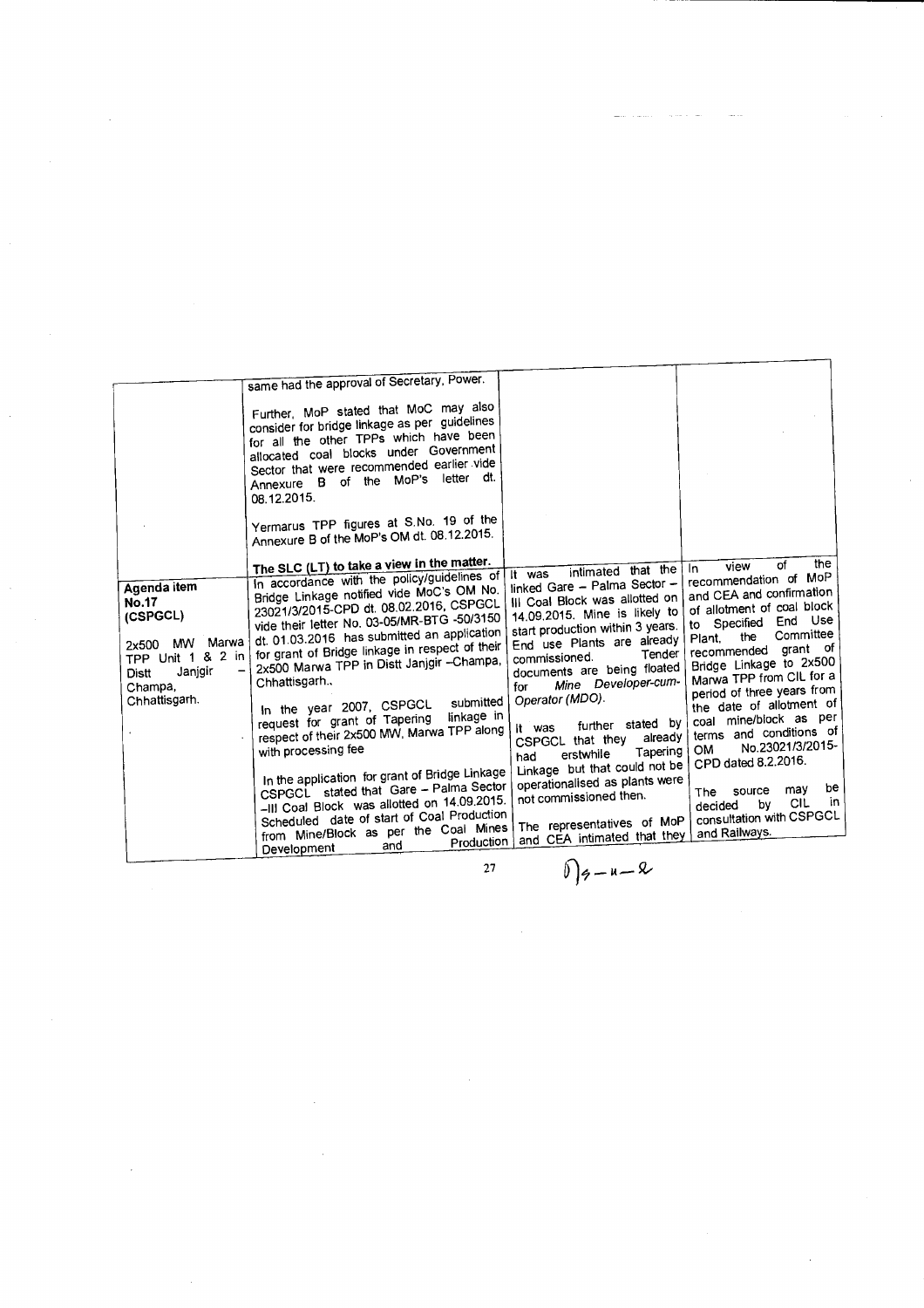|                                         | Agreement/Coal Block Development and<br>13.05.2019.<br>Production Agreement is<br>Actual/expected date of commissioning of<br>specified End Use Plant - for Unit -I March,<br>2016 & Unit -II May, 2016.<br>Comments of MoP - MoP vide their OM No.<br>FU-6/2016-IPC dt. 07.03.2016 stated that<br>certain Thermal Power Plants were listed in<br>the list of TPPs that were furnished to MoC<br>vide their OM No. FU-11/2010-(Vol-VI)-IPC<br>dt.08.12.2015 which have been allocated<br>coal block under Government Sector and<br>recommended for the requirement of Coal for<br>tapering linkages (Bridge Linkage). The list<br>was prepared and examined by CEA and the<br>same had the approval of Secretary, Power.<br>Further, MoP stated that MoC may also<br>consider for bridge linkage as per guidelines<br>for all the other TPPs which have been<br>allocated coal blocks under Government<br>Sector that were recommended earlier vide<br>Annexure B of the MoP's letter dt.<br>08.12.2015.<br>Marwa TPP figures at S.No. 23 of the<br>Annexure B of the MoP's OM dt. 08.12.2015.<br>The SLC (LT) to take a view in the matter. | had already recommended the<br>case for grant of Bridge<br>Linkage. They reiterated the<br>same. The representative of<br>MoC<br>of<br>section<br>CA-III<br>confirmed that Gare - Palma<br>Sector -III coal block which is<br>a Schedule - III Coal block<br>was allotted to M/s CSPGCL<br>under Coal Mines (Special<br>Provisions) Act, 2015 and<br>Specified End Use Plant is<br>the<br>with<br><b>TPP</b><br>Marwa<br>configuration of 2X500 MW.<br>was intimated that the In<br>lt. | the<br>of<br>view                                                               |
|-----------------------------------------|----------------------------------------------------------------------------------------------------------------------------------------------------------------------------------------------------------------------------------------------------------------------------------------------------------------------------------------------------------------------------------------------------------------------------------------------------------------------------------------------------------------------------------------------------------------------------------------------------------------------------------------------------------------------------------------------------------------------------------------------------------------------------------------------------------------------------------------------------------------------------------------------------------------------------------------------------------------------------------------------------------------------------------------------------------------------------------------------------------------------------------------------|-----------------------------------------------------------------------------------------------------------------------------------------------------------------------------------------------------------------------------------------------------------------------------------------------------------------------------------------------------------------------------------------------------------------------------------------------------------------------------------------|---------------------------------------------------------------------------------|
| Agenda item<br><b>No.18</b><br>(TSPGCL) | In accordance with the policy/guidelines of<br>Bridge Linkage notified vide MoC's OM No.<br>23021/3/2015-CPD dt. 08.02.2016, TSPGCL<br>No.<br>letter<br>their<br>vide                                                                                                                                                                                                                                                                                                                                                                                                                                                                                                                                                                                                                                                                                                                                                                                                                                                                                                                                                                        | $-1$ Coal<br>Tadicherla<br>linked<br>on i<br>allotted<br>was<br><b>Block</b><br>Plant is already<br>31.08.2015.                                                                                                                                                                                                                                                                                                                                                                         | recommendation of MoP<br>and CEA and confirmation<br>of allotment of coal block |

28  $\bigcup_{n=1}^{\infty}$  **f**<sub>2</sub>  $\bigcup_{n=1}^{\infty}$  **f**<sub>2</sub>  $\bigcup_{n=1}^{\infty}$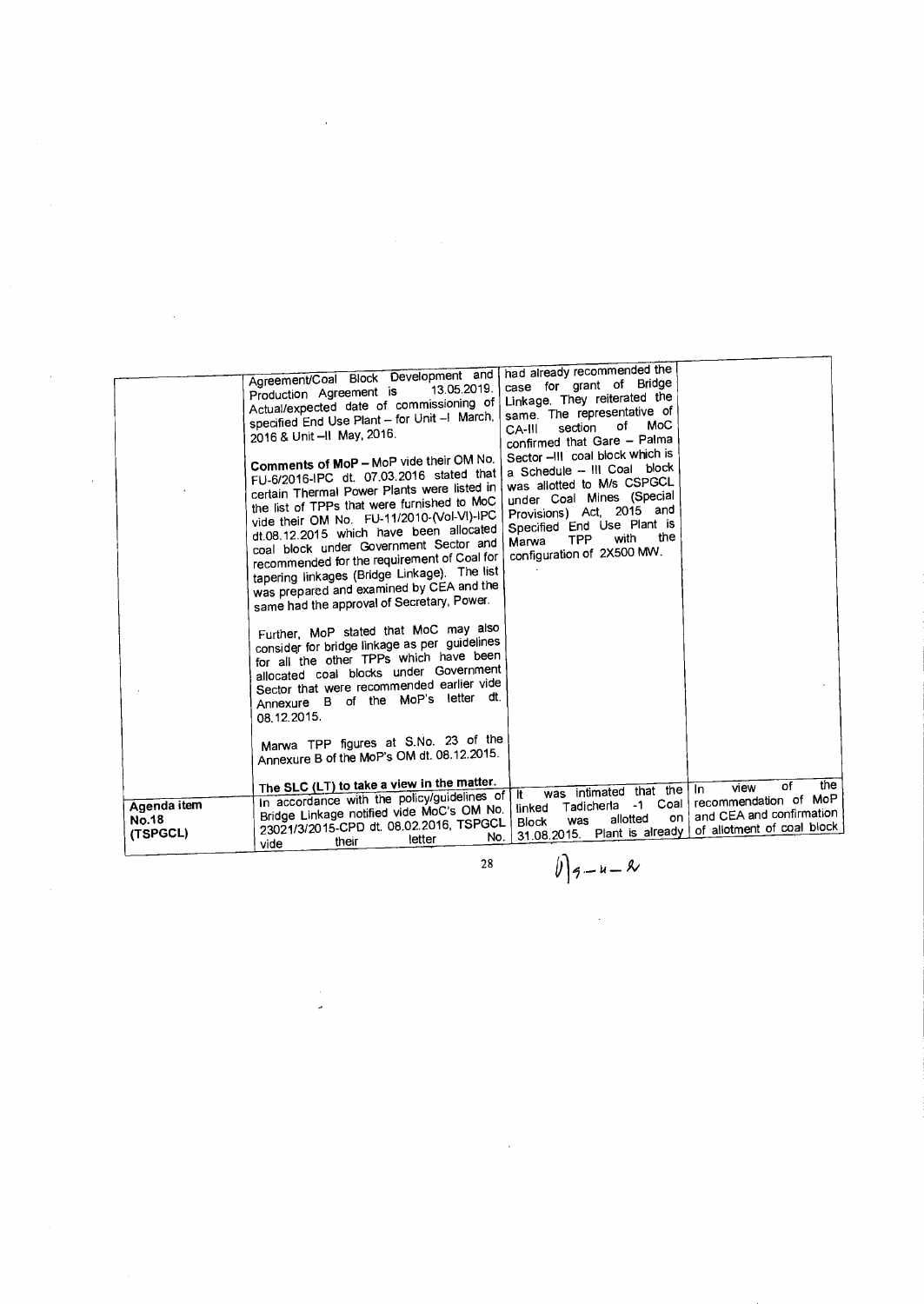| 1x600 MW Kakatiya<br>$\mathfrak{C}$ helpur<br><b>TPP</b><br>Warangal<br>Village,<br>Distt, Telangana. | Bridge<br>CE(C7C)/SE(ping)/DE(C&C)/A1/F.<br>dt. 01.03.2016 has<br>Linkage/ D.No.74/16<br>submitted an application for grant of Bridge<br>linkage in respect of their 1x600 Kakatiya<br>TPP , Chelpur Village, Warangal Distt,<br>Telangana along with processing fee.<br>In the application for grant of Bridge Linkage<br>TSPGCL stated that Tadicherla -I Coal<br>Mine was allotted on 31.08.2015. Scheduled<br>date of start of Coal Production from<br>Mines<br>per the Coal<br>Mine/Block as<br>Production<br>and<br>Development<br>Agreement/Coal Block Development and<br>Production Agreement is 3rd year from date<br>of commencement of mining operations.<br>Expected date of start of production is 2018-<br>19. Actual/expected date of commissioning of<br>specified End Use Plant -Synchronized<br>22.10.2015<br>Comments of MoP - MoP vide their OM No.<br>FU-6/2016-IPC dt. 07.03.2016 stated that<br>certain Thermal Power Plants were listed in<br>the list of TPPs that were furnished to MoC<br>vide their OM No. FU-11/2010-(Vol-VI)-IPC<br>dt.08.12.2015 which have been allocated<br>coal block under Government Sector and<br>recommended for the requirement of Coal for<br>tapering linkages (Bridge Linkage). The list<br>was prepared and examined by CEA and the<br>same had the approval of Secretary, Power.<br>Further, MoP stated that MoC may also | commissioned.<br>It was further stated that EC<br>has been obtained and land<br>completed.<br>is<br>acquisition<br>Bridge linkage is required<br>immediately.<br>The representatives of MoP<br>and CEA intimated that they<br>had already recommended the<br>case for grant of Bridge<br>Linkage. They reiterated the<br>same. The representative of<br>MoC<br>of<br>section<br>CA-III<br>confirmed that Tadicherla-1<br>which is a Schedule - III Coal<br>block was allotted to M/s<br>TSPGCL under Coal Mines<br>(Special Provisions) Act, 2015<br>on 31.8.2015 and Specified<br>End Use Plant is Kakatiya<br>TPP, Stage-II with the<br>configuration of 1X600 MW. | to Specified End Use<br>Committee<br>the<br>Plant,<br>grant of<br>recommended<br>Bridge Linkage to 1x600<br>Kakatiya TPP, Stage-II<br>from SCCL for a period of<br>three years from the date<br>of coal<br>of allotment<br>mine/block as per terms<br>and conditions of OM<br>No.23021/3/2015-CPD<br>dated 8.2.2016.<br>be<br>may<br>source<br>The:<br>SCCL in<br>bv<br>decided<br>consultation with TSPGCL<br>and Railways. |
|-------------------------------------------------------------------------------------------------------|---------------------------------------------------------------------------------------------------------------------------------------------------------------------------------------------------------------------------------------------------------------------------------------------------------------------------------------------------------------------------------------------------------------------------------------------------------------------------------------------------------------------------------------------------------------------------------------------------------------------------------------------------------------------------------------------------------------------------------------------------------------------------------------------------------------------------------------------------------------------------------------------------------------------------------------------------------------------------------------------------------------------------------------------------------------------------------------------------------------------------------------------------------------------------------------------------------------------------------------------------------------------------------------------------------------------------------------------------------------------------------------|----------------------------------------------------------------------------------------------------------------------------------------------------------------------------------------------------------------------------------------------------------------------------------------------------------------------------------------------------------------------------------------------------------------------------------------------------------------------------------------------------------------------------------------------------------------------------------------------------------------------------------------------------------------------|------------------------------------------------------------------------------------------------------------------------------------------------------------------------------------------------------------------------------------------------------------------------------------------------------------------------------------------------------------------------------------------------------------------------------|
|                                                                                                       | 29                                                                                                                                                                                                                                                                                                                                                                                                                                                                                                                                                                                                                                                                                                                                                                                                                                                                                                                                                                                                                                                                                                                                                                                                                                                                                                                                                                                    | $0 q-n-1 $                                                                                                                                                                                                                                                                                                                                                                                                                                                                                                                                                                                                                                                           |                                                                                                                                                                                                                                                                                                                                                                                                                              |

 $\frac{1}{2}$ 

 $\frac{1}{2}$  ,  $\frac{1}{2}$ 

 $\mathcal{A}^{\mathcal{A}}$ 

 $\hat{\mathcal{A}}$ 

 $\hat{\boldsymbol{\beta}}$ 

 $\label{eq:2.1} \frac{1}{\sqrt{2\pi}}\int_{\mathbb{R}^3} \frac{d\mu}{\sqrt{2\pi}} \left( \frac{d\mu}{\mu} \right)^2 \frac{d\mu}{\mu} \frac{d\mu}{\mu} \frac{d\mu}{\mu} \frac{d\mu}{\mu} \frac{d\mu}{\mu} \frac{d\mu}{\mu} \frac{d\mu}{\mu} \frac{d\mu}{\mu} \frac{d\mu}{\mu} \frac{d\mu}{\mu} \frac{d\mu}{\mu} \frac{d\mu}{\mu} \frac{d\mu}{\mu} \frac{d\mu}{\mu} \frac{d\mu}{\mu} \frac{d\mu$ 

 $\mathcal{L}_{\mathcal{A}}$ 

 $\frac{1}{\sqrt{2}}$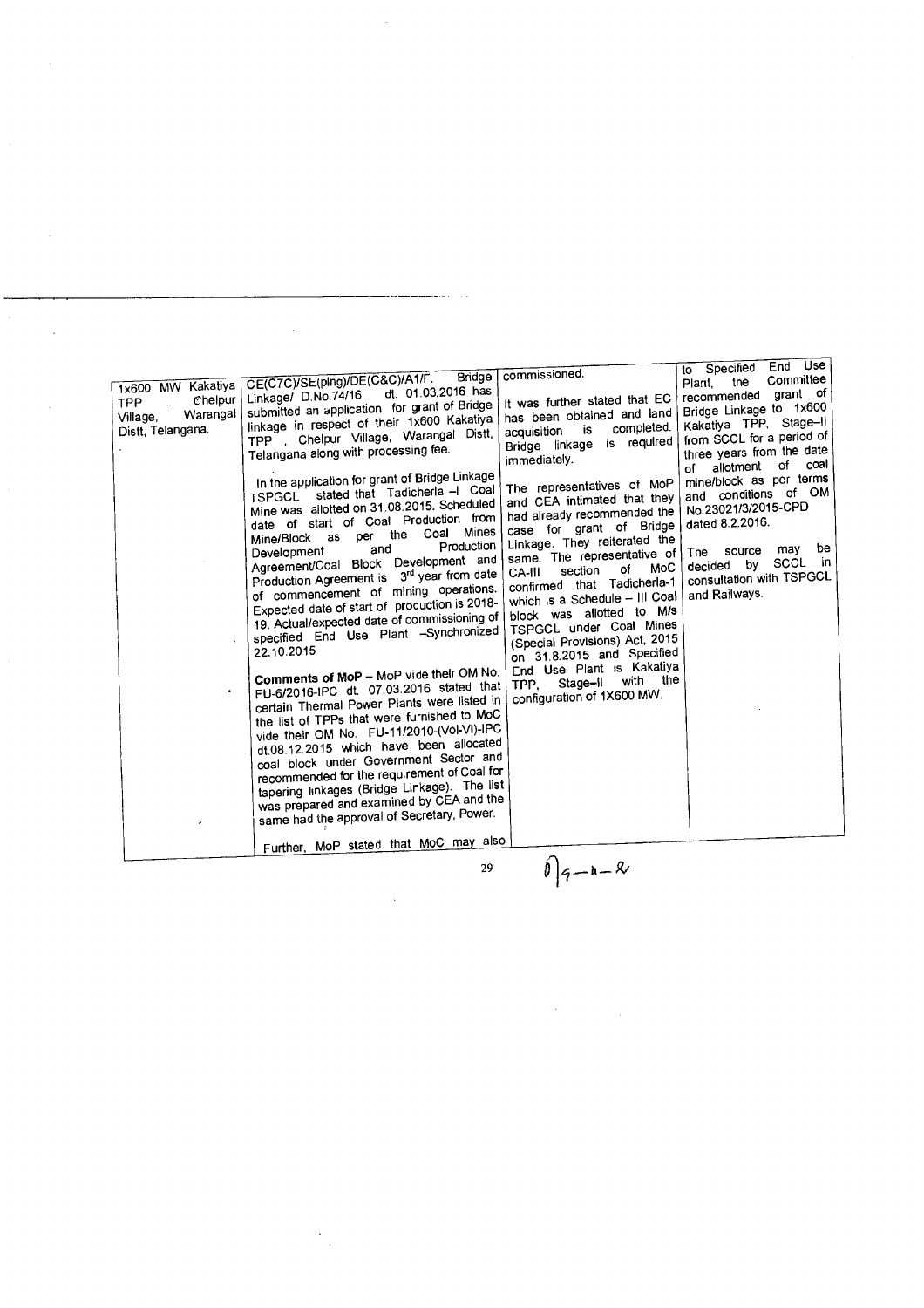| for all the other TPPs which have been<br>allocated coal blocks under Government<br>Sector that were recommended earlier vide<br>letter dt.<br>Annexure B of the MoP's<br>08.12.2015.<br>Kakatiya TPP figures at S.No. 56 of the<br>Annexure B of the MoP's OM dt. 08.12.2015.<br>The SLC (LT) to take a view in the matter.<br>In accordance with the policy/guidelines of<br>Agenda item<br>Bridge Linkage notified vide MoC's OM No.<br><b>No.19</b><br>dt. 08.02.2016,<br>23021/3/2015-CPD<br>Mahagenco<br>No.<br>letter<br>their<br>vide<br>Mahagenco<br>dt. 11.03.2016<br>CMD/Mahagenco/FMC/529<br>3x660 MW Koradi<br>has submitted an application for grant of<br>TPP (Unii 8,9 & 10).<br>Bridge linkage in respect of their 3x660 MW<br>Koradi Village,<br>Koradi TPP (Unit 8,9 & 10), Koradi Village,<br>Nagpur Distt,<br>Nagpur Distt, Maharashtra.<br>Maharashtra.<br>submitted<br>In the year 2008, Mahagenco<br>linkage in<br>request for grant of Tapering<br>respect of their 2x800 MW, Koradi TPP along<br>with processing fee<br>In the application for grant of Bridge<br>stated that Gare<br>Mahagenco<br>Linkage.<br>Palma Sector -- Il Coal Mine was allotted on<br>31.08.2015. Coal Block Development and<br>Production Agreement is yet to be signed.<br>date of coal production is<br>Expected<br>date<br>Actual/expected<br>30.04.2019.<br>commissioning of specified End Use Plant -<br>30 | the<br>of<br>view<br>of I<br>In.<br>representative<br>The<br>recommendation of MoP<br>MSPGCL was not present.<br>and CEA and confirmation<br>of allotment of coal block<br>The representative of CIL and<br>to Specified End Use<br>CEA intimated that 2 units of<br>Committee<br>the<br>Plant.<br>already<br>were<br>Koradi<br>grant of<br>recommended<br>commissioned.<br>Bridge Linkage to 3x600<br>Koradi TPP (Unit 8,9 &<br>The representatives of MoP<br>10), from CIL and SCCL<br>and CEA intimated that they<br>for a period of three years<br>had already recommended the<br>from the date of allotment<br>case for grant of Bridge<br>of coal mine/block as per<br>Linkage. They reiterated the<br>terms and conditions of<br>same. The representative of<br>No.23021/3/2015-<br>OM.<br>MoC<br>of<br>section<br>CA-III<br>CPD dated 8.2.2016.<br>confirmed that Gare Palma<br>Sector -- II which is a Schedule<br>be<br>source may<br>The<br>- III Coal block was allotted to<br>decided by CIL and SCCL<br>M/s MSPGCL under Coal<br>with<br>consultation<br>in.<br>Mines (Special Provisions)<br>Mahagenco and Railways.<br>Act, 2015 and one of the<br>Specified End Use Plant is<br>of I<br>further<br>The Committee<br>Koradi TPS (Unit 8,9 & 10), |
|----------------------------------------------------------------------------------------------------------------------------------------------------------------------------------------------------------------------------------------------------------------------------------------------------------------------------------------------------------------------------------------------------------------------------------------------------------------------------------------------------------------------------------------------------------------------------------------------------------------------------------------------------------------------------------------------------------------------------------------------------------------------------------------------------------------------------------------------------------------------------------------------------------------------------------------------------------------------------------------------------------------------------------------------------------------------------------------------------------------------------------------------------------------------------------------------------------------------------------------------------------------------------------------------------------------------------------------------------------------------------------------------------------------------|------------------------------------------------------------------------------------------------------------------------------------------------------------------------------------------------------------------------------------------------------------------------------------------------------------------------------------------------------------------------------------------------------------------------------------------------------------------------------------------------------------------------------------------------------------------------------------------------------------------------------------------------------------------------------------------------------------------------------------------------------------------------------------------------------------------------------------------------------------------------------------------------------------------------------------------------------------------------------------------------------------------------------------------------------------------------------------------------------------------------------------------------------------------------------------------------------------------------------------------------------------------|
|----------------------------------------------------------------------------------------------------------------------------------------------------------------------------------------------------------------------------------------------------------------------------------------------------------------------------------------------------------------------------------------------------------------------------------------------------------------------------------------------------------------------------------------------------------------------------------------------------------------------------------------------------------------------------------------------------------------------------------------------------------------------------------------------------------------------------------------------------------------------------------------------------------------------------------------------------------------------------------------------------------------------------------------------------------------------------------------------------------------------------------------------------------------------------------------------------------------------------------------------------------------------------------------------------------------------------------------------------------------------------------------------------------------------|------------------------------------------------------------------------------------------------------------------------------------------------------------------------------------------------------------------------------------------------------------------------------------------------------------------------------------------------------------------------------------------------------------------------------------------------------------------------------------------------------------------------------------------------------------------------------------------------------------------------------------------------------------------------------------------------------------------------------------------------------------------------------------------------------------------------------------------------------------------------------------------------------------------------------------------------------------------------------------------------------------------------------------------------------------------------------------------------------------------------------------------------------------------------------------------------------------------------------------------------------------------|

 $\hat{\mathcal{A}}$ 

 $\label{eq:2.1} \frac{1}{2} \left( \frac{1}{2} \right) \left( \frac{1}{2} \right) \left( \frac{1}{2} \right) \left( \frac{1}{2} \right) \left( \frac{1}{2} \right) \left( \frac{1}{2} \right) \left( \frac{1}{2} \right) \left( \frac{1}{2} \right) \left( \frac{1}{2} \right) \left( \frac{1}{2} \right) \left( \frac{1}{2} \right) \left( \frac{1}{2} \right) \left( \frac{1}{2} \right) \left( \frac{1}{2} \right) \left( \frac{1}{2} \right) \left( \frac{1}{2$ 

 $\frac{1}{2\pi} \frac{1}{2} \frac{1}{2} \frac{1}{2}$ 

 $\iint_{\mathcal{G}-\mu-\kappa}$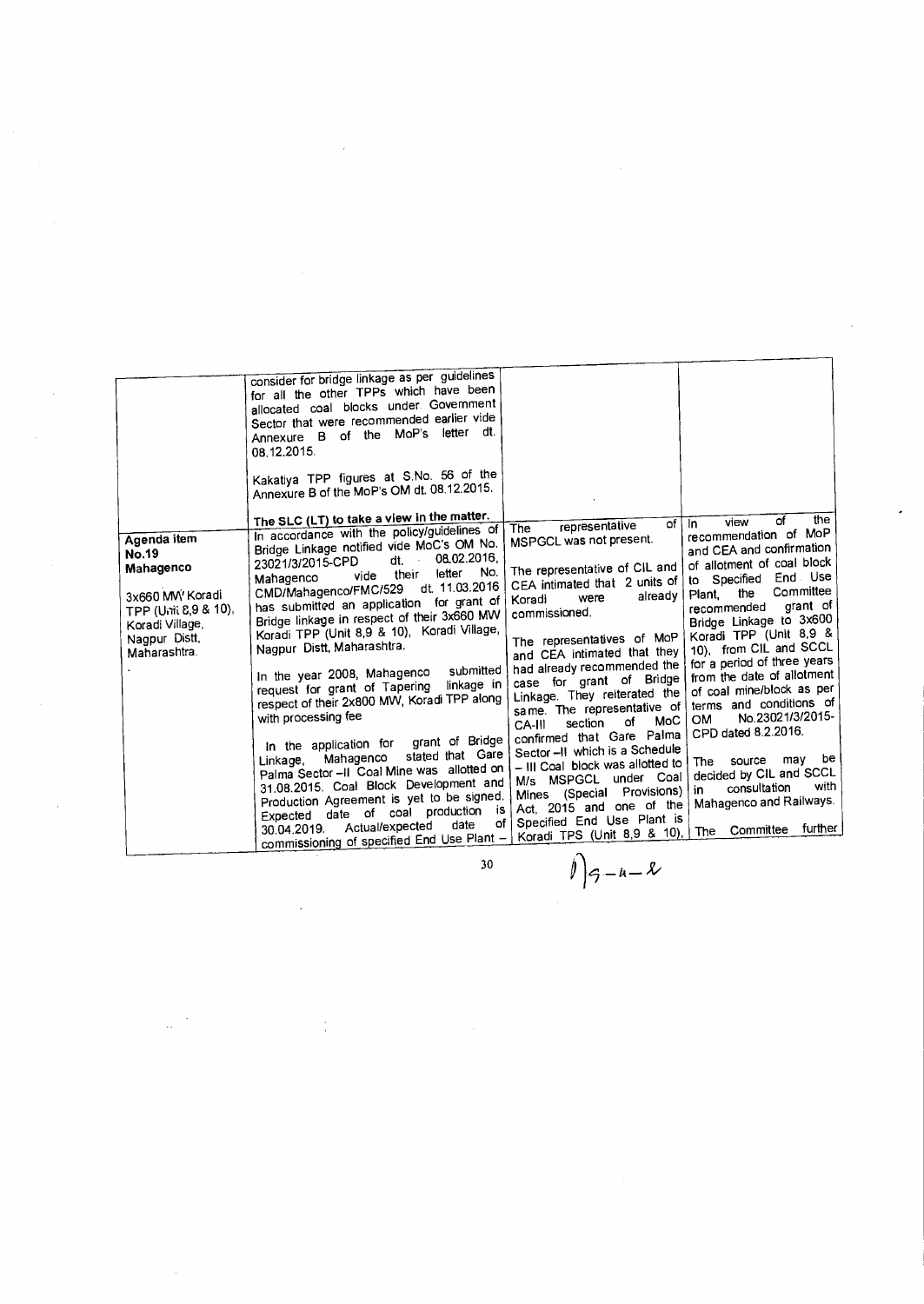|                                                      | Unit-8 : COD achieved on 16.12.2015, Unit-9<br>: expected COD on 31.03.2016, Unit-10 :<br>expected COD is June, 2016<br>Comments of MoP - MoP vide their OM No.<br>FU-6/2016-IPC dt. 07.03.2016 stated that<br>certain Thermal Power Plants were listed in<br>the list of TPPs that were furnished to MoC<br>vide their OM No. FU-11/2010-(Vol-VI)-IPC<br>dt.08.12.2015 which have been allocated<br>coal block under Government Sector and<br>recommended for the requirement of Coal for<br>tapering linkages (Bridge Linkage). The list<br>was prepared and examined by CEA and the<br>same had the approval of Secretary, Power.<br>Further, MoP stated that MoC may also<br>consider for bridge linkage as per guidelines<br>for all the other TPPs which have been<br>allocated coal blocks under Government<br>Sector that were recommended earlier vide<br>Annexure B of the MoP's letter dt.<br>08.12.2015.<br>Koradi TPP figures at S.No. 21 of the<br>Annexure B of the MoP's OM dt. 08.12.2015. | $\alpha$ f<br>configuration<br>the<br>with<br>3X660 MW.<br>also<br><b>CEA</b><br>and<br>MoP<br>changed<br>recommended that<br>also be<br>configuration may<br>approved. | the<br>that<br>recommended<br>change in configuration<br>from 2x800 MW to 3x660<br>be<br>also<br>may<br><b>MW</b><br>0f<br>view<br>in.<br>approved<br>recommendation by MoP,<br>subject to fulfilment of all<br>this<br>in<br>requirements<br>regard. |
|------------------------------------------------------|-------------------------------------------------------------------------------------------------------------------------------------------------------------------------------------------------------------------------------------------------------------------------------------------------------------------------------------------------------------------------------------------------------------------------------------------------------------------------------------------------------------------------------------------------------------------------------------------------------------------------------------------------------------------------------------------------------------------------------------------------------------------------------------------------------------------------------------------------------------------------------------------------------------------------------------------------------------------------------------------------------------|-------------------------------------------------------------------------------------------------------------------------------------------------------------------------|-------------------------------------------------------------------------------------------------------------------------------------------------------------------------------------------------------------------------------------------------------|
| Agenda item<br><b>No.20</b><br>Mahagenco<br>2x500 MW | The SLC (LT) to take a view in the matter.<br>In accordance with the policy/guidelines of<br>Bridge Linkage notified vide MoC's OM No.<br>08.02.2016,<br>dt.<br>23021/3/2015-CPD<br>No.<br>letter<br>their<br>vide<br>Mahagenco<br>dt. 11.03.2016<br>CMD/Mahagenco/FMC/529<br>has submitted an application for grant of                                                                                                                                                                                                                                                                                                                                                                                                                                                                                                                                                                                                                                                                                     | representative<br><b>The</b><br>MSPGCL was not present.<br>The representatives of MoP<br>and CEA intimated that they<br>had already recommended the                     | the<br>of<br>view<br>∣ In<br>of<br>recommendation of MoP<br>and CEA and confirmation<br>of allotment of coal block<br>Specified End Use<br>to<br>Committee<br>the<br>Plant.                                                                           |
| Chandrapur TPP                                       | 31                                                                                                                                                                                                                                                                                                                                                                                                                                                                                                                                                                                                                                                                                                                                                                                                                                                                                                                                                                                                          | $l_{\alpha - \mu - \nu}$                                                                                                                                                |                                                                                                                                                                                                                                                       |

 $\hat{\mathcal{A}}$ 

 $\hat{\mathcal{A}}$ 

 $\ddot{\phantom{0}}$ 

 $\sim$ 

 $\hat{\mathcal{A}}$ 

 $\iint_{\mathcal{P}} -u - x$ 

 $\sim$   $\sim$ 

 $\sim 10^{11}$  m  $^{-1}$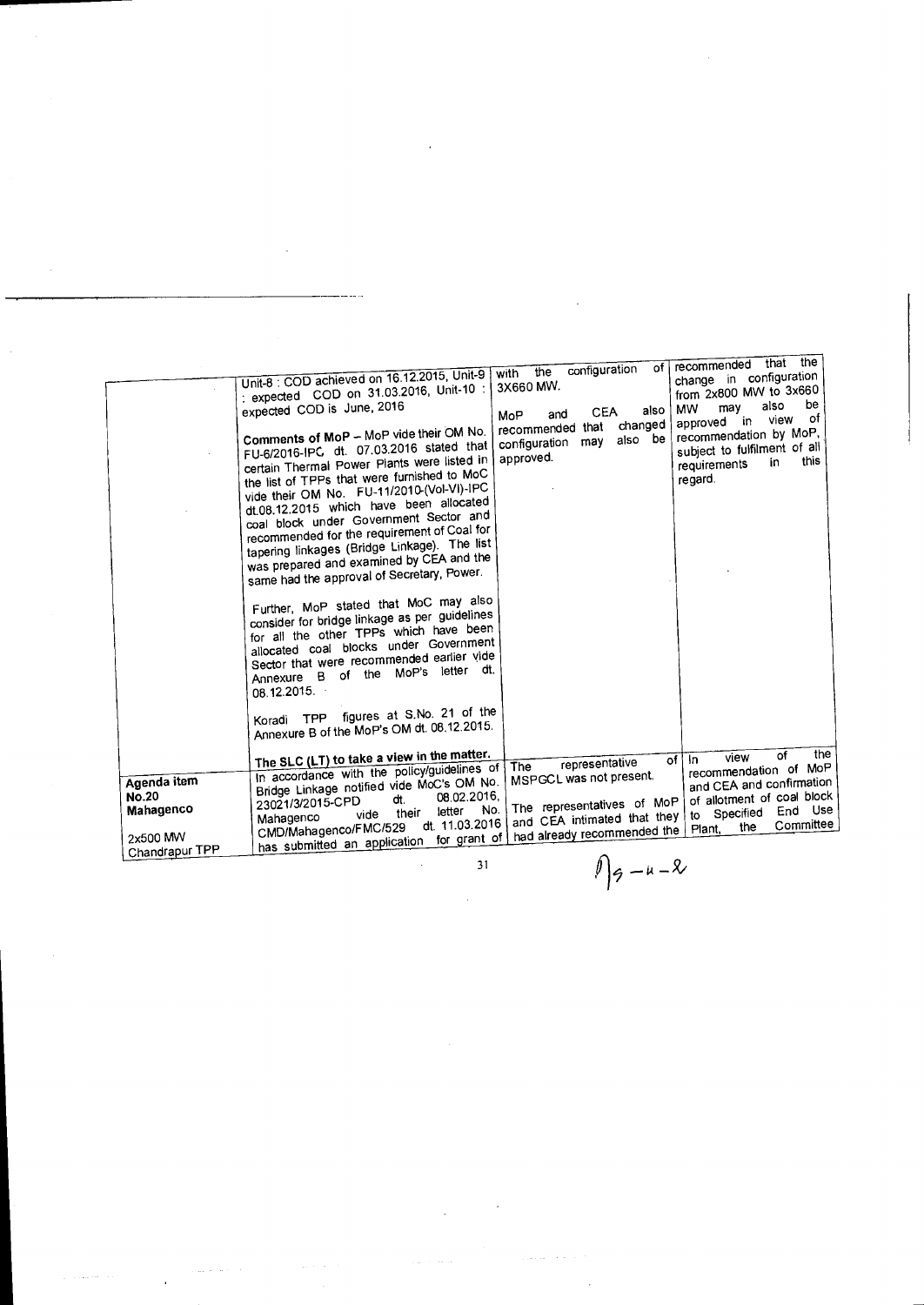| (Unit 8 & 9),<br>Durgapur Village,<br>Chandrapur Distt,<br>Maharashtra. | Bridge linkage in respect of their 2x500<br>Chandrapur TPP (Unit 8 & 9), Durgapur<br>Village, Chandrapur Distt, Maharashtra<br>submitted<br>In the year 2011, Mahagenco<br>linkage in<br>request for grant of Tapering<br>respect of their 2x500 MW, Chandrapur TPP<br>along with processing fee<br>In the application for grant of Bridge<br>stated that Gare<br>Mahagenco<br>Linkage,<br>Palma Sector -- II Coal Mine was allotted on  <br>31.08.2015. Coal Block Development and<br>Production Agreement is yet to be signed.<br>Expected date of coal production is<br>of<br>date<br>Actual/expected<br>30.04.2019.<br>commissioning of specified End Use Plant -<br>Unit-8 : expected COD on 31.03.2016, Unit-<br>9 : expected COD: 30.04.2016<br>Comments of MoP - MoP vide their OM No.<br>FU-6/2016-IPC dt. 07.03.2016 stated that<br>certain Thermal Power Plants were listed in<br>the list of TPPs that were furnished to MoC<br>vide their OM No. FU-11/2010-(Vol-VI)-IPC<br>dt.08.12.2015 which have been allocated<br>coal block under Government Sector and<br>recommended for the requirement of Coal for<br>tapering linkages (Bridge Linkage). The list<br>was prepared and examined by CEA and the<br>same had the approval of Secretary, Power.<br>Further, MoP stated that MoC may also<br>consider for bridge linkage as per guidelines | case for grant of Bridge<br>Linkage. They reiterated the<br>same. The representative of<br>$M_0C$<br>of<br>section<br>CA-III<br>confirmed that Gare Palma<br>Sector -- II which is a Schedule<br>- III Coal block was allotted to<br>M/s MSPGCL on 31.08.2015<br>under Coal Mines (Special<br>Provisions) Act, 2015 and one<br>of the Specified End Use Plant<br>is Chandrapur TPP (Unit 8 &<br>9), with the configuration of<br>2X500 MW. | recommended grant of<br>Bridge Linkage to 2x500<br><b>TPP</b><br>MW Chandrapur<br>(Unit 8 & 9), from CIL and<br>SCCL for a period of three<br>years from the date of<br>coal<br>of<br>allotment<br>mine/block as per terms<br>and conditions of OM<br>No.23021/3/2015-CPD<br>dated 8.2.2016.<br>The source may be<br>decided by CIL and SCCL<br>with<br>consultation<br>m<br>Mahagenco and Railways. |
|-------------------------------------------------------------------------|---------------------------------------------------------------------------------------------------------------------------------------------------------------------------------------------------------------------------------------------------------------------------------------------------------------------------------------------------------------------------------------------------------------------------------------------------------------------------------------------------------------------------------------------------------------------------------------------------------------------------------------------------------------------------------------------------------------------------------------------------------------------------------------------------------------------------------------------------------------------------------------------------------------------------------------------------------------------------------------------------------------------------------------------------------------------------------------------------------------------------------------------------------------------------------------------------------------------------------------------------------------------------------------------------------------------------------------------------------------|--------------------------------------------------------------------------------------------------------------------------------------------------------------------------------------------------------------------------------------------------------------------------------------------------------------------------------------------------------------------------------------------------------------------------------------------|------------------------------------------------------------------------------------------------------------------------------------------------------------------------------------------------------------------------------------------------------------------------------------------------------------------------------------------------------------------------------------------------------|
|                                                                         | 32                                                                                                                                                                                                                                                                                                                                                                                                                                                                                                                                                                                                                                                                                                                                                                                                                                                                                                                                                                                                                                                                                                                                                                                                                                                                                                                                                            | $\int_{\mathfrak{H}} -n - \mathfrak{L}$                                                                                                                                                                                                                                                                                                                                                                                                    |                                                                                                                                                                                                                                                                                                                                                                                                      |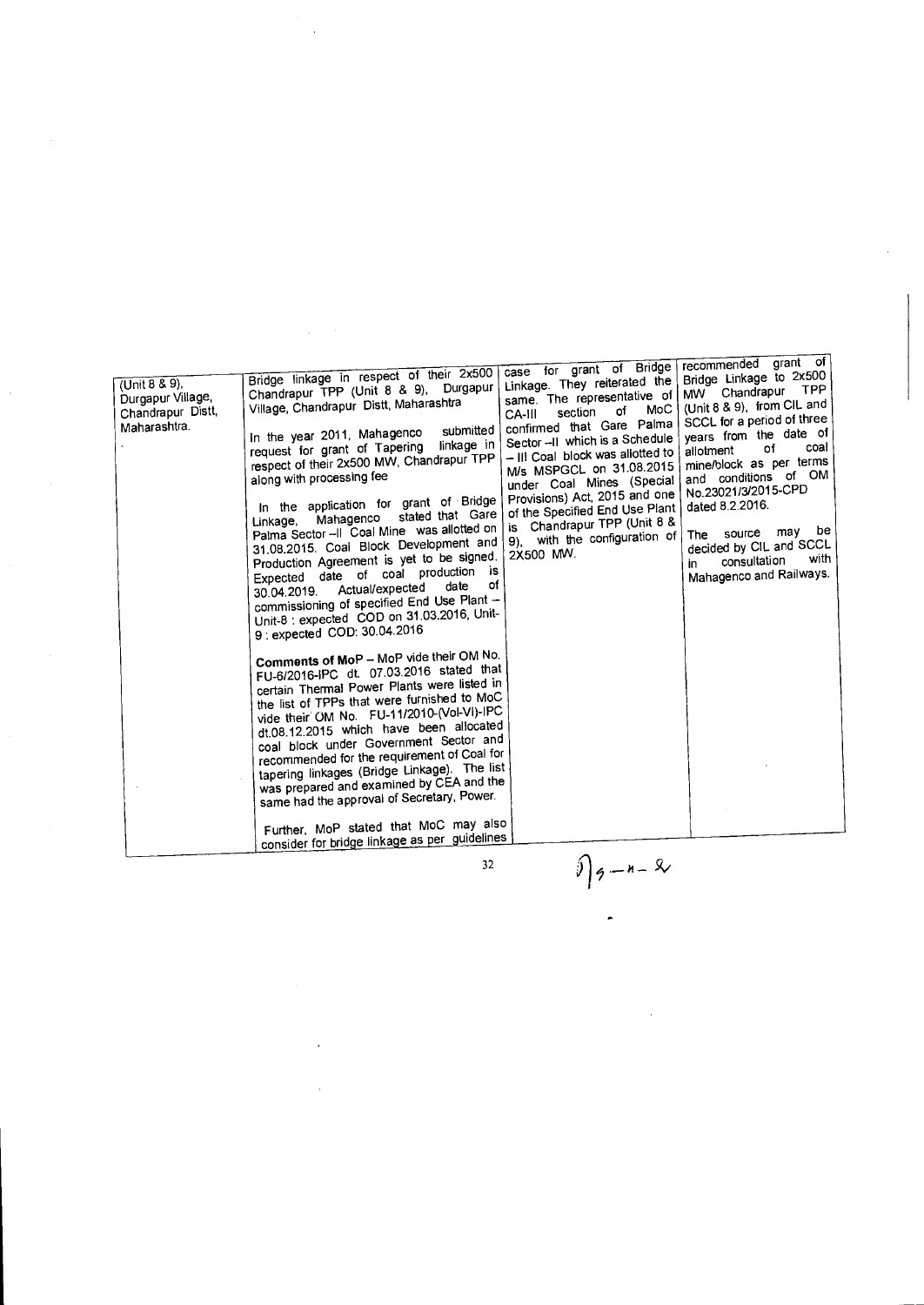33

 $09 - n - 8$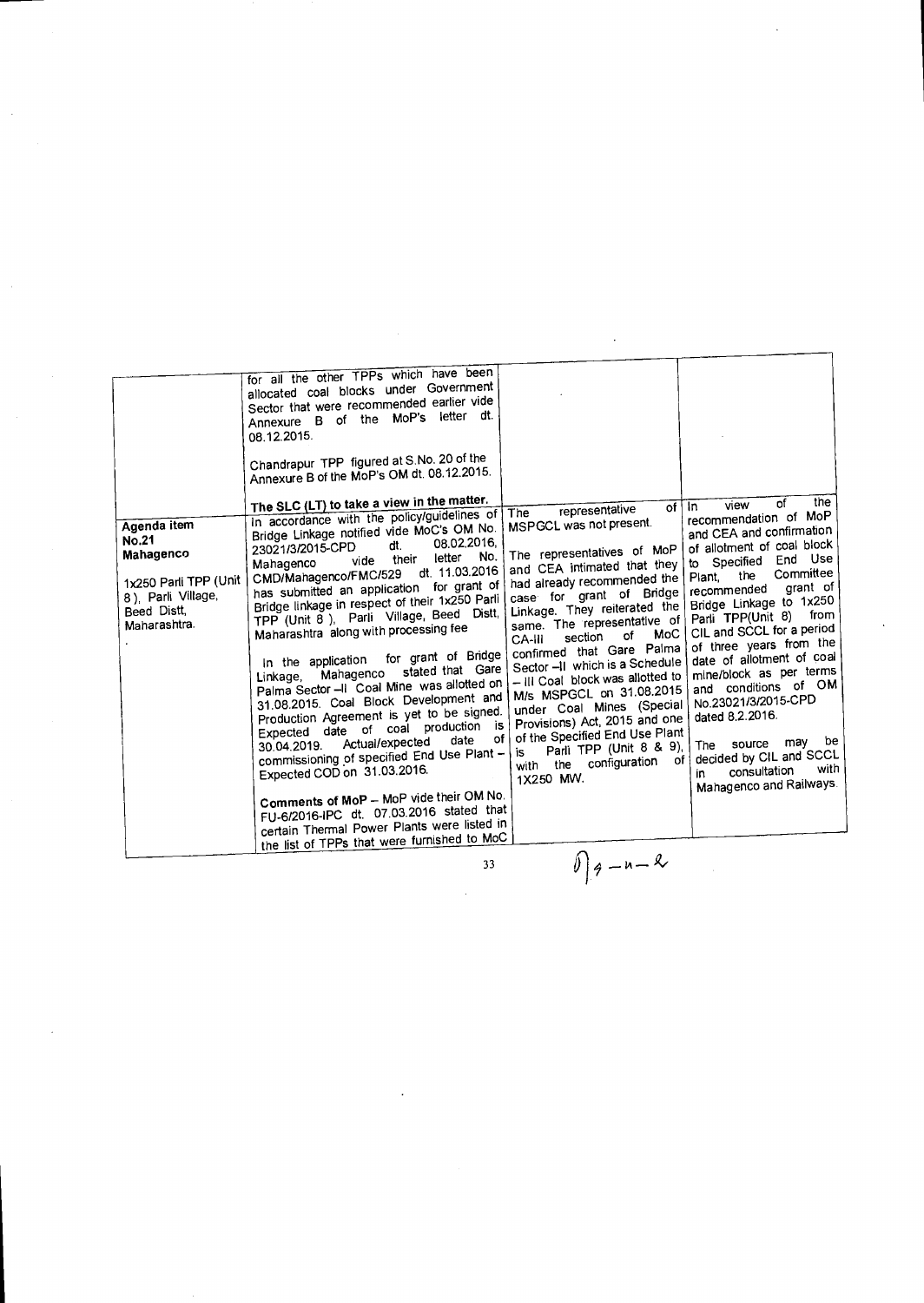| vide their OM No. FU-11/2010-(Vol-VI)-IPC<br>dt.08.12.2015 which have been allocated<br>coal block under Government Sector and<br>recommended for the requirement of Coal for<br>tapering linkages (Bridge Linkage). The list<br>was prepared and examined by CEA and the<br>same had the approval of Secretary, Power. |
|-------------------------------------------------------------------------------------------------------------------------------------------------------------------------------------------------------------------------------------------------------------------------------------------------------------------------|
| Further, MoP stated that MoC may also<br>consider for bridge linkage as per guidelines<br>for all the other TPPs which have been<br>allocated coal blocks under Government<br>Sector that were recommended earlier vide<br>Annexure B of the MoP's letter dt.<br>08.12.2015.                                            |
| Parli TPP figures at S.No. 22 of the<br>Annexure B of the MoP's OM dt. 08.12.2015.                                                                                                                                                                                                                                      |
| The SLC (LT) to take a view in the matter.                                                                                                                                                                                                                                                                              |

 $\sim 10^{-1}$ 

 $\Big)$ <sub>2</sub> - u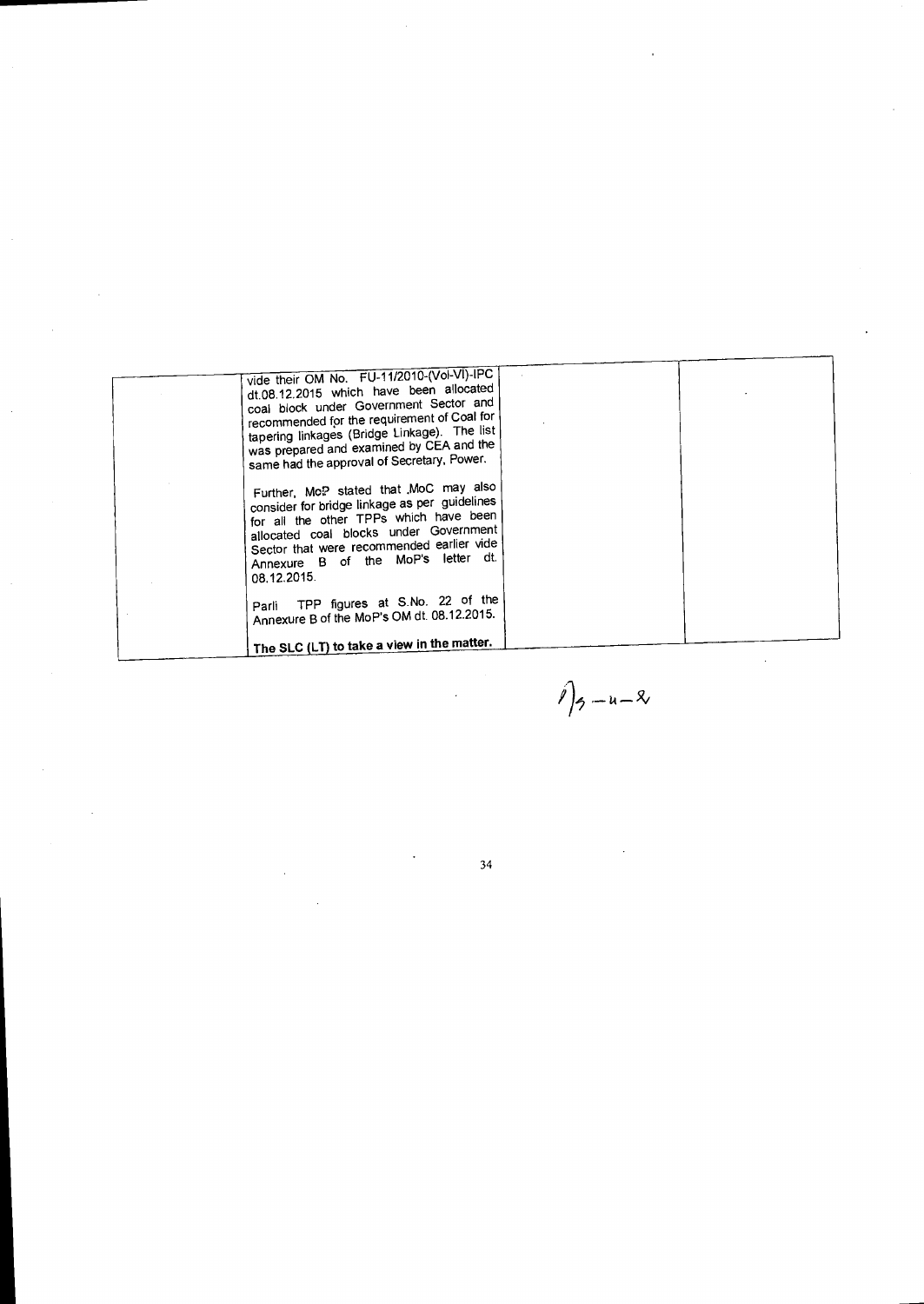# **Name of the Officers/Executives who attended Special Linkage Committee (Long-Term) meeting held on 18.03.2016**

## **Ministry of Coal**

- 1. Dr. A.K. Dubey, Special Secretary
- Chairman

- 2. Shri R.K. Sinha, Joint Secretary
- 3. Shri J.S. Bindra, Director
- 4. Shri Pilli Ravi Kumar, Under Secretary
- 5. Shri R. Shan Rynchthiang, Under Secretary

## **Ministry of Power, Shram Shakti Bhawan, New Delhi**

- 6. Aniruddha Kumar, Joint Secretary
- 7. Harpeet Singh Pruthi, Director

## **Ministry of Railways, Railway Board, Rail Bhawan, New Delhi**

8. Shri H.S. Bajwa, Director TT (G)

## **Ministry of Shipping, Transport Bhawan, New Delhi**

9. Shri D.C. Singh, Dy. Secretary

#### **Ministry of Steel, Udyoq Bhawan, New Delhi**

10. Shri K.B. Nair, Under Secretary

## **C.E.A., Sawa Bhawan, R.K. Puram, New Delhi**

- 11. Shri N.S. Mondal, Director (TPP&D)
- 12. Shri A.K. Mishra, Chief Engineer
- 13. Shri Alok Saxena, Consultant

#### **Coal India Limited, Koikata / Delhi**

- 14. Shri S.N. Prasad, Director (Marketing)
- 15. Shri **L.K.** Mishra, General Manager (S&M)
- 16. Shri R. Bhushan, General Manager (S&M)
- 17. Shri G.K.Vashishtha, General Manager (S&M)
- 18. Shri Tarak S. Roy, Sr. Manager
- 19. Shri Rajesh Mishra, Sr. Manager (S&M)

 $-35-$ 

 $\iint_{a}^{a}$  -u- $\iota$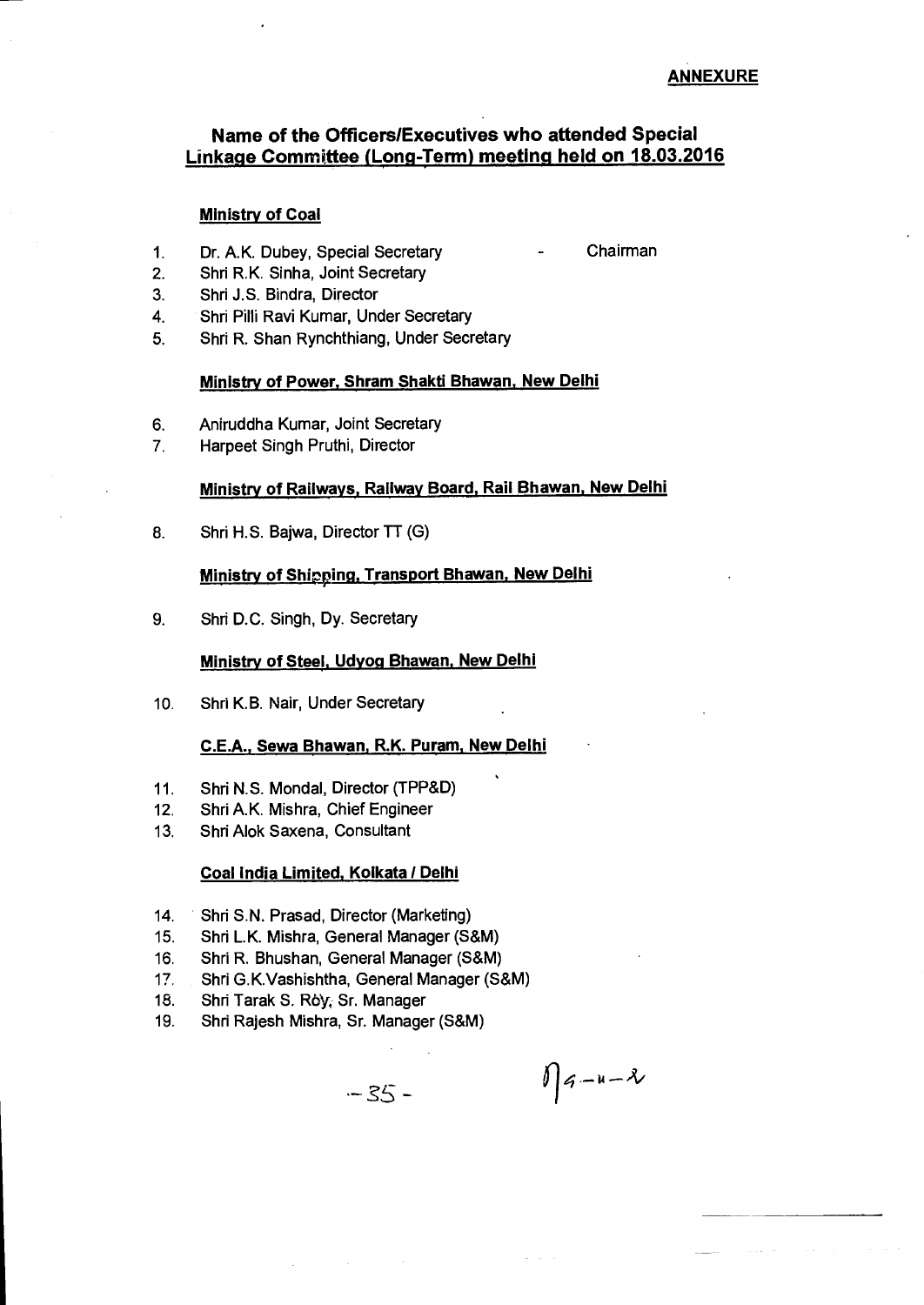## **S.C.C.L., Kothagudam Collieries, Khammam Distt., Telangana**

- 20. Shri N. Srinivas, Executive Director
- 21. Shri N.V.K. Srinivas, DGM (Mkt.)
- 22. Shri Radhakrishna, DGM

## **National Thermal Power Corporation**

- 23. Shri G. Ravindra, Executive Director (FM)
- 24. Shri S.D. Prasad, General Manager (FM)
- 25. Shri Partha Mazumdar, General Manager (Coal & Mining)
- 26. Shri D.K. Saha, AGM (FM)
- 27. Shri Vineet Jain. (AGM (Fuel Management)

## **Western Coalfields Ltd., Coal Estate, Civil Lines, Nagpur**

- 28. Shri Rajiv R. Mishra, Chairman/Mng. Director
- 29. Shri R.D. Roy, General Manager (S&M)

#### **Central Coalfields Ltd., Darbhanqa House, Ranchi**

- 30. Shri G. Singh, Chairman/Mng. Director
- 31. Shri R. Gupta, General Manager (S&M)
	- Northern Coalfields Ltd., PO Singrauli, Dist. Sidhi, M.P.
- 32. Shri J.L. Singh, Director Technical (P&P)

# **Eastern Coalfields Ltd., Sanctoria, PO Dishergarh, Dist. Burdwan, W,B.**

33. Shri V.K. Singh, General Manager (S&M)

## **Mahanadi Coalfields Ltd., PO Jagriti Vihar, Dist. Burla, Sambalpur**

34. Shri Raghunandan, General Manager (S&M)

#### **South Eastern Coalfields Ltd., Seepat Road, Bilaspur**

- 35. Shri Y.V.S. Prasad, General Manager (S&M)
- 36. Shri Devendra Singh Meena, Dy. Manager (S&M)
- 37. Shri Santosh Sah, Asst. Manager (S&M)

$$
\mathcal{D}_{3}-u-2
$$

 $-36 -$